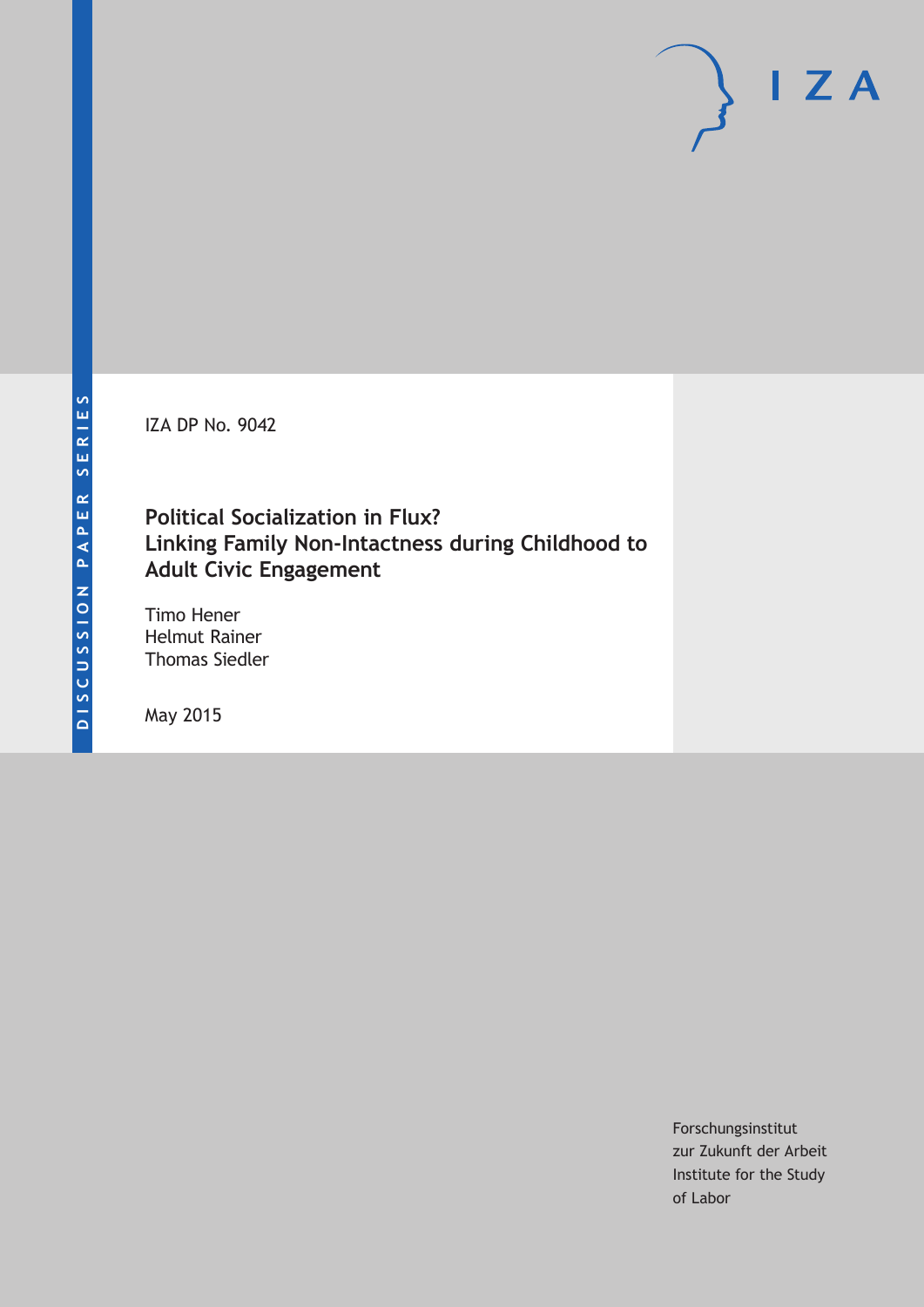# **Political Socialization in Flux? Linking Family Non-Intactness during Childhood to Adult Civic Engagement**

## **Timo Hener**

*Ifo Institute for Economic Research*

## **Helmut Rainer**

*University of Munich, CESifo and Ifo Institute* 

## **Thomas Siedler**

*University of Hamburg and IZA*

Discussion Paper No. 9042 May 2015

IZA

P.O. Box 7240 53072 Bonn Germany

Phone: +49-228-3894-0 Fax: +49-228-3894-180 E-mail: iza@iza.org

Any opinions expressed here are those of the author(s) and not those of IZA. Research published in this series may include views on policy, but the institute itself takes no institutional policy positions. The IZA research network is committed to the IZA Guiding Principles of Research Integrity.

The Institute for the Study of Labor (IZA) in Bonn is a local and virtual international research center and a place of communication between science, politics and business. IZA is an independent nonprofit organization supported by Deutsche Post Foundation. The center is associated with the University of Bonn and offers a stimulating research environment through its international network, workshops and conferences, data service, project support, research visits and doctoral program. IZA engages in (i) original and internationally competitive research in all fields of labor economics, (ii) development of policy concepts, and (iii) dissemination of research results and concepts to the interested public.

IZA Discussion Papers often represent preliminary work and are circulated to encourage discussion. Citation of such a paper should account for its provisional character. A revised version may be available directly from the author.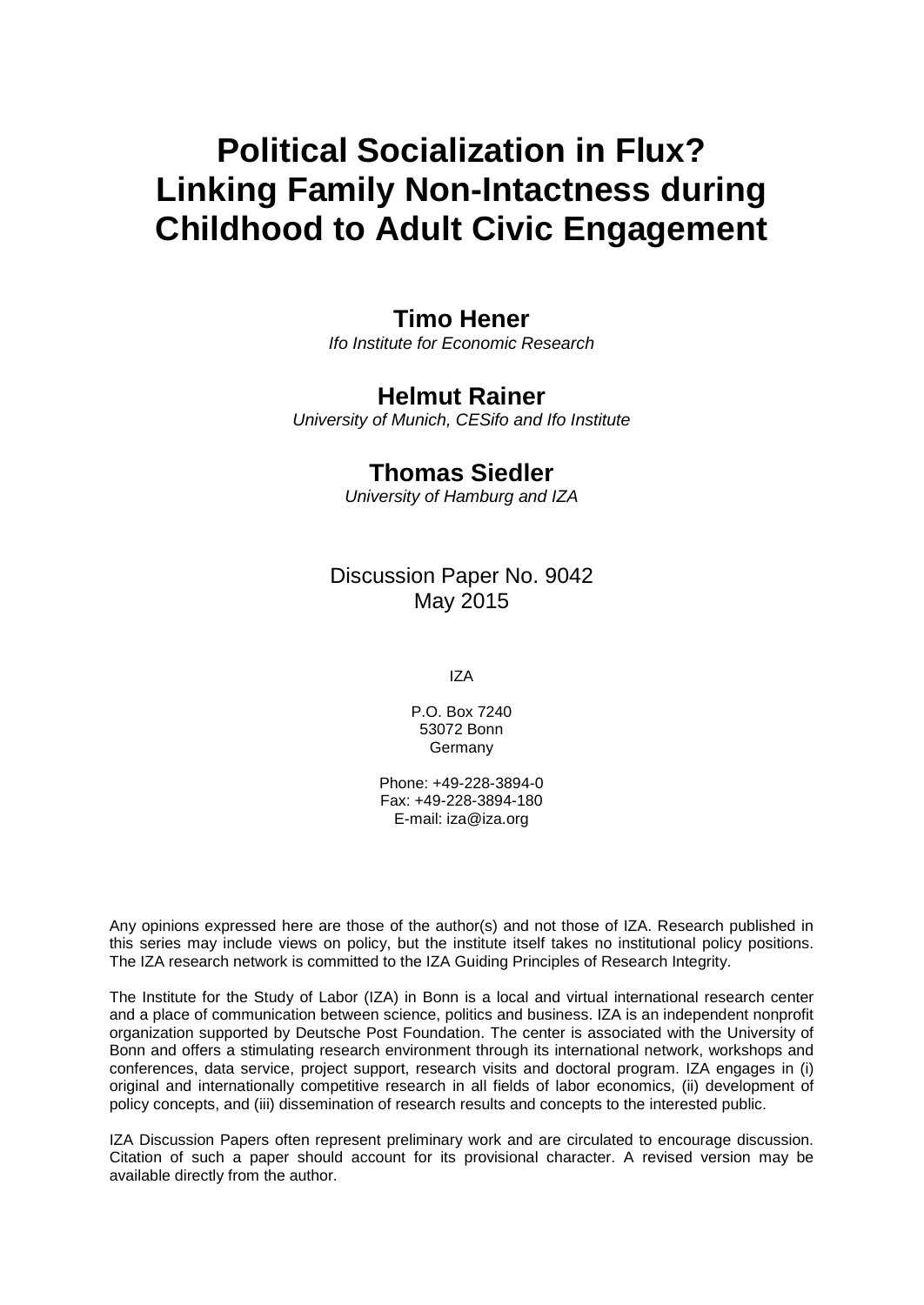IZA Discussion Paper No. 9042 May 2015

## **ABSTRACT**

## **Political Socialization in Flux? Linking Family Non-Intactness during Childhood to Adult Civic Engagement**

Some sociologists argue that non-intact family structures during childhood have a negative effect on adult children's civic engagement, since they undermine, and in some cases prevent, the processes and activities through which parents shape their children's political attitudes and orientations. In this paper, we evaluate this hypothesis on the basis of longitudinal data from the German Socio-Economic Panel. In a first step, we construct various measures of family structure during childhood, and perform both cross-sectional and sibling difference analyses for different indicators of young adults' civic engagement. Both exercises reveal a significant negative relationship between growing up in a non-intact family and children's political engagement as adults. In a second step, we implement a novel technique – proposed by Oster (2014) – for evaluating robustness of results to omitted variable bias. The distinctive feature of this technique is that it accounts for both coefficient movements *and* movements in R-squared values after the inclusion of controls. Results suggest that our estimates do not suffer from omitted variable bias.

JEL Classification: J12, C23

Keywords: civic engagement, family non-intactness, omitted variable bias, family fixed effects

Corresponding author:

Thomas Siedler Universität Hamburg Von-Melle-Park 5 20146 Hamburg **Germany** E-mail: [Thomas.Siedler@wiso.uni-hamburg.de](mailto:Thomas.Siedler@wiso.uni-hamburg.de)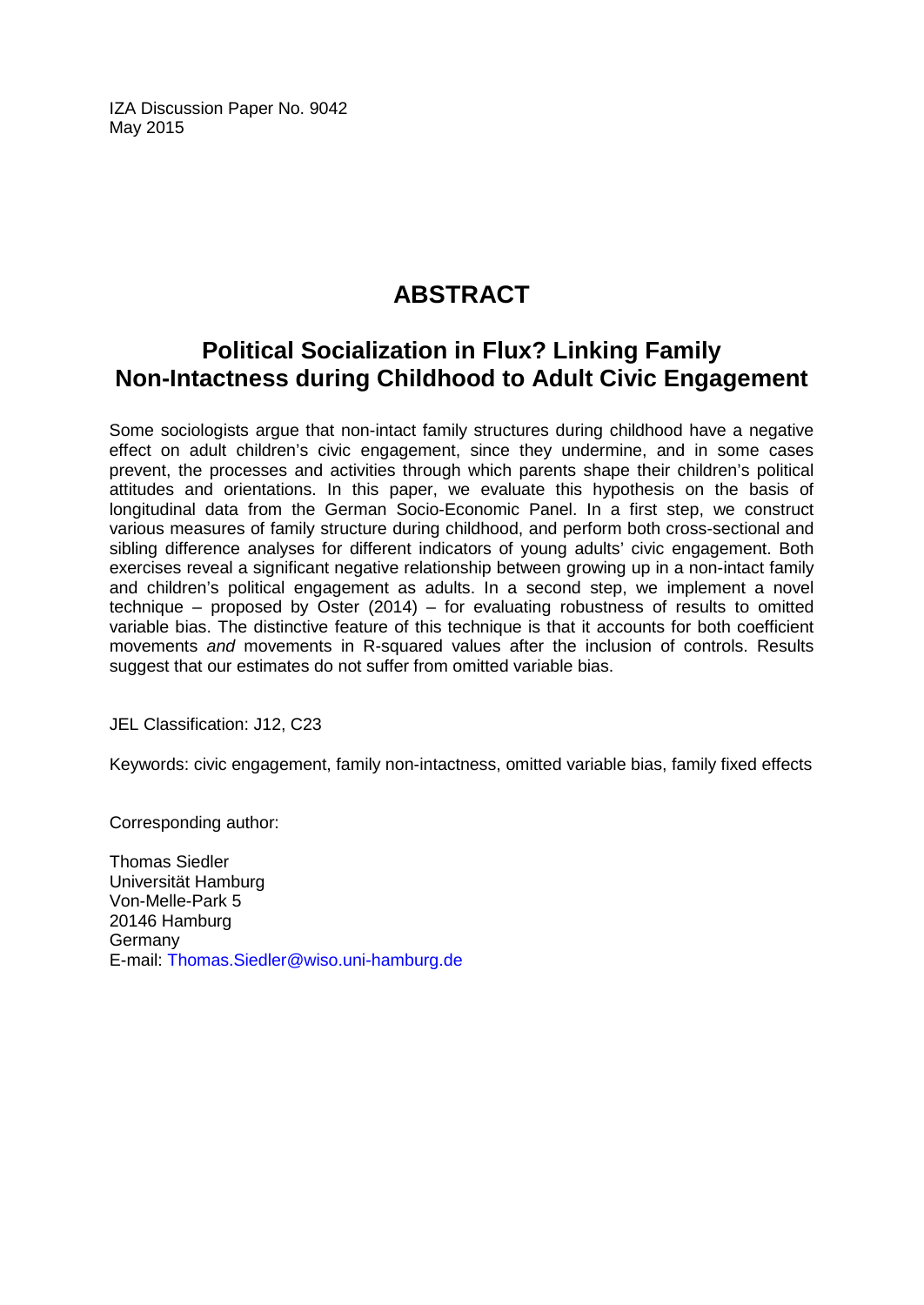#### 1. Introduction

Since the 1970s, economic and social changes in western societies have resulted in families that are more complex in their structure. Family breakdown through separation or divorce has become common, and non-marital birth rates have increased dramatically and appear to be continuing to rise (OECD, 2011). Since most divorces involve children, there is now a substantially higher probability that children will have a lone parent than was once the case. Projections of future changes in family structures indicate that the number of single-parent families is likely to further substantially increase over the next two decades in most OECD countries (OECD, 2012).

An extensive body of research across a range of disciplines has identified childhood family structure as a key determinant of children's later-life socio-economic outcomes, emphasizing that children who grow up in a non-intact family: (i) tend to perform less well in school and to gain lower educational qualifications than children from intact families (Case *et al.*, 2001; Ermisch et al., 2004; Gruber, 2004); (ii) are more likely to leave home when young and to become sexually active or pregnant at an early age (McLanahan and Sandefur, 1994); (iii) tend to report higher levels of smoking (Francesconi et al., 2010b). However, one aspect of childhood family structure has remained largely neglected in the literature: its impact on children's later-life civic engagement. The primary contribution of this paper is to fill that void in the empirical literature.

In discussions on children's socialization into politics and civic affairs, it has long been recognized that the family reproduces interest in the public domain (Hyman, 1959). This idea is based not only on evidence of a transmission of basic civic responsibilities and political orientations from parents to their offspring (Alesina and Giuliano, 2011), but also on findings in the area of partisan commitment and electoral behavior indicating high intergenerational agreement (Jennings et al., 2009). However, the research has also shown that the success of parental socialization of beliefs and values may differ systematically with family structure. In particular, it has been suggested that growing up in a non-intact family frequently deprives children of important parental and community resources, in turn leaving them with a lack of knowledge and skills to operate effectively in society. One hypothesis, therefore, is that non-intact family structures during childhood have a negative causal effect on adult children's civic engagement, since they undermine, and in some cases prevent, the processes and activities through which parents shape their children's political orientations (causation hypothesis). The opposite hypothesis is that factors which increase the risk of family breakdown are also linked to children's civic and political engagement, implying that at least part of the relationship has to be seen as selective (selection hypothesis).

To gain a deeper understanding of these issues, we use data from the German Socio-Economic Panel on about 6,000 individuals with matched parental marital histories and family characteristics. The data allows us to derive measures of family non-intactness during childhood by exploiting parental divorces and extramarital births. As will become apparent later, our definition of extramarital births encompasses all births to nonmarried mothers, even if they are in a stable relationship. In a first step, we perform both cross-sectional and sibling difference analyses for different indicators of civic engagement. Sibling difference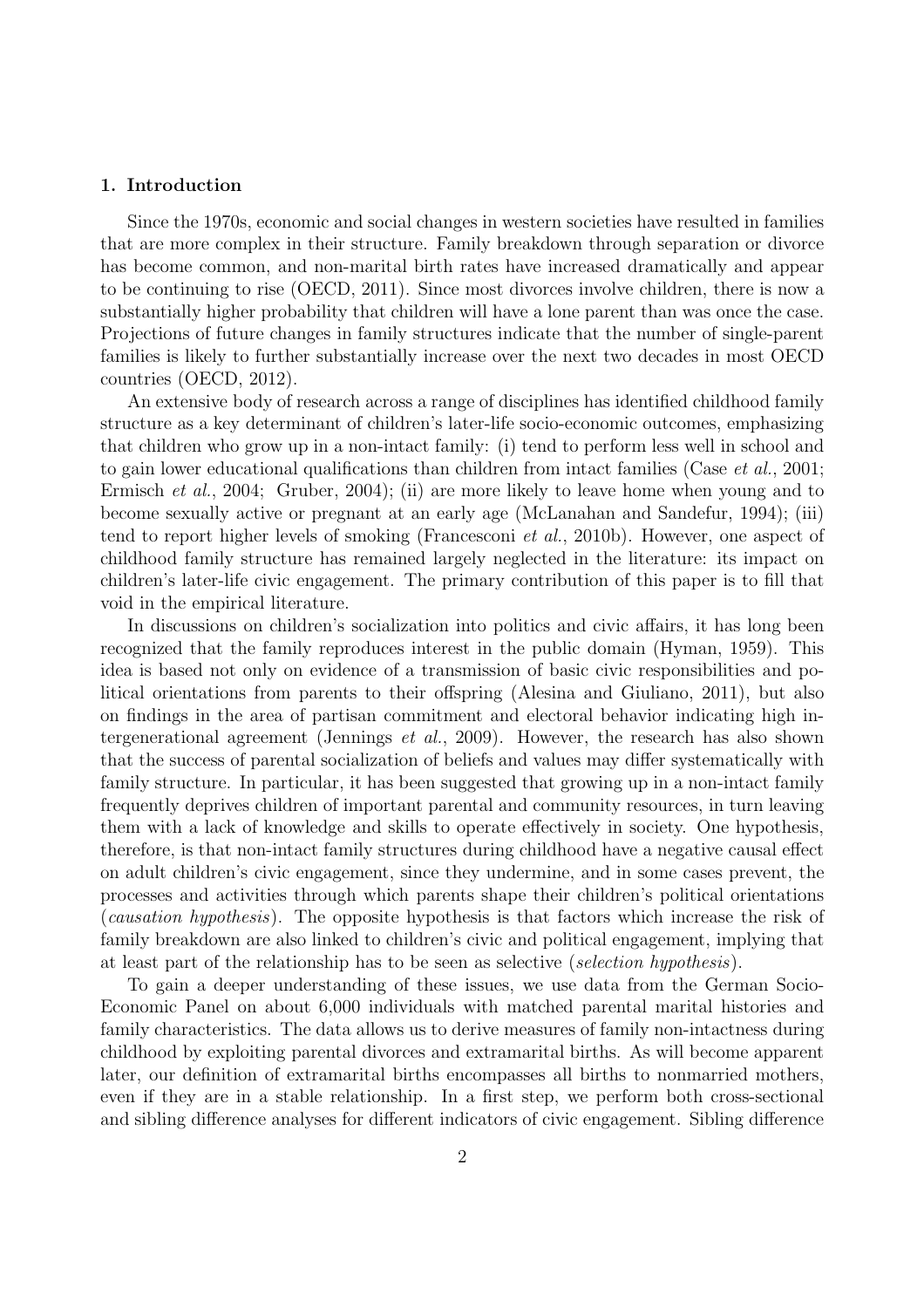estimations rest on less restrictive assumptions than cross-sectional estimations as they allows us to compare adult children to their own siblings and so to control for time-invariant fixed effects of mother and neighborhood characteristics that may influence both childhood family structure and young adults' political behavior. Both exercises reveal a significant negative relationship between growing up in a non-intact family and children's political engagement as adults. For example, sibling difference estimates suggest that adult children who lived in a non-intact family during childhood have a 9 percentage points lower likelihood of being interested in politics. This is a sizable effect, given that 24 percent of adult children report being interested in politics.

In a second step, we acknowledge that concerns about bias from unobserved controls may remain even after netting out time-invariant unobservable mother and neighborhood characteristics using sibling-difference estimators. To address these concerns, we follow Oster (2014) and implement a novel procedure for evaluating robustness of results to omitted variable bias. The distinctive feature of this procedure is that it allows for a "full adjustment" by not only exploiting information on coefficient movements after the inclusion of controls, but also information on movements in R-squared values. To the best of our knowledge, the full adjustment derived in Oster (2014) has previously not been used in the sibling fixedeffects literature or in the literature studying intergenerational effects. We show that all results in the paper survive a fully adjusted bias assessment. Thus, our findings are consistent with causation rather than selection as the explanation for the negative relationship between growing up in a non-intact family and children's civic engagement as adults.

#### 2. Civic Engagement: Trends, Relevance and Theories

In the last few decades, the developed world has seen not only radical changes in family structures, but also another significant social development: the increasing disengagement of citizens from public affairs. Established democracies are managing to motivate an ever smaller proportion of the electorate to exercise the right to vote. The broad pattern of reduced civic engagement is confirmed by evidence in other domains as well. Indeed, Putnam (2002) argues that participation in political parties, unions and churches is almost universally waning. While the decrease in civic engagement is prevalent throughout the population, additional evidence shows that declines in voting, political interest and association membership are much more pronounced among younger cohorts than among older cohorts (Putnam, 2000).

These trends are a matter of concern for at least two important reasons. First, it is well understood that civic engagement strengthens civic values among the population and enhances the responsiveness of government and political elites to citizens' concerns (Fukuyama, 1995; Uslaner, 2002). Second, higher levels of civic engagement tend to go hand in hand with higher levels of social capital. This not only enhances democratic representation by facilitating interest aggregation and articulation (Putnam, 1993), but also promotes collective and collaborative action (Arrow, 1974). Moreover, a growing body of research suggests that social capital also has a positive impact on a wide range of macroeconomic and microeconomic outcomes. For example, Knack and Keefer (1997) provide strong evidence that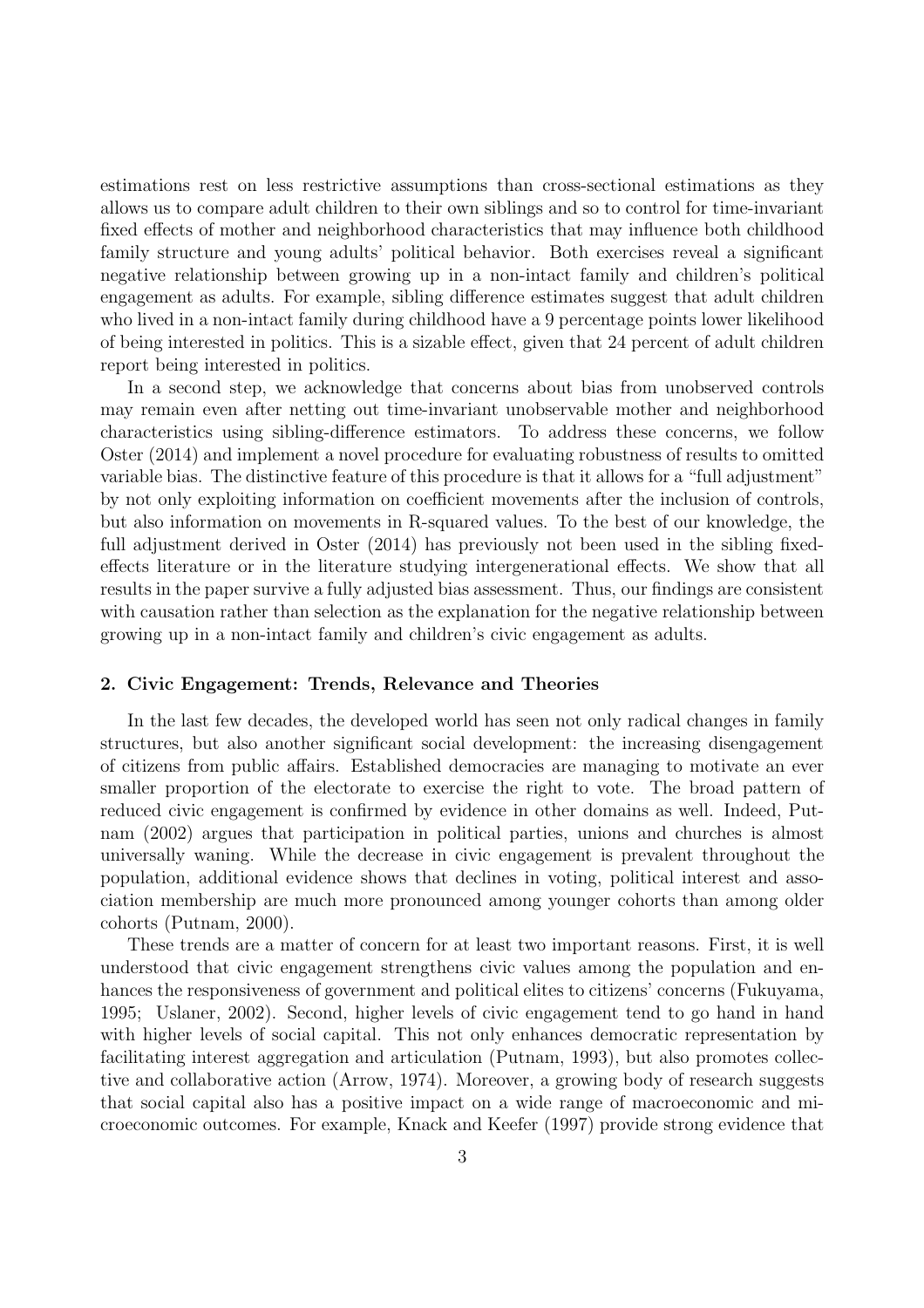norms of civic cooperation have significant impacts on aggregate economic activity.

The importance of civic engagement has made it a major focus of analysis and commentary in the social sciences. Explanations for the contemporary phenomenon of growing civic disengagement can be broken down into three main theories (for a detailed discussion see Hay, 2007). The "social capital" thesis (Putnam, 2000) associates declining civic engagement with an accelerated tendency towards individualism, leading to a disintegration in the community bonds that once held society together. The "critical citizens" thesis (Norris, 2002) suggests that younger cohorts of voters are more difficult to please than their parents' or grandparents' generations, and that they tend more to express dissatisfaction through abstention from political affairs. Finally, the "voting age" thesis (Franklin, 2004) argues that the lowering of the voting age in most advanced democracies can account almost entirely for recent declines in voter turnout. Of these explanations, the social capital hypothesis is the most pertinent to the study at hand. For Putnam (2000), lack of civic engagement and declining respect for the obligations of citizens in democracies are the result of the pervasive individualism that accompanies the disintegration of communities. Our findings add a new dimension to this view by showing that the *family disintegration* may also be a root cause of civic disengagement.

#### 3. Why Does Family Structure Matter?

As we have seen above, the decline in civic engagement over recent decades coincided with a breakdown in traditional family structures. Despite this, Putnam (2000) dismisses the decline in the traditional family as a possible explanatory factor for the erosion of civic engagement:

"... apart from youth- and church-related engagement, none of the major declines in social capital and civic engagement that we need to explain can be accounted for by the decline in the traditional family structure. In my view, there are important reasons for concern about the erosion of traditional family values, but I can find no evidence that civic disengagement is among them." Putnam (2000, p.279)

An alternative view suggests that parents can have an enormous influence on their children's political learning in pre-adulthood (Jennings et al., 2009). On the one hand, this view coincides with childhood socialization theory, which emphasizes the role of the family in maintaining continuity in social ideologies over time (Glass et al., 1986, and references therein). More generally, however, it is also compatible with the idea that social capital within the family is of key importance for a child's intellectual development. In this regard, Coleman (1988, 109–113) argues that: (i) social capital within the family depends on the physical presence of adults and the time and effort spent by the adults with a child on intellectual matters; (ii) the physical absence of adults can be described as a structural deficiency in family social capital; and (iii) the most prominent element of structural deficiency in modern families is the single-parent family. Given these arguments, one might expect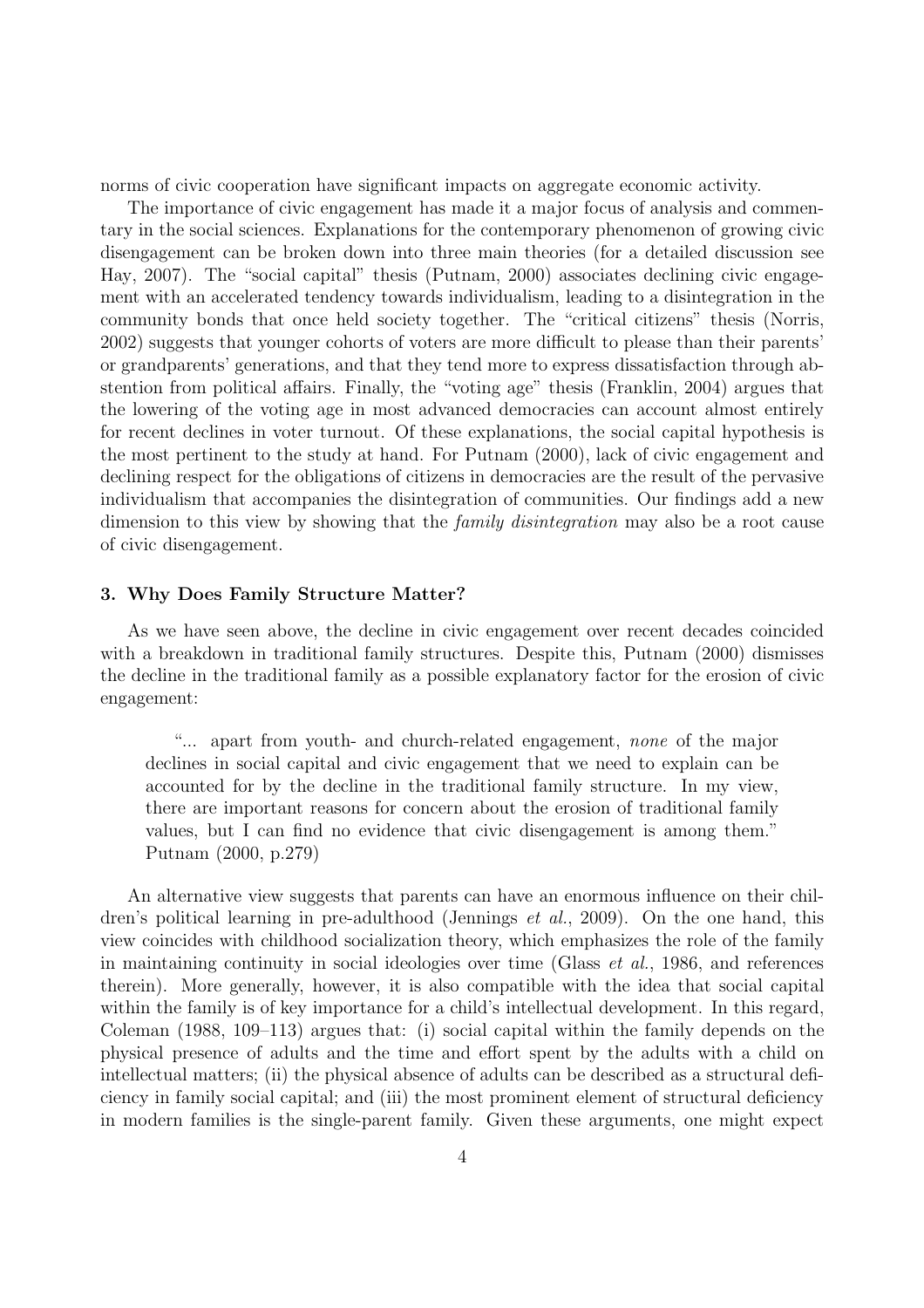that the decision of parents to live separately—e.g., as a result of a divorce—damages the social capital that might have been available to the child had it been raised jointly by both parents. We therefore hypothesize that young adults who experience family non-intactness as children are less likely to be civically engaged than those from intact families. We now turn to empirically examining this hypothesis.

#### 4. Data

Our data source is the German Socio-Economic Panel (SOEP distribution v26), a representative longitudinal survey of private households in Germany. The SOEP is the second longest running longitudinal household survey in the world and similar to the Panel Study of Income Dynamics (PSID) in the United States and the British Household Panel Survey (BHPS) in the United Kingdom. We combine information from the first 26 annual interview waves (1984-2009). In the SOEP, individuals are re-interviewed each successive year. If children move out of their parents' home to form a new household, they are followed and all adults living in the new household are invited to become SOEP respondents as well. Moreover, children living in SOEP households become adult respondents in their own right the year they turn 17. The SOEP also collects retrospective lifetime marital, fertility and employment histories, which for many respondents span the pre-panel period, i.e., years before 1984. We combine retrospective information provided by mothers with their annual interview data. By using mother-child identifiers, we match all maternal characteristics to adult children. We focus on mothers as there are only very few families headed by single fathers in the sample. We then reconstruct a respondent's childhood family structure by combining his or her birth date and the mother's marital history. The data is therefore well suited for the analysis of childhood family structure and its effects on young adults' outcomes. In particular, the long panel structure enables us to difference out unobserved time invariant family specific-effects by estimating sibling differences models. Second, since parents' family structure is self-reported, the estimates are likely to be less affected by measurement error than if it were reported by adult children retrospectively.

For the pooled cross-sectional analysis (individual sample) in which we study repeated observations of civic outcomes in relation to childhood family structure, we select individuals who: (i) were 18 or younger in their first year as SOEP respondents; (ii) were living with their biological mother for at least one year during the panel; and (iii) have complete information on their mother's family history. We impose condition (i) to ensure an age structure that captures young adults and minimizes the risk of oversampling adult children who leave their parents' house at a relatively late age. Condition (ii) is necessary to match mothers' characteristics to young adults, as both generations had to be interviewed as adults. Condition (iii) ensures that childhood family structure can be consistently reconstructed for all young adults. Note that we use repeated observations of civic outcomes to improve the estimators precision.

In a second step, we estimate sibling difference models (sibling sample), which requires us to impose further conditions: (iv) an individual must have at least one sibling; (v) civic outcome measures of the siblings must be observed in the same year. Conditions (i) through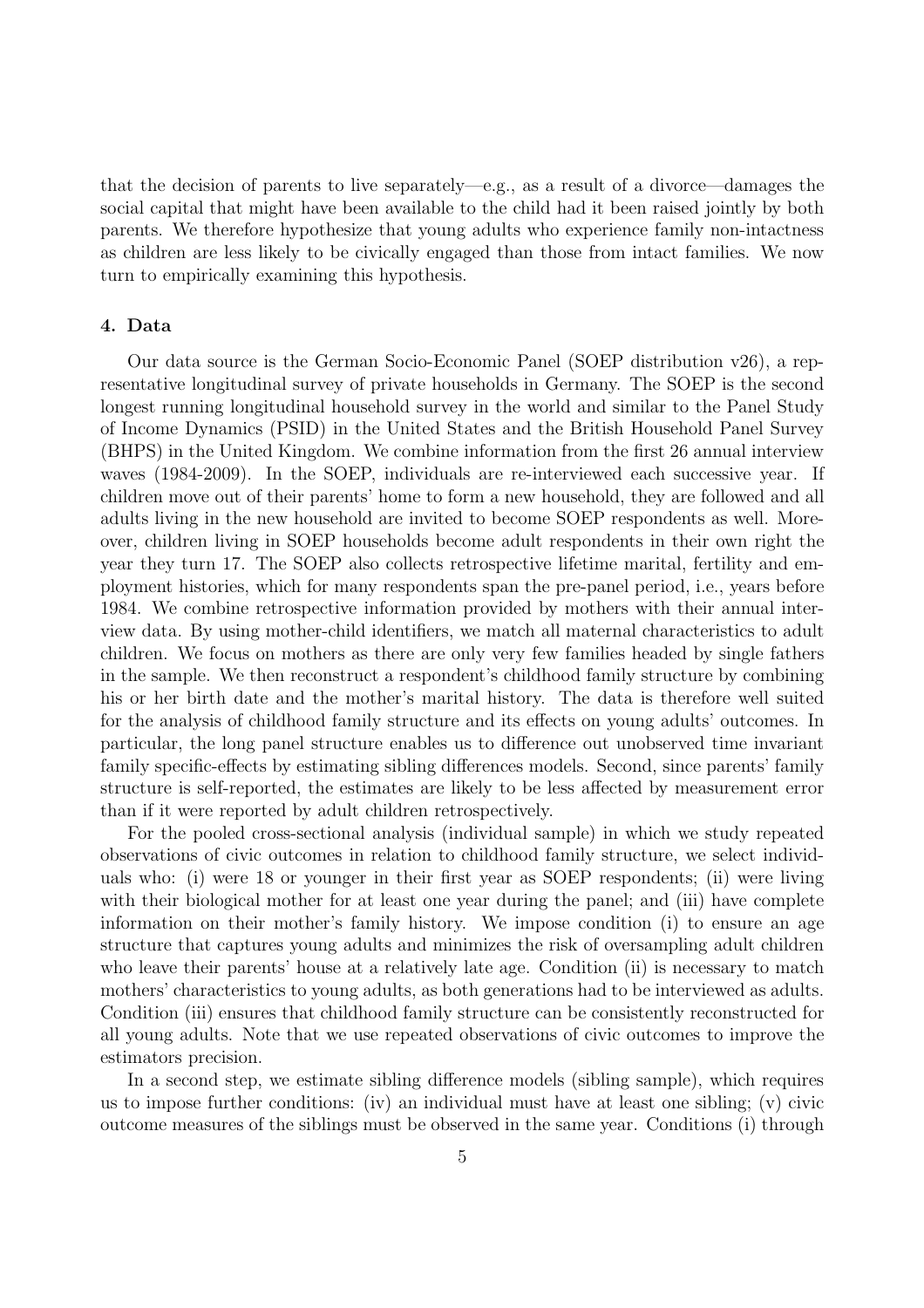(v) are used to construct the sibling sample. For similar sample selection approaches and discussions see Ermisch et al. (2004), Francesconi et al. (2010a,b) and Siedler (2011).

#### 4.1. Civic Engagement

As the main dependent variable in our empirical analysis, we use an index of civic engagement that averages together four component measures of civic engagement: (i) political interest; (ii) party identification; (iii) organizational involvement; and (iv) individual voluntarism. In order to come to as broad a conclusion as possible, we not only present findings for the summary index, but also report results for its components. Our information about political interest and party identification is derived from questions asked in the SOEP survey in the years 1985-2009 and 1984-2009, respectively. For organizational involvement and individual voluntarism, we use information derived from questions asked in the survey in 1985, 1986, 1988, 1992, 1994, 1996, 1997, 1999, 2001, 2005, 2007 and 2009. We now provide a detailed description of our outcome variables.

Political Interest. In line with recent research suggesting that citizens with a greater interest in politics are more likely to be involved in public affairs (Bekkers, 2005), we view political interest as one precondition for civic engagement. In the empirical work, we make use of a survey question which reads: "Generally speaking, how much are you interested in politics?". We create an indicator variable which equals one if an individual reports being interested in politics ("very much" or "much"), and is zero for those who declare that they are not interested ("not so much" or "not at all").

Party Identification. In the past few decades, the concept of party identification has reached an important position in electoral research because public attachment to political parties is seen as a key determinant of many different aspects of political behavior (Dalton, 2002). For example, partisan ties motivate people to participate in parties, elections, and the processes of representative government. One survey question asks: "Many people in Germany lean towards one party in the long term, even if they occasionally vote for another party. Do you lean towards a particular party?". We construct an indicator variable that equals one if a respondent reports a long-term identification with a democratic party, and zero otherwise. In this definition, the right-wing extremist parties "NPD", "Republikaner", and "DVU" are not considered democratic parties.

Organizational Involvement. While official membership in formal organizations is only one aspect of civic engagement, it is regarded as a useful indicator of community involvement (Putnam, 2000). To construct a measure of organizational involvement, we use a question that reads: "Which of the following activities do you take part in during your free time? Please check off how often you do each activity: at least once a week, at least once a month, less often, never." We construct a dummy variable that equals one for individuals who report some kind of "involvement in a citizens' group, political party, or local government", and is zero for respondents who report no involvement at all.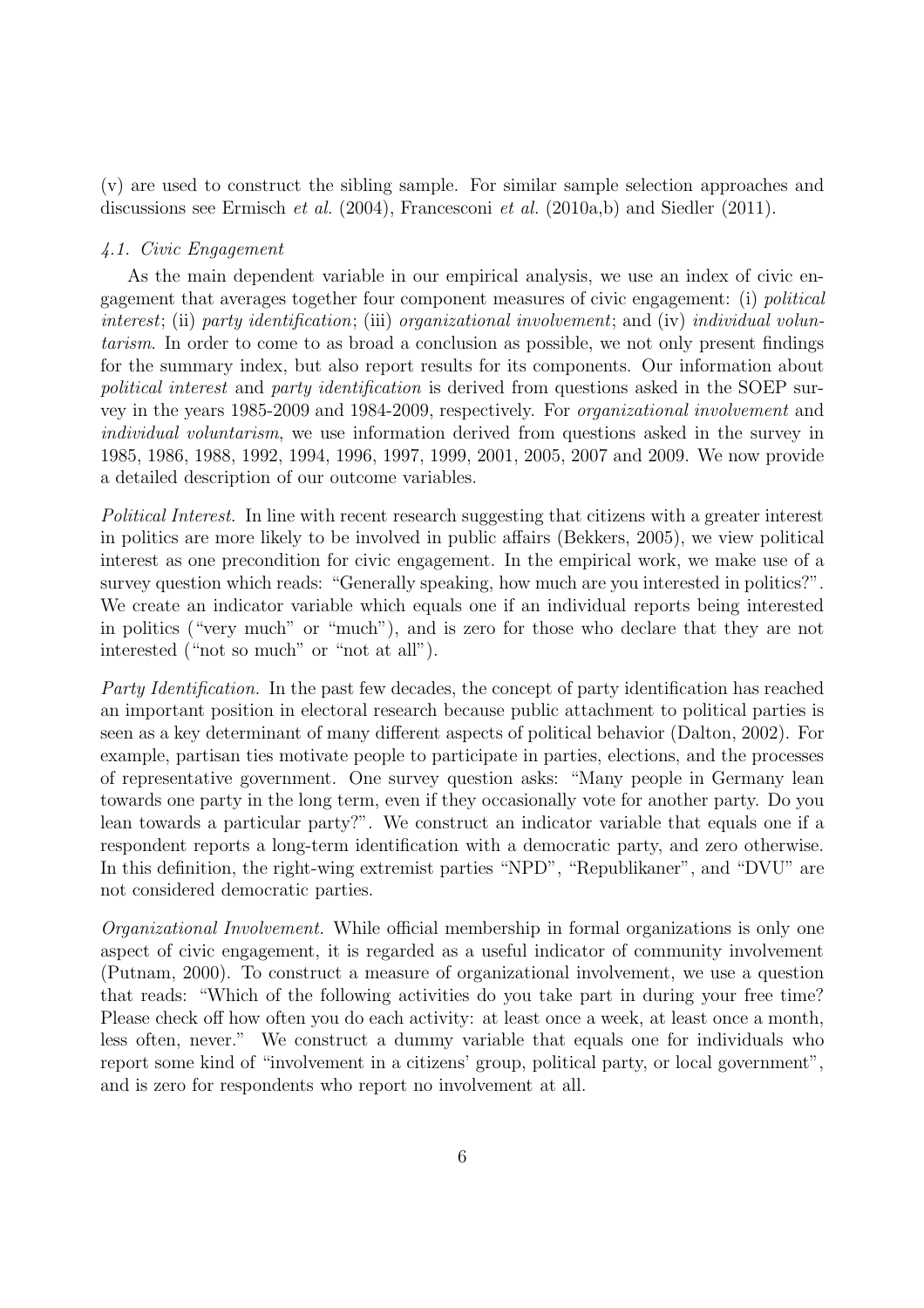Individual Voluntarism. For Putnam (2000), volunteering—i.e., the readiness to help others is an important aspect of good citizenship and political involvement. He argues, for example, that volunteers are more interested in politics and less cynical about political leaders than non-volunteers are. To quantify individual voluntarism, we create an indicator variable that equals one for respondents who report doing "voluntary work in clubs or social services" ("at least once a week", "at least once a month", "less often"), and is zero for individuals who report doing no volunteer work ("never").

Index of Civic Engagement. Our main variable of interest is an index of civic engagement that aggregates the four component measures described above. We derive our index of civic engagement from all survey years in which each of the four component measures is collected. The aggregation improves the statistical power by identifying effects that point in the same direction for different outcome measures with identical domains. As suggested by Kling *et al.* (2007), the summary index of civic engagement is an equally weighted average of its components' z-scores. The component measures used are such that higher scores reflect higher civic engagement. To compute the z-scores of each component, we subtract the mean in the estimation sample, in which none of the other components and none of the control variables has missing information, and divide it by the standard deviation. Thus, each standardized component has a mean of zero and a standard deviation of one. The index then aggregates the components with equal weights. Estimated coefficients on dichotomous explanatory variables can therefore be interpreted as percentage changes in standard deviations.

#### 4.2. Childhood Family Structure

Our measure of childhood family structure, ever lived in a non-intact family, is derived using the self-reported marital histories of biological mothers. The sample is restricted to individuals whose mothers have complete marital histories spanning the individual's entire childhood. An individual is defined as having experienced family non-intactness during childhood if the child's mother was ever unmarried before he or she reached the age of 16, either because the parents ended their marriage (divorced parents), or because the mother was unmarried when she gave birth and did not marry within the next year (born outside marriage).

The variable divorced parents captures individuals who lived with divorced parents for at least one year of their childhood (ages 0-16). In light of Coleman (1988), we would expect children of divorced parents to suffer from a structural deficiency in family social capital, and therefore be civically less engaged than children from intact families. The variable born outside marriage captures individuals either born to lone mothers or to cohabiting parents. It is important to note that children born outside marriage have not necessarily experienced family non-intactness, since cohabiting parents may have provided an intact family environment throughout the entire childhood period. However, it is well understood that mothers who were not in a relationship at the birth of their child are more likely to continue living as a lone parent than those in a married relationship (Kiernan and Mensah, 2010). Moreover, a greater fragility of cohabiting unions compared with marital ones has been observed in most developed nations (Bumpass and Hu, 2000; Andersson, 2002). Since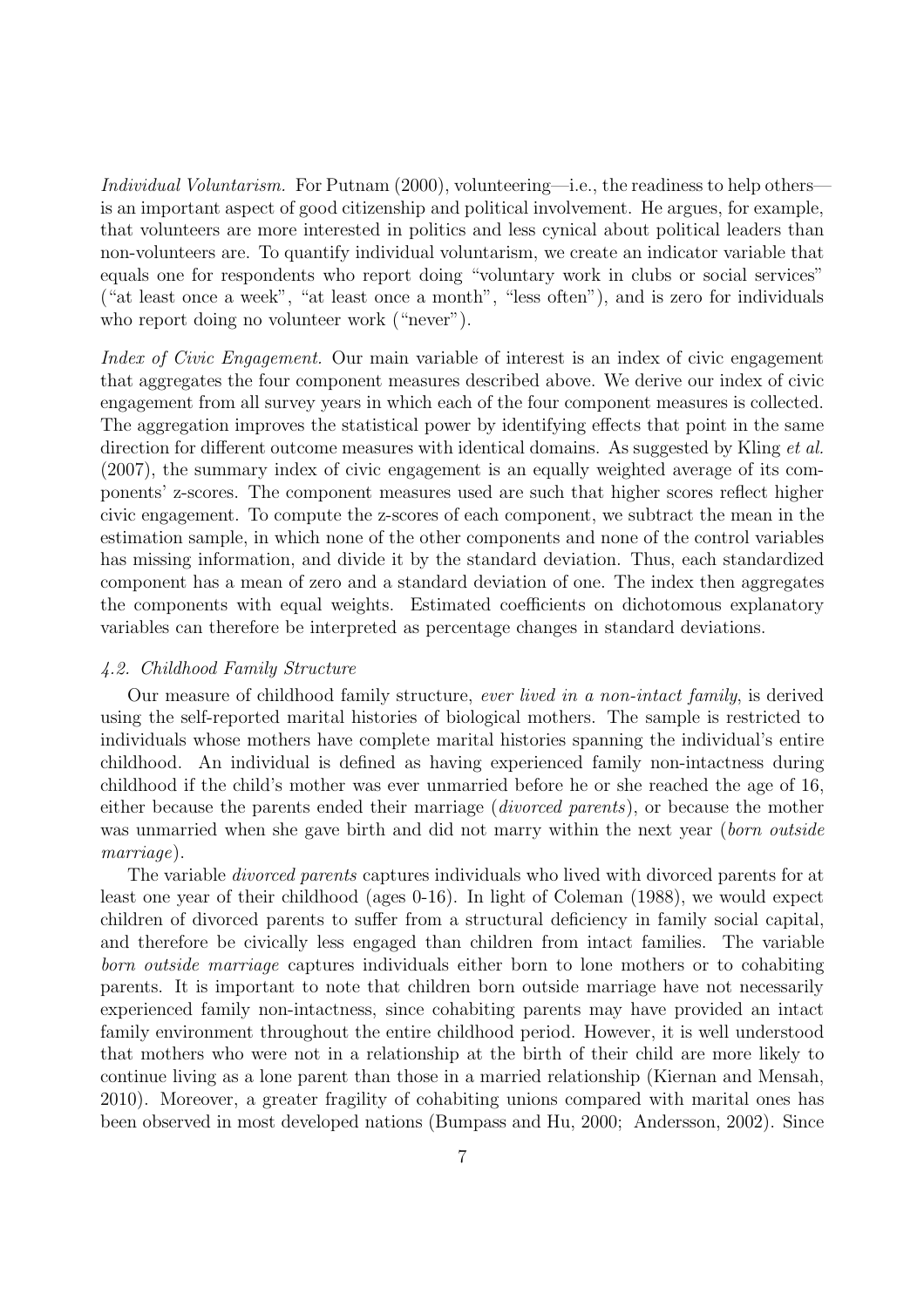our data do not allow us to identify cohabitation history, we use the variable born outside marriage as a proxy for the family disruptions that affect children born into cohabitation or other unions than marriage. Because the variable born outside marriage captures not only children who experience family non-intactness at some time during their childhood, but also those who experience an intact family environment with long-term cohabiting parents, the estimates for it represent a conservative lower bound for the effect of family non-intactness and born outside marriage on civic engagement.

#### 4.3. Control Variables

Cross-sectional relationships between childhood family structure and adult civic engagement could be driven solely by selection, i.e., factors that increase the risk of family nonintactness may also be linked to children's civic engagement. We therefore choose potential observable confounders as control variables. Bedard and Deschenes (2005) show that the gender of the first child is related to parents' propensity to divorce. Gender is also likely to affect the political participation and civic engagement of adult children. Therefore, gender is among our control variables in the cross-sectional estimation.

Maternal education is also likely to affect both the probability of family non-intactness and the political behavior of children. While the classical Beckerian prediction for the effect of education on divorce is ambiguous (Becker et al., 1977), we would expect parental education to go hand in hand with political and civic participation. We control for mothers' education by including three mutually exclusive indicator variables that equal one if they have completed intermediate secondary school (Realschule), advanced secondary school (Abitur), or a university degree, and zero otherwise. Fathers' education is not included because we rarely observe fathers' educational attainment after a divorce or in extramarital birth circumstances.

Closely related to the educational attainment of mothers is their labor market attachment. To control for a correlation between labor market participation and non-intactness and possible adverse effects on children's development (Ruhm, 2004), we add the number of years a mother worked part-time and the number of years she worked full-time during the individual's childhood. As before, fathers' labor market history is missing too often in the case of non-intact families to ensure a non-selective sample when included.

To complete our set of control variables we add usual socio-demographic measures, which may cause selection bias if not adjusted for. Among these are the mother's age at birth, a maximum set of adult children's age dummy variables, federal state dummy variables ("Bundesländer"), year of interview dummy variables, an only child indicator, and dummy variables for children's birth order. We also control for the SOEP respondent samples to account for peculiarities in survey-specific selection.

Finally, we present specification with and without controlling for household income during childhood. As stated in Adda et al. (2011), reduced income is one channel through which family dissolution affects life outcomes, suggesting that household income would be a bad control. Household income during childhood after departure of the father is likely to consist mainly of mother's income and is probably not a good measure of financial constraints affecting children if the children also benefit from an absent father's income. Moreover,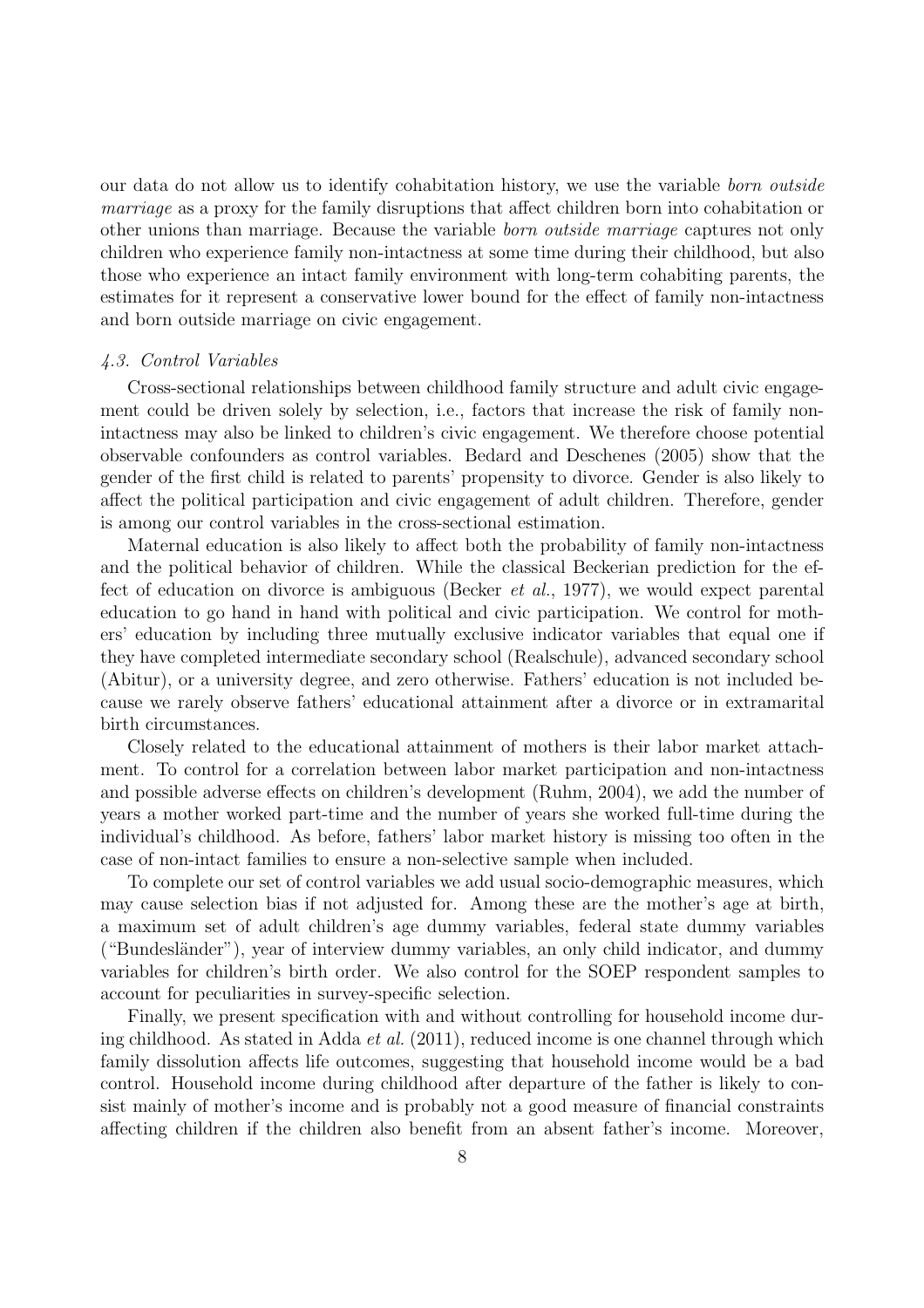|                                                     |       | <b>Basic</b><br>sample |       | Sibling<br>sample     |
|-----------------------------------------------------|-------|------------------------|-------|-----------------------|
|                                                     | Means | Standard<br>deviation  | Means | Standard<br>deviation |
| Dependent variables                                 |       |                        |       |                       |
| Political interest                                  | 0.24  | 0.43                   | 0.24  | 0.43                  |
| Party identification                                | 0.30  | 0.46                   | 0.30  | 0.46                  |
| Organizational involvement                          | 0.07  | 0.26                   | 0.07  | 0.26                  |
| Individual voluntarism                              | 0.33  | 0.47                   | 0.35  | 0.48                  |
| <b>Explanatory variables</b>                        |       |                        |       |                       |
| Ever lived in a non-intact family                   | 0.21  | 0.41                   | 0.18  | 0.38                  |
| Parents divorced                                    | 0.15  | 0.35                   | 0.12  | 0.32                  |
| Born outside marriage                               | 0.09  | 0.28                   | 0.06  | 0.22                  |
| Control variables                                   |       |                        |       |                       |
| Age                                                 | 24.19 | 6.33                   | 24.61 | 5.76                  |
| Female                                              | 0.50  | 0.50                   | 0.51  | 0.50                  |
| Mother's age at birth                               | 26.65 | 5.09                   | 26.36 | 4.78                  |
| Only child                                          | 0.13  | 0.33                   |       |                       |
| Firstborn child <sup>a</sup>                        | 0.40  | 0.49                   | 0.38  | 0.48                  |
| Second born child <sup>a</sup>                      | 0.40  | 0.49                   | 0.42  | 0.49                  |
| Third born child or higher birth order <sup>a</sup> | 0.20  | 0.40                   | 0.20  | 0.40                  |
| Mother's highest educational attainment             |       |                        |       |                       |
| Secondary school certificate or less                | 0.46  | 0.50                   | 0.45  | 0.50                  |
| Intermediate school qualification                   | 0.34  | 0.47                   | 0.35  | 0.48                  |
| High school degree                                  | 0.04  | 0.19                   | 0.04  | 0.20                  |
| Technical college or university degree              | 0.16  | 0.37                   | 0.16  | 0.37                  |
| Mother's employment during childhood                |       |                        |       |                       |
| Number of years part-time employed                  | 4.76  | 5.31                   | 4.83  | 5.23                  |
| Number of years full-time employed                  | 5.90  | 6.35                   | 5.23  | 6.10                  |
| Number of individuals                               |       | 5828                   |       | 3325                  |

#### Table 1: Summary statistics, by sample

Notes: Figures shown are sample means computed in the last survey year for which individuals are observed. The sibling sample is constrained to the observations used in the sibling-fixed effects approach, i.e. two siblings must be observed in the same year. "Computed for children with siblings only.

household income is almost inevitably lower for lone mothers than for couples, such that controlling for income may lead to strong multicollinearity which might pick up most variation in non-intactness.

On the other hand, by not controlling for household income, one might risk to overstate the impact of growing up in a non-intact family on civic engagement later in life, since the estimated relationship might partly be driven by changes in family income during childhood. Further, Weiss and Willis (1985) argue that if monetary resources available to parents change upon divorce, omitting family income might lead to an overestimation of the coordination problem.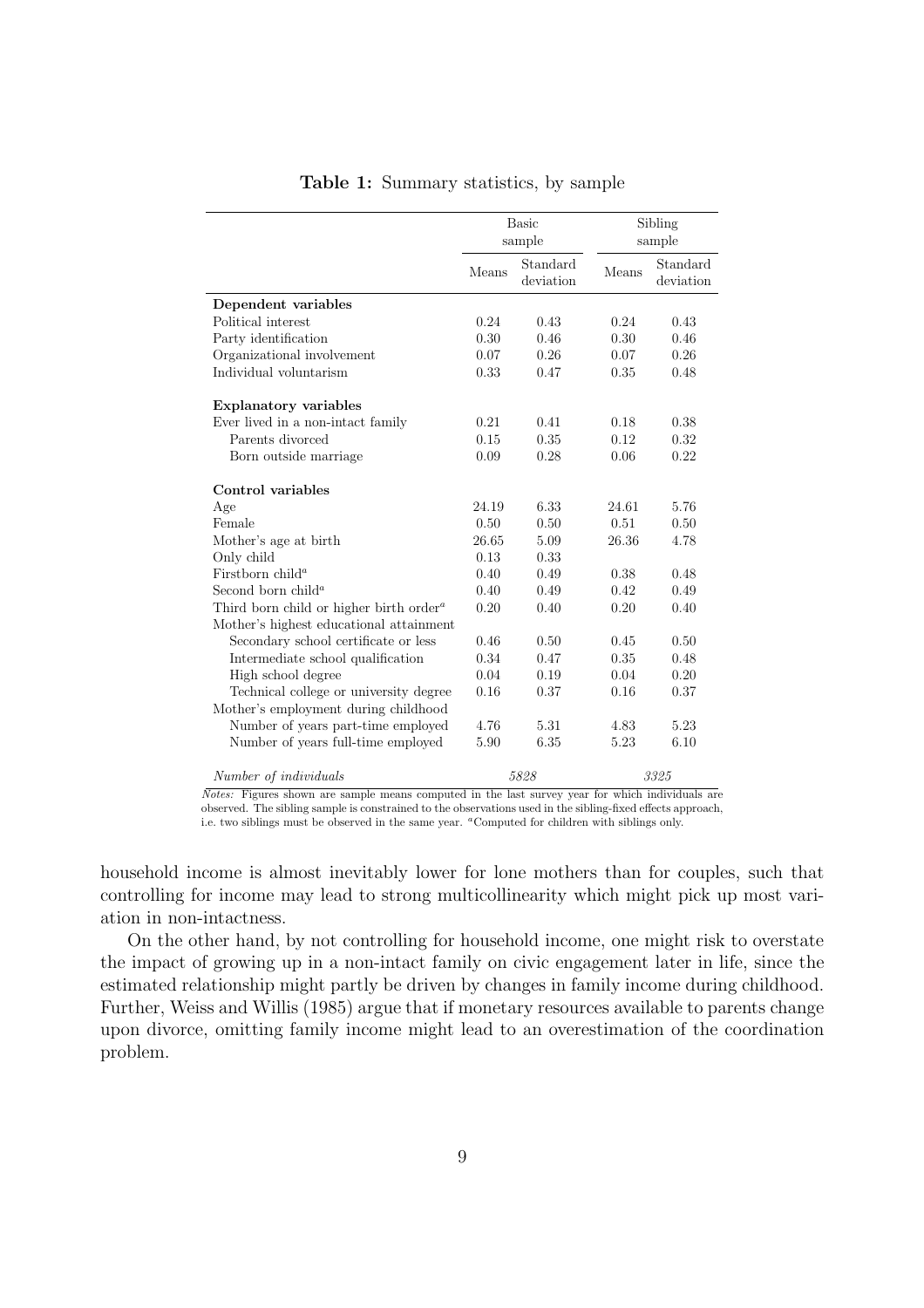#### 4.4. Summary Statistics

We present means and standard deviations for the individual sample and the sibling sample in Table 1, measured in the last survey year adult children are observed in the sample. It is evident that a relatively large proportion of young adults are interested in politics, identify with a democratic party, and do volunteer work in clubs or social organizations. Organizational involvement is less common, with only 7 percent of young adults reporting volunteer work in a citizen's group, political party, or local government.

21 percent of our respondents (18 percent of the sibling sample) lived in a non-intact family at some point during childhood; 15 (12) percent experienced the divorce of their parents and 9 (6) percent were born outside marriage. The dummy variables parents divorced and born outside marriage are not mutually exclusive. As a consequence, 3 (0) percent of respondents were born outside marriage and experienced the subsequent marriage and divorce of their mothers. The average age of adult children is 24 (25) years and both samples are balanced with respect to gender. 46 (45) percent of mothers have completed a lower secondary school, 34 (35) percent have an intermediate secondary school degree, 4 (4) percent have a high school degree and 16 (16) percent have completed a technical college or university. Mothers were on average 27 (26) years old when they gave birth to their child. Maternal employment during childhood averages 4.76 (4.83) years in part-time and 5.90 (5.23) years in full-time work.

### 5. The Effect of Family Non-Intactness during Childhood on Adult Civic Engagement

We start our empirical analysis by estimating cross-sectional models to understand the overall relationship between family non-intactness during childhood and children's civic engagement later in life. Thereafter, we present sibling difference regressions which rest on weaker identifying assumptions for estimating the effect of family non-intactness on adult civic engagement. These models are meant to eliminate family-specific characteristics (e.g., parenting style, parents' political and social values, neighborhood environment) that are assumed to be the same across siblings and to be constant over time. In a third step, we implement a novel procedure to evaluate robustness of results to omitted variable bias. Finally, we provide additional robustness checks and examine effect heterogeneity by gender, residential area during childhood, and mother's education.

#### 5.1. Cross-sectional analysis: selection on observables

Empirical model. We start our empirical investigation by estimating pooled cross-sectional regressions of the form

$$
Y_{ijt} = \alpha + \beta_{CS} N I T_{ij} + \gamma x_{ijt} + e_{ijt}, \qquad (1)
$$

where  $Y_{ijt}$  is one of our five dependent variables described above for adult child i from mother  $j$  at time  $t$ . For the binary outcome variables, we estimate non-linear probit models. For the continuous index variable, we estimate ordinary least-squares regressions. The key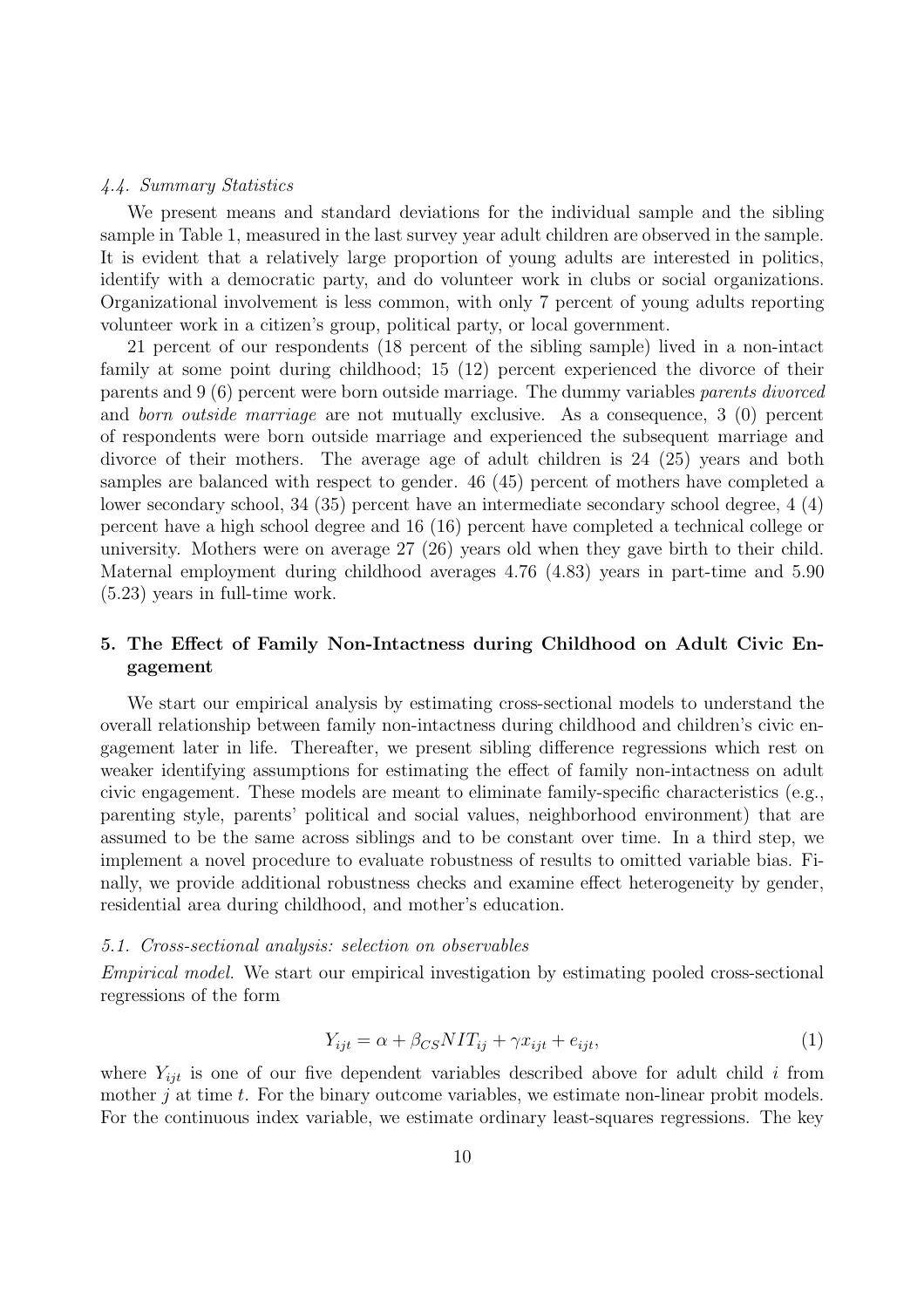| Dependent variable:                      | (1)<br>Index of civic<br>engagement | (2)<br>Political<br>interest | (3)<br>Party<br>identification | $\left(4\right)$<br>Organizational<br>involvement | $\left( 5\right)$<br>Individual<br>voluntarism |
|------------------------------------------|-------------------------------------|------------------------------|--------------------------------|---------------------------------------------------|------------------------------------------------|
| Panel A                                  |                                     |                              |                                |                                                   |                                                |
| Ever lived in a non-intact family        | $-0.104**$                          | $-0.013$                     | $-0.041**$                     | $-0.027**$                                        | $-0.088**$                                     |
|                                          | (0.019)                             | (0.013)                      | (0.014)                        | (0.005)                                           | (0.013)                                        |
| Panel B                                  |                                     |                              |                                |                                                   |                                                |
| Parents divorced                         | $-0.117**$                          | $-0.019$                     | $-0.031+$                      | $-0.030**$                                        | $-0.102**$                                     |
|                                          | (0.020)                             | (0.015)                      | (0.016)                        | (0.005)                                           | (0.013)                                        |
| Born outside marriage                    | $-0.062*$                           | $-0.005$                     | $-0.049*$                      | $-0.012$                                          | $-0.041*$                                      |
|                                          | (0.030)                             | (0.019)                      | (0.021)                        | (0.009)                                           | (0.016)                                        |
| Equality of coefficients $(p-value)^{1}$ | 0.14                                | 0.56                         | 0.51                           | 0.07                                              | 0.01                                           |
| Person-year observations                 | 18503                               | 42913                        | 40947                          | 19738                                             | 19754                                          |

### Table 2: Childhood family structure and civic engagement (Cross-sectional estimates)

Notes: Each column in each panel reports the results of a regression for the outcome listed in that column. Figures are estimated coefficients from OLS regressions  $[(1)]$  or marginal effects from probit models  $[(2),(3),(4),(5)]$ . Probit effects are evaluated at the mean of all covariates. Standard errors are clustered on individuals' identification numbers, as there are multiple observations per person over time. Other explanatory variables are age dummy variables, sex, mother's highest educational attainment, mother's age at the child's birth, whether the respondent is an only child, birth order dummy variables, the number of years of maternal part-time and full-time employment during the respondent's childhood, regional dummy variables, survey years dummy variables, a dummy variable for East Germany, indicators of SOEP-samples, and a constant. The information about political interest and party identification is derived from questions asked in the survey years 1985-2009 and 1984-2009, respectively. For organizational involvement and individual voluntarism, we use information derived from questions asked in the survey years 1985, 1986, 1988, 1992, 1994, 1996, 1997, 1999, 2001, 2005, 2007 and 2009. + significant at 10%; \* significant at 5%; \*\* significant at 1% level.  $1$ Test for equality of coefficients tests whether the coefficients for parents divorced and born outside marriage from the same regression can be distinguished statistically in a Chow test. We report p-values for the null hypothesis of equal coefficients.

variable  $NIT_{ij}$  denotes the various childhood family structure measures for adult child i from mother j. The vector  $x_{iit}$  includes all other control variables. Consistent and unbiased estimation of our key coefficient  $\beta_{CS}$  requires that all explanatory variables are uncorrelated with the error term  $e_{ijt}$ , obviously a very strong assumption which is unlikely to hold in the present context. Throughout the analysis, we compute standard errors that are robust to arbitrary forms of heteroscedasticity, as there are multiple observations of civic outcomes per individual over time. In the robustness section below, we also present estimates when we use one observation per individual only, by measuring individuals' civic engagement in the last year they are observed in the panel.

Baseline results. Table 2 reports the results from the pooled cross-sectional regressions. For convenience, we only report the estimates of our key explanatory variables (for the full set of results see Table A.1 in the Appendix). Panel A reports the estimates for the dichotomous explanatory variable whether adult children ever lived in a non-intact family during childhood. Panel B reports the estimated effects for the explanatory variables *parents* divorced and born outside marriage. The results in Table 2, Panel A, point to a negative and statistically significant relationship between growing up in a non-intact family and the majority of civic engagement outcomes. The point estimate in Panel A, column 1 suggests that young adults who have lived in a non-intact family show a 10.4 percent of a standard deviation lower civic engagement (significant at the 1 percent level). This is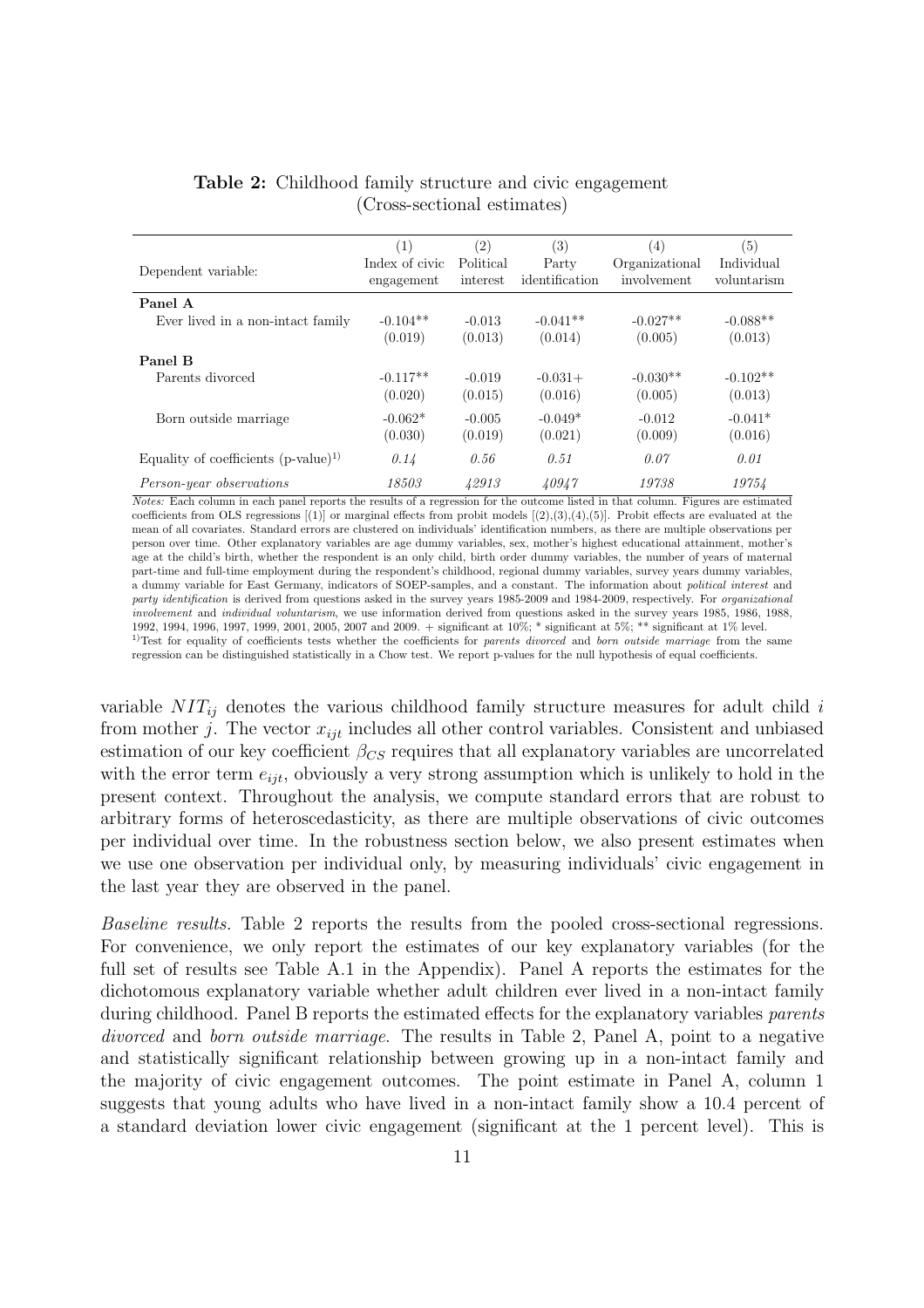a sizable effect, as it implies a 10.4 percent of a standard deviation decline in each of the index components, on average. Moreover, respondents who have ever lived in a non-intact family during childhood are 4 percentage points less likely to identify with a democratic party; 3 percentage points less likely to participate in a citizen's group, political parties or the local government; and 9 percentage points less likely to engage in volunteer work. These marginal effects are all precisely estimated and are statistically significant at the 1 percent level. Moreover, these are sizable effects given that 30 percent of young adults report attachment to a democratic party, 33 percent volunteer in clubs or social services, and 7 percent are active in citizen's groups or political parties. The only point estimate that is not precisely estimated in Panel A is the one for the outcome political interest.

Disentangling the two sources of non-intactness in Panel B reveals that a considerable proportion of the negative associations between family non-intactness and the majority of outcomes are driven by children of divorced parents. The civic engagement index is negatively associated with both growing up with divorced parents and being born outside marriage. We see a decline of 11.7 percent of a standard deviation for adults with divorced parents (1 percent significance) and a decline of 6.2 percent of a standard deviation for respondents born outside marriage (5 percent significance). However, the estimates cannot be distinguished statistically from one another, as indicated by the p-value of a Chow test for equality of coefficients at the bottom of the table. The marginal effects in columns 2-5 all point to a negative relationship between having experienced parental divorce or being born outside marriage and the civic engagement measures. Note, however, that only half of them are statistically significant. The results of the Chow tests for equality of coefficients suggest that the estimated coefficients for the two different non-intactness measures are only statistically different from each other for organizational involvement (p-value: 0.07) and individual voluntarism (p-value: 0.01). The test statistics reveal that the relationship for these two outcome measures with growing up with divorced parents is larger in magnitude (more negative) than with being born outside marriage. In unreported regressions, we clustered standard errors at the family level. We found that all estimates in Table 2 to be robust to family level clustering.

Table A.2 in the Appendix presents similar cross-sectional estimates than in Table 2, also controlling for average household income during childhood years. To be more precise, we use household income after taxes and transfers adjusted by weights from the OECD-modified equivalence scale (Hagenaars et al., 1996) to obtain equivalent household income, which is then averaged over all years for which income information is available between the child's ages of 0 and 16. The marginal effects in Table A.2 are quite similar in magnitude and statistical significance to those in Table 2. The results indicate that the negative relationship between family non-intactness and civic engagement later in life is unlikely to be mainly driven by household income during formative years.

#### 5.2. Sibling difference analysis: selection on unobservables

Empirical model. Our cross-sectional results cannot be readily interpreted as causal. The major threat to causal identification in our setting is omitted variable bias or selection bias. Reverse causality is arguably not the main concern for identification in the present context,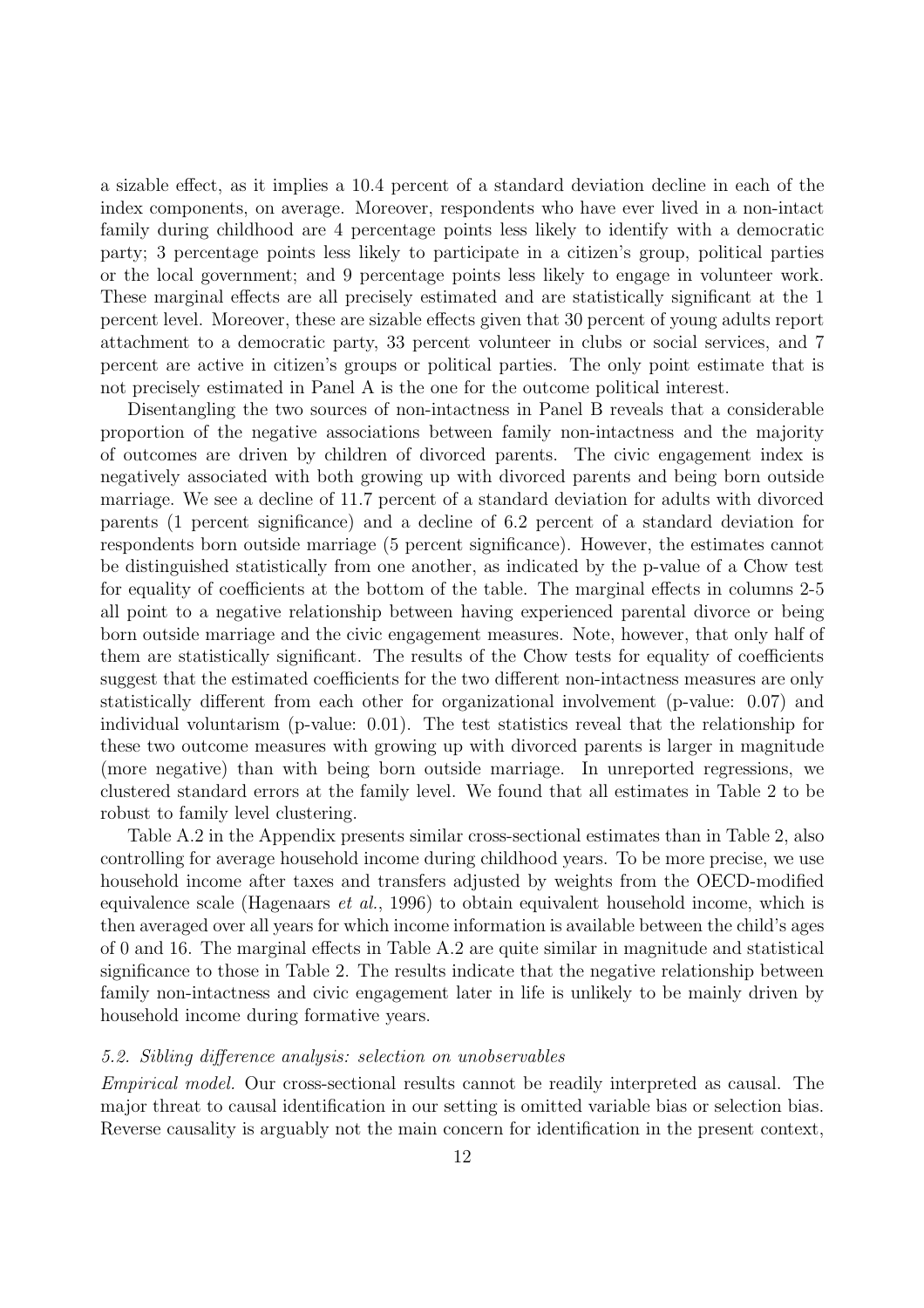as we measure civic engagement many years after measuring family non-intactness during childhood. Our outcomes are behavioral measures of adults, and these are unlikely to cause family dissolution during childhood. Furthermore, we control for selection on observable characteristics in our pooled cross-sectional estimations to exclude the main sources of selection bias. However, unobservable factors may still confound the estimates. For example, parents who are likely to divorce may have different unobserved preferences, values and abilities than parents who are unlikely to divorce. These unobserved characteristics may in turn affect civic engagement of their offspring later in life, confounding the negative correlation in our cross-sectional estimates. We address this issue with sibling differences estimation (mother fixed-effects) of the form

$$
Y_{ijt} = \alpha + \beta_{SD} N I T_{ij} + \gamma x_{ijt} + u_j + e_{ijt}, \qquad (2)
$$

where  $u_j$ , a time-invariant unobserved effect for siblings, is added to equation (1) in order to eliminate time-constant unobserved background characteristics from mother j. Recent studies using a similar estimation method are Ermisch and Francesconi (2012), Siedler (2011), Francesconi et al. (2010b), Currie et al. (2010) and Anderson et al. (2003). Ermisch and Francesconi (2001) provide a detailed discussion of the advantages and disadvantages of the sibling difference approach. In essence, sibling difference estimation eliminates all observed and unobserved time-constant mother-specific factors which are assumed to be the same for siblings and which might be associated with both family non-intactness and children's civic engagement later in life. Hence, the unobserved mother-specific error term  $u_i$  cancels out from our sibling difference regressions. We estimate sibling differences in the same observational year t, and use mother level clustering for estimating standard errors to account for correlations across siblings.

The identifying assumption for unbiased sibling difference estimators is uncorrelatedness of sibling differences in family non-intactness with sibling differences in unobserved individual characteristics. This is a weaker identifying assumption than imposed by the cross-sectional estimator which needs family non-intactness and unobserved mother-specific factors to be uncorrelated. Arguably, much of the correlated variation in those measures is absorbed by cancelling out family specific unobserved factors. However, it is important to note that the sibling difference does not eliminate potential bias from individual unobserved heterogeneity between siblings which is correlated with both family non-intactness and civic engagement. Such heterogeneity between siblings may either be caused by unobserved individual characteristics or by time-varying family-level factors. Thus, it is imperative to subject the sibling difference estimates to a thorough test of omitted variable bias.

Other concerns for causal identification in sibling difference estimations are inevitable age and birth order differences between siblings. Among children born outside marriage, the affected child might be systematically older and of lower birth order than the compared and unaffected child. When estimating the effects of growing up with divorced parents, the affected sibling might be systematically younger, and of higher birth order than the unaffected child. Therefore, we add age and birth order fixed effects to the sibling difference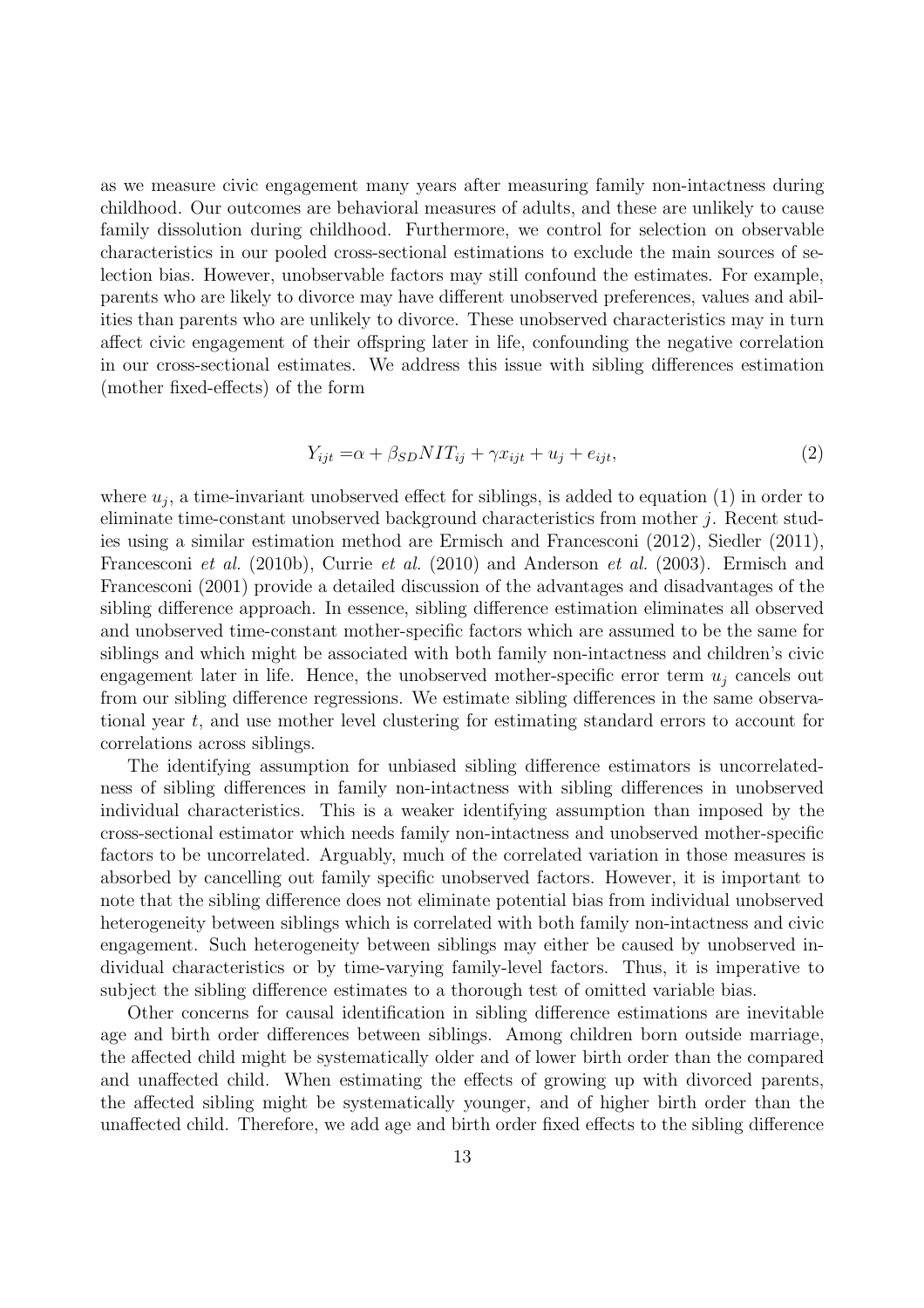estimation that are likely to eliminate confounding variations from these sources.

It is important to keep in mind that sibling difference estimates are identified through adult siblings with differing family non-intactness during childhood years. Hence, the sibling difference estimates may deviate from cross-sectional estimates and require a different interpretation. First, sibling difference estimates are based on a sibling sample, and singletons are excluded from the sample. Second, sibling differences occur only in particular situations. The individual affected by family non-intactness during childhood is compared to a sibling who did not grow up in a non-intact family. As they have the same mother, both siblings experience the event of a non-intact family, but at different times in their lives. For instance, the younger sibling might experience the divorce of his parents during childhood, at a point in time when the older sibling was already an adult and had already moved out of her parents' home. If we assume that non-intactness has a negative effect on civic engagement for both children, even if it occurs when children are adults and no longer live at home, our estimates can be regarded as lower bounds.

Sample description. Identification of sibling difference estimation hinges on within-sibling variation in family non-intactness during childhood and within-sibling variation in civic engagement. Table A.3 in the Appendix summarizes the number of sibling pairs per year with differences in both family non-intactness and civic outcome measures. We can draw on over 1,000 sibling differences in family non-intactness when analyzing political interest and party identification. This number drops just below 500 for the outcomes organizational involvement and individual voluntarism. Within-sibling differences in outcomes generally occur more often than differences in family non-intactness. Table A.3 also reports the number of observations when splitting the sample by (i) gender; (ii) mother's education and (iii) residential area, as we will study potential heterogenous effects for these groups in section 5.4. Note that, for the majority of subsamples, we still have a comfortable number of differences in family non-intactness, but in some cases the differences used for identification fall below 200. Interpretation of results based on relatively small samples will be made with caution.

Baseline results. Sibling difference estimates of the effect of family non-intactness on civic engagement are presented in Table 3. In the first column of Panel A, effects on the civic engagement index are negative and statistically significant at the 1 percent level. Growing up in a non-intact family reduces civic engagement by 15.7 percent in standard deviations. For the component outcome measures in the sibling difference analysis, family non-intactness during childhood decreases the occurrence of political interest by 9.4 percentage points, decreases identification with a democratic party and individual voluntarism by around 8 percentage points, respectively. These marginal effects are precisely estimated and statistically significant at the 5 percent level. We also find a negative effect in the magnitude of 2.8 percentage points on organizational involvement, but we cannot statistically distinguish it from zero. In sum, the results from our sibling difference estimates point to a negative effect of growing up in a non-intact family on children's civic outcomes later in life. Table A.4 in the Appendix reports pooled cross-sectional estimates based on our sibling sample (e.g. excluding only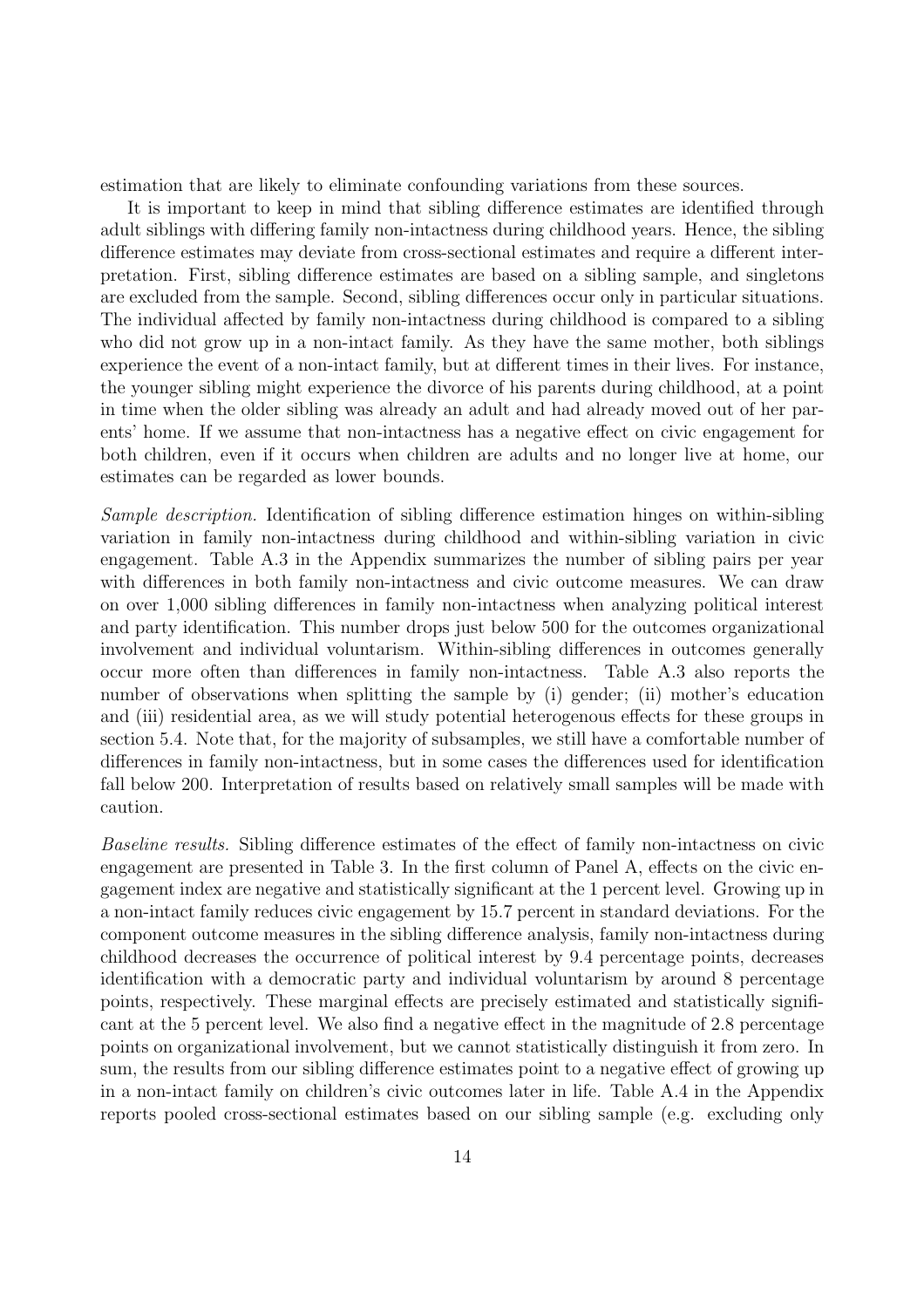| Dependent variable:                                               | (1)<br>Index of civic<br>engagement | (2)<br>Political<br>interest  | (3)<br>Party<br>identification | (4)<br>Organizational<br>involvement | (5)<br>Individual<br>voluntarism |
|-------------------------------------------------------------------|-------------------------------------|-------------------------------|--------------------------------|--------------------------------------|----------------------------------|
| Panel A<br>Ever lived in a non-intact family                      | $-0.157**$<br>(0.052)               | $-0.094**$<br>(0.036)         | $-0.077*$<br>(0.036)           | $-0.028$<br>(0.018)                  | $-0.081*$<br>(0.040)             |
| Panel B<br>Parents divorced                                       | $-0.171*$<br>(0.082)                | $-0.048$<br>(0.051)           | $-0.069$<br>(0.052)            | $-0.040+$<br>(0.022)                 | $-0.101+$<br>(0.058)             |
| Born outside marriage<br>Equality of coefficients $(p-value)^{1}$ | $-0.133*$<br>(0.056)<br>0.70        | $-0.126**$<br>(0.043)<br>0.25 | $-0.066$<br>(0.042)<br>0.96    | $-0.018$<br>(0.021)<br>0.48          | $-0.037$<br>(0.047)<br>0.40      |
| Person-year observations                                          | 8892                                | 20613                         | 19679                          | 9445                                 | 9448                             |
| Number of sibling-year pairs                                      | 4423                                | 9751                          | 9663                           | 4478                                 | 4479                             |
| Birth order FE                                                    | <b>Yes</b>                          | <b>Yes</b>                    | <b>Yes</b>                     | Yes.                                 | Ye.s                             |

Table 3: Family non-intactness and civic engagement (Sibling difference estimates)

Notes: Each column in each panel reports the results of a regression for the outcome listed in that column. Results are siblingdifference estimates at same survey time. Estimates from linear fixed-effects models. Standard errors are clustered on mother's identification number, as there are multiple observations for sibling pairs. Other explanatory variables are age dummy variables, sex, mother's age at the child's birth, birth order dummy variables, the number of years of maternal part-time and full-time employment during the respondent's childhood, and a constant. The information about political interest and party identification is derived from questions asked in the survey years 1985-2009 and 1984-2009, respectively. For organizational involvement and individual voluntarism, we use information derived from questions asked in the survey years 1985, 1986, 1988, 1992, 1994, 1996, 1997, 1999, 2001, 2005, 2007 and 2009. + significant at 10%; \* significant at 5%; \*\* significant at 1% level.

 $1$ Test for equality of coefficients tests whether the coefficients for parents divorced and born outside marriage from the same regression can be distinguished statistically in a Chow test. We report p-values for the null hypothesis of equal coefficients.

children and children whose siblings did not participate in the survey). One can see that the cross-sectional point estimates are relatively similar in magnitude to the corresponding sibling difference estimates. We also conducted local Hausman tests for models controlling (i) only for the key explanatory variable "ever lived in a non-intact family, and (ii) for the full models as in Table 3. The null hypothesis that the FE and RE estimator are the same was rejected in three out of twenty Hausman tests at the 5 percent significant level. Since the former estimation method is based on less restrictive assumptions, we decided to report the FE results, even though the RE estimates are more efficient.

Turning to the separate effects of the two sources of family non-intactness in Table 3, divorced parents and born outside marriage, reveals a similar picture. The effects of growing up with divorced parents on the civic engagement index are minus 17.1 percent in standard deviations (5 percent significance) and minus 13.3 percent in standard deviations for children born outside marriage (5 percent significance). However, note that these two point estimates are not different from each other at conventional significance levels. The estimated effects on the component outcome measures are all negative, but only three point estimates are precisely estimated. In the robustness section below, we present additional evidence from an alternative estimation strategy to examine whether the sibling difference estimates are likely to be biased by unobserved individual heterogeneity.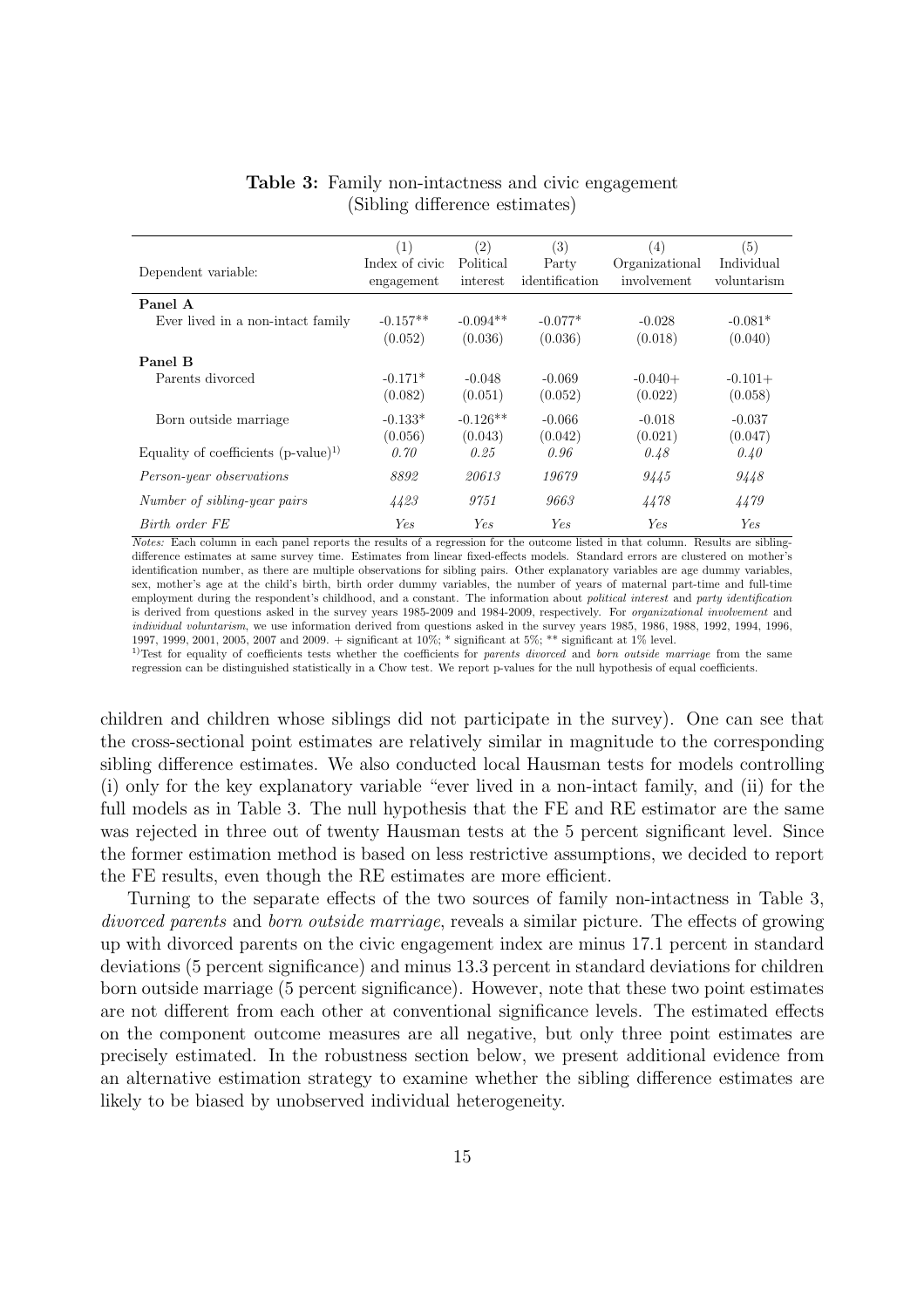#### 5.3. Bounding values and omitted variable bias

The cross-sectional and sibling difference estimates in the previous sections consistently point to negative effects of growing up in a non-intact family on adult civic engagement. We argue that the sibling difference estimations rest on less restrictive assumptions compared to the cross-sectional estimations, as unobservable time-invariant mother- and neighborhoodspecific characteristics are controlled for. Yet, potential bias from unobserved individual heterogeneity between siblings could still be a threat to this estimation method. This could originate from two sources: (i) unobserved individual factors—e.g., certain personality traits which lead to family breakup and lower civic engagement, and (ii) time-varying family-level factors (e.g., health shocks) or environmental factors (e.g., macroeconomic shocks) that have an effect on family non-intactness as well as affecting children's political socialization differentially by hitting them at different points in their lives.

In this section, we therefore investigate the robustness of our results to omitted variable bias. In so doing, we follow Oster (2014) who, building on Altonji et al. (2005), recently developed a novel method for assessing bias from unobservable factors. The seminal work by Altonji et al. (2005) assesses omitted variable bias in the analysis of the effect of Catholic school attendance on educational outcomes. They propose an estimate of a lower bound and an estimate of the degree of selection on unobservables that would confound the effect. The basic idea of observable covariates being a random subset of all relevant covariates yields the central assumption that selection on observable covariates is the same as selection on unobservable covariates. Thus, the coefficient movement caused by the introduction of observable covariates can be used to find a lower bound estimate. Furthermore, there exists a degree of selection on unobservables that fully confounds the estimate, which is used by Altonji et al. (2005) to argue whether a causal effect is likely or not. The novelty of Oster's (2014) approach lies in implementing a full adjustment after including additional controls, i.e., it exploits information on both coefficient movements and movements in R-squared values in order to compute bounding values for the treatment effect. This method is new to the sibling fixed-effects literature and to the literature studying intergenerational effects.

We start by summarizing the key insights of Oster's (2014) approach. Suppose that observed control variables are captured by the index  $W_1$  which is a linear combination of observed control variables multiplied by their coefficients. Unobservable confounding factors are summarized by the index  $W_2$ , which is correlated with civic engagement Y and the treatment (family non-intactness)  $NIT$ . Some of the components in  $W_2$  might be orthogonal to the treatment NIT, for example, because of measurement error in the outcome variable. The baseline model is (for notational convenience, we suppress indices):

$$
Y = \beta NIT + W_1 + W_2. \tag{3}
$$

 $W_1$  ( $W_2$ ) are linear combinations of observed (unobserved) control variables multiplied with their coefficients (i.e.,  $W_1 = \sum_{j=1}^{J_o} w_j^o \gamma_j^o$ , and  $W_2 = \sum_{j=1}^{J_u} w_j^u \gamma_j^u$ , with the subscript  $o(u)$ indicating observed (unobserved)). Further, it is assumed that  $W_1$  and  $W_2$  are orthogonal such that  $Cov(W_1, W_2) = 0$  and  $Var(NIT) = 1$ . One way to think about the orthogonality assumption is that  $W_2$  contains variables after they are residualized with respect to  $W_1$ .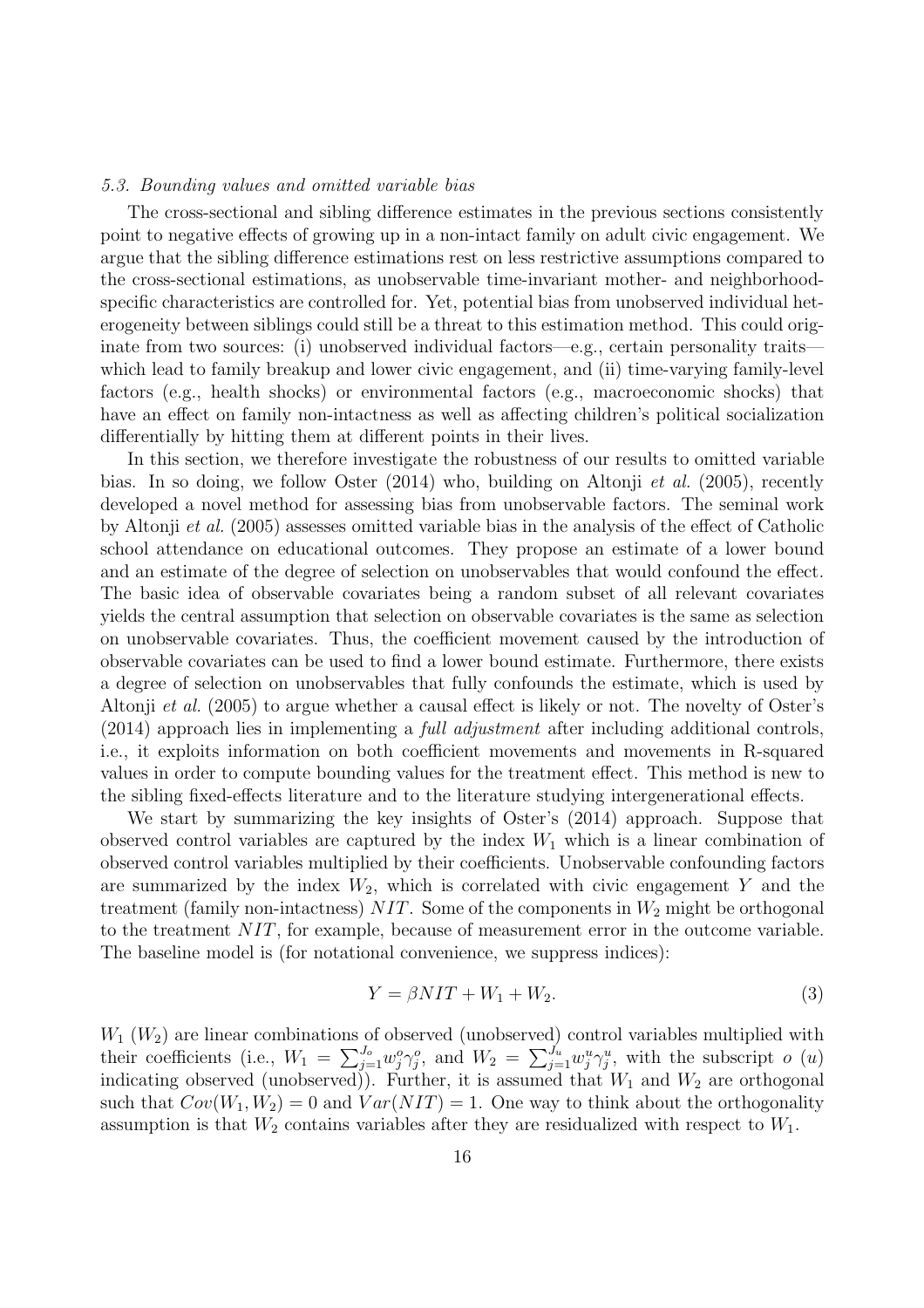As  $\beta$  is not identified in case of omitted variables, Oster (2014) suggests to report an identified set of parameters on the treatment effect. The identified set depends on estimated parameters  $(\beta, \beta, \overline{R}, R)$  and chosen values for  $\delta$ , the coefficient of proportionality, and  $R_{max}$ , the unknown overall R-squared of a model which controls for observables, unobservables and the treatment variable. The parameter  $\delta$  captures how strongly unobservables are correlated with the key explanatory variable relative to observables. Estimates of the parameter  $\beta$  and R-squared values result from (1) regressing Y on NIT, and (2) regressing Y on NIT and  $W_1$ .  $\dot{\beta}$  is the point estimate from the first OLS regression without additional explanatory variables (i.e., only controlling for a measure of non-intactness), and  $\tilde{\beta}$  comes from a regression with control variables.  $R$  and  $R$  denote the R-squared from the estimated regressions, respectively.

This yields the proportional selection assumption such that

$$
\frac{Cov(NIT, W_2)}{Var(W_2)} = \delta \frac{Cov(NIT, W_1)}{Var(W_1)}.
$$
\n(4)

A degree of proportionality with  $\delta = 1$  would imply equal importance of observed and unobserved factors, and  $\delta > 1$  ( $\delta < 1$ ) implies a larger (smaller) impact of unobservables than observables on the outcome variable. Oster (2014) assumes that  $\delta > 0$ .

The index  $W_2$  contains all residual variation in the outcome civic engagement that cannot be explained by  $NIT$  and  $W_1$ , and part of this variation might be idiosyncratic. Oster (2014) therefore defines  $W_2 = \tilde{W}_2 + \epsilon$ , with  $Cov(NIT, \epsilon) = 0$ ,  $Cov(W_1, \epsilon) = 0$  and  $Cov(\tilde{W}_2, \epsilon) = 0$ . The full model has the form:

$$
Y = \beta NIT + W_1 + \tilde{W}_2 + \epsilon. \tag{5}
$$

This allows separating the coefficient of proportionality  $\delta$  into two components,  $\tilde{\delta}$  and  $R_{max}$ . First,  $\tilde{\delta}$  is defined as the proportionality value relating  $W_1$  and  $\tilde{W}_2$  such that:

$$
\frac{Cov(NIT, \tilde{W}_2)}{Var(\tilde{W}_2)} = \tilde{\delta} \frac{Cov(NIT, W_1)}{Var(W_1)}.
$$
\n(6)

The coefficient of proportionality  $\delta$  measures how much of NIT is explained by observables versus unobservables, but only those unobserved variables that are correlated with  $NIT$  and are proxied by  $W_1$ .

Second, Oster (2014) defines  $R_{max}$ , the overall R-squared of the model. This measure indicates how much of the variation in the outcome variable can be explained by controlling for observables  $(NIT, W_1)$  and unobservables  $(\tilde{W}_2)$ . Note that, because  $R_{max}$  depends on unobservables, it cannot be estimated. However,  $R_{max} < 1$  if  $\epsilon \neq 0$ , and the difference between  $1 - R_{max}$  therefore gives an indication about the idiosyncratic variation in the outcome variable.

Oster (2014) then defines  $\beta^{\star\prime}$ , a bias-adjusted coefficient equal to

$$
\beta^{\star\prime} = \tilde{\beta} - \tilde{\delta} \frac{(\dot{\beta} - \tilde{\beta})(R_{max} - \tilde{R})}{(\tilde{R} - \dot{R})},\tag{7}
$$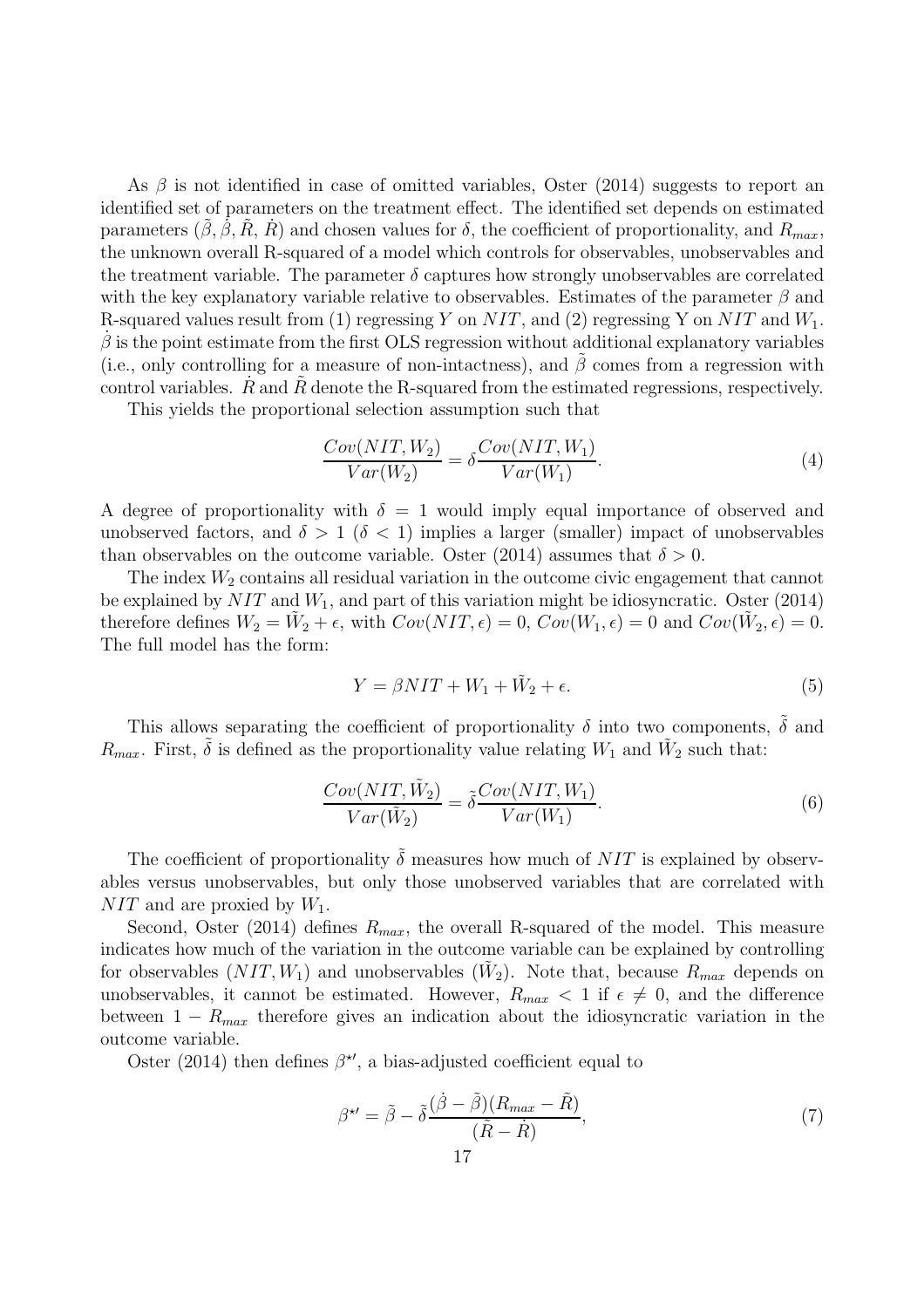if  $\tilde{\delta} = 1$ . For the estimation of  $\beta^{\star\prime}$  with  $\tilde{\delta} \neq 1$ , see Oster (2014) for details. To identify  $\beta^{\star\prime}$ , one needs assumptions for  $\tilde{\delta}$  and  $R_{max}$ . Oster (2014) argues that  $\tilde{\delta} \in [0,1]$  is a useful bound, because observed control variables are deliberately chosen as determinants of the outcome. Hence, it is unlikely that unobservables have a stronger impact on the outcome variable than the control variables, which would be the case by assuming a value for  $\tilde{\delta}$  greater than one. In the main specification, we use a conservative upper bound value of unity for  $\delta$ , assuming that unobserved components are as important as observed control variables. In order to test for robustness with respect to different proportionality assumptions, we also report the bias-adjusted coefficient for  $\delta = 2$ , assuming that the impact of unobserved variables on the outcome is twice as large as those of observed variables.

Similarly,  $R_{max}$  is not identified, but there are useful bounds to it. It is plausible to assume that  $R_{max}$  < 1, as some idiosyncratic component in the variation of Y is likely, which cannot be explained entirely by the (observed and unobserved) explanatory variables. She argues that a useful bound is given by  $R_{max} = min\{2.2R, 1\}.$ 

Consequently, we report the identified set for the treatment effect of growing up in a non-intact family  $[\tilde{\beta}, \beta^{\star'}(min\{2.2R, 1\}, 1)]$ . If this set excludes zero, the results from the controlled regressions can be considered robust to omitted variable bias. This implies that the bias-adjusted coefficient  $\beta^{\star\prime}$  with the chosen upper bounds on  $\tilde{\delta}$  and  $R_{max}$  does not change sign considerably relative to  $\beta$ .

Oster (2014) also suggests evaluating whether the bounds of the identified set are within the confidence interval of  $\beta$ . This is particularly informative if the estimated coefficient does not move towards zero when controlling for additional explanatory variables. It also tells us whether the magnitude conclusions are robust to omitted variable bias. Finally, in the spirit of Altonji *et al.* (2005), we calculate the ratio of the impact of unobserved variables relative to the observed explanatory variables that would be needed to fully explain away our treatment effect of growing up in a non-intact family on the civic outcome measures (we denote this ratio as  $\delta^0$ ). Altonji *et al.* (2005) study the impact of attending a Catholic high school on educational attainment and test scores in the United States. For the outcome variable high school graduation, for example, they estimate a ratio  $(\delta^0)$  of 3.55 that would be required in order to attribute their treatment effect of Catholic high school attendance entirely to the influence of unobservables. The authors argue that this is very unlikely.

The results from the Oster (2014) bounding method and the Altonji et al. (2005) approach are shown in Table 4. The estimates from the bounding method are computed using the Stata module psacalc provided by Oster (2014). The upper panel shows the results for the index of civic engagement, followed by the outcomes political interest, party identification, organizational involvement, and individual voluntarism. For all outcome measures, we report three different treatment effects (e.g., ever lived in a non-intact family, parents divorced, born outside marriage). Column (1) shows the estimated treatment effects for the baseline model (together with standard errors (in parentheses) and the R-squared  $R$ (in brackets)). Column (2) presents the point estimates for the model with all explanatory variables. We include all control variables and sibling-year fixed effects. Control variables are a maximum set of age dummy variables, sex, mother's age at the child's birth, birth order dummy variables, the number of years of maternal part-time and full-time employment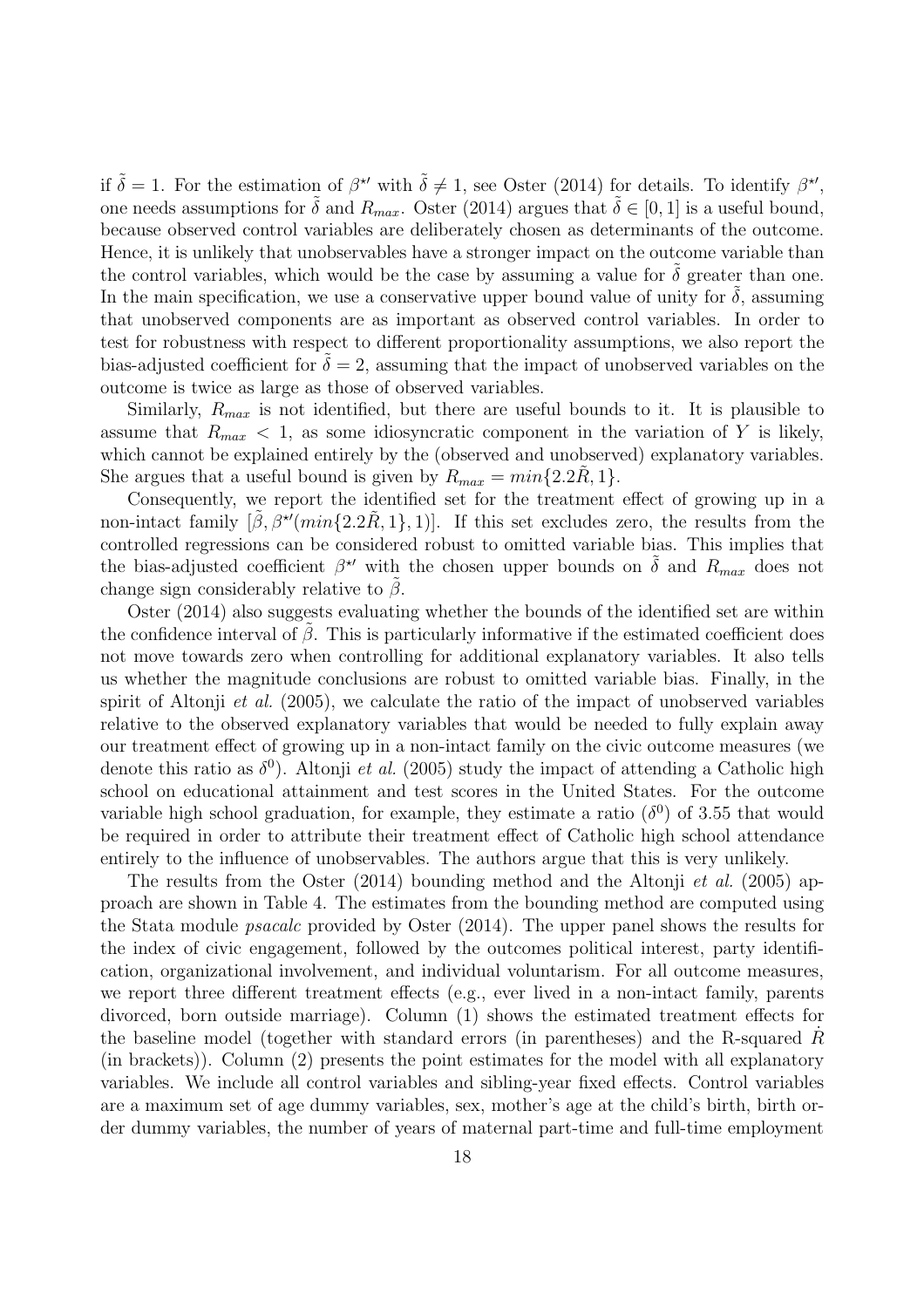|               |                  | (1)                                 | (2)                                     | (3)                                                               | (4)            | (5)          | (6)                                        | (7)                      |
|---------------|------------------|-------------------------------------|-----------------------------------------|-------------------------------------------------------------------|----------------|--------------|--------------------------------------------|--------------------------|
| Depvar        |                  | <b>Baseline Effect</b>              | <b>Controlled Effect</b>                | <b>Identified Set</b>                                             | Exclude        | Within Conf. | Bias-adjusted                              | $\delta^0$ for           |
|               | Indepvar         | $\dot{\beta}$ , (S.E.), $\dot{[R]}$ | $\tilde{\beta}$ , (S.E.), $[\tilde{R}]$ | $[\tilde{\beta}, \beta^{\star\prime}(min\{2.2\tilde{R}, 1\}, 1)]$ | Zero?          | Interval?    | $\beta^{\star}{}'$ with $\tilde{\delta}=2$ | $\beta = 0$              |
| Index         |                  |                                     |                                         |                                                                   |                |              |                                            |                          |
|               | Non-intact       | $-0.201**$                          | $-0.157**$                              | $[-0.157,-0.136]$                                                 | Yes            | Yes          | $-0.115$                                   | 6.517                    |
|               |                  | (0.032)[0.01338]                    | (0.052)[0.68666]                        |                                                                   |                |              |                                            |                          |
|               | <b>Divorced</b>  | $-0.194**$                          | $-0.171*$                               | $[-0.171, -0.160]$                                                | Yes            | Yes          | $-0.149$                                   | 12.849                   |
|               |                  | (0.037)[0.00911]                    | (0.082)[0.68673]                        |                                                                   |                |              |                                            |                          |
|               | Outside mar      | $-0.187**$                          | $-0.133*$                               | $[-0.133,-0.109]$                                                 | Yes            | Yes          | $-0.084$                                   | 4.903                    |
|               |                  | (0.046)[0.00461]                    | (0.056)[0.68673]                        |                                                                   |                |              |                                            |                          |
| Pol. Interest |                  |                                     |                                         |                                                                   |                |              |                                            |                          |
|               | Non-intact       | $-0.057**$                          | $-0.094**$                              | $[-0.094, -0.120]$                                                | Yes            | Yes          | $-0.147$                                   |                          |
|               |                  | (0.020)[0.00225]                    | (0.036)[0.59167]                        |                                                                   |                |              |                                            |                          |
|               | <b>Divorced</b>  | $-0.053*$                           | $-0.048$                                | $[-0.048,-0.046]$                                                 | Yes            | Yes          | $-0.043$                                   | 16.164                   |
|               |                  | (0.025)[0.00141]                    | (0.051)[0.59204]                        |                                                                   |                |              |                                            |                          |
|               | Outside mar      | $-0.062*$                           | $-0.126**$                              | $[-0.126, -0.170]$                                                | Yes            | Yes          | $-0.219$                                   |                          |
|               |                  | (0.027)[0.00109]                    | (0.043)[0.59204]                        |                                                                   |                |              |                                            |                          |
| Party ident.  |                  |                                     |                                         |                                                                   |                |              |                                            |                          |
|               | Non-intact       | $-0.083**$                          | $-0.077*$                               | $[-0.077,-0.075]$                                                 | Yes            | Yes          | $-0.072$                                   | 25.329                   |
|               |                  | (0.026)[0.00397]                    | (0.036)[0.66642]                        |                                                                   |                |              |                                            |                          |
|               | <b>Divorced</b>  | $-0.057+$                           | $-0.069$                                | $[-0.069,-0.076]$                                                 | Yes            | Yes          | $-0.082$                                   | $\overline{\phantom{a}}$ |
|               |                  | (0.030)[0.00134]                    | (0.052)[0.66636]                        |                                                                   |                |              |                                            |                          |
|               | Outside mar      | $-0.118**$                          | $-0.066$                                | $[-0.066,-0.040]$                                                 | Yes            | Yes          | $-0.013$                                   | 2.468                    |
|               |                  | (0.033)[0.00327]                    | (0.042)[0.66636]                        |                                                                   |                |              |                                            |                          |
|               | Organiz. Involv. |                                     |                                         |                                                                   |                |              |                                            |                          |
|               | Non-intact       | $-0.039**$                          | $-0.028$                                | $[-0.028,-0.019]$                                                 | Yes            | Yes          | $-0.010$                                   | 3.083                    |
|               |                  | (0.028)[0.00278]                    | (0.018)[0.55842]                        |                                                                   |                |              |                                            |                          |
|               | <b>Divorced</b>  | $-0.046**$                          | $-0.040+$                               | $[-0.040,-0.034]$                                                 | Yes            | Yes          | $-0.029$                                   | 7.302                    |
|               |                  | (0.008)[0.00290]                    | (0.022)[0.55847]                        |                                                                   |                |              |                                            |                          |
|               | Outside mar      | $-0.018$                            | $-0.018$                                | $[-0.018,-0.018]$                                                 | Yes            | Yes          | $-690.435$                                 | $\overline{\phantom{a}}$ |
|               |                  | (0.029)[0.00023]                    | (0.021)[0.55847]                        |                                                                   |                |              |                                            |                          |
|               | Individ. Volunt. |                                     |                                         |                                                                   |                |              |                                            |                          |
|               | Non-intact       | $-0.134**$                          | $-0.081*$                               | $[-0.081, -0.047]$                                                | Yes            | Yes          | $-0.011$                                   | 2.273                    |
|               |                  | (0.020)[0.01066]                    | (0.040)[0.61230]                        |                                                                   |                |              |                                            |                          |
|               | Divorced         | $-0.141**$                          | $-0.101+$                               | $[-0.101,-0.075]$                                                 | Yes            | Yes          | $-0.049$                                   | 3.613                    |
|               |                  | (0.022)[0.00863]                    | (0.058)[0.61220]                        |                                                                   |                |              |                                            |                          |
|               | Outside mar      | $-0.097**$                          | $-0.037$                                | $[-0.037, 0.002]$                                                 | N <sub>o</sub> | Yes          | 0.043                                      | 0.954                    |
|               |                  | (0.030)[0.00220]                    | (0.047)[0.61220]                        |                                                                   |                |              |                                            |                          |

Table 4: Robustness to omitted variable bias

*Notes:* See text for discussion of table. Results of the uncontrolled model are from OLS regressions. Results of the controlled model are from the sibling-difference regressions.  $R^2$ values for column <sup>2</sup> are obtained from OLS regressions using sibling-time-fixed-effects. Results in columns <sup>6</sup> and <sup>7</sup> are computed using Stata code psacalc provided by Oster (2014). Robust standard errors are clustered on mothers. Control variables are age dummy variables, sex, mother's age at the child's birth, birth order dummy variables, the number of years of maternal part-time and full-time employment during the respondent's childhood, and a constant. The information about *political interest* and *party identification* is derived from questions asked in the survey years 1985-2009 and 1984-2009, respectively. For *organizational involvement* and *individual voluntarism*, we use information derived from questions asked in the survey years 1985, 1986, 1988, 1992, 1994, 1996, 1997, 1999, 2001, 2005, <sup>2007</sup> and 2009. <sup>+</sup> significant at 10%; \* significant at 5%; \*\* significant at 1% level.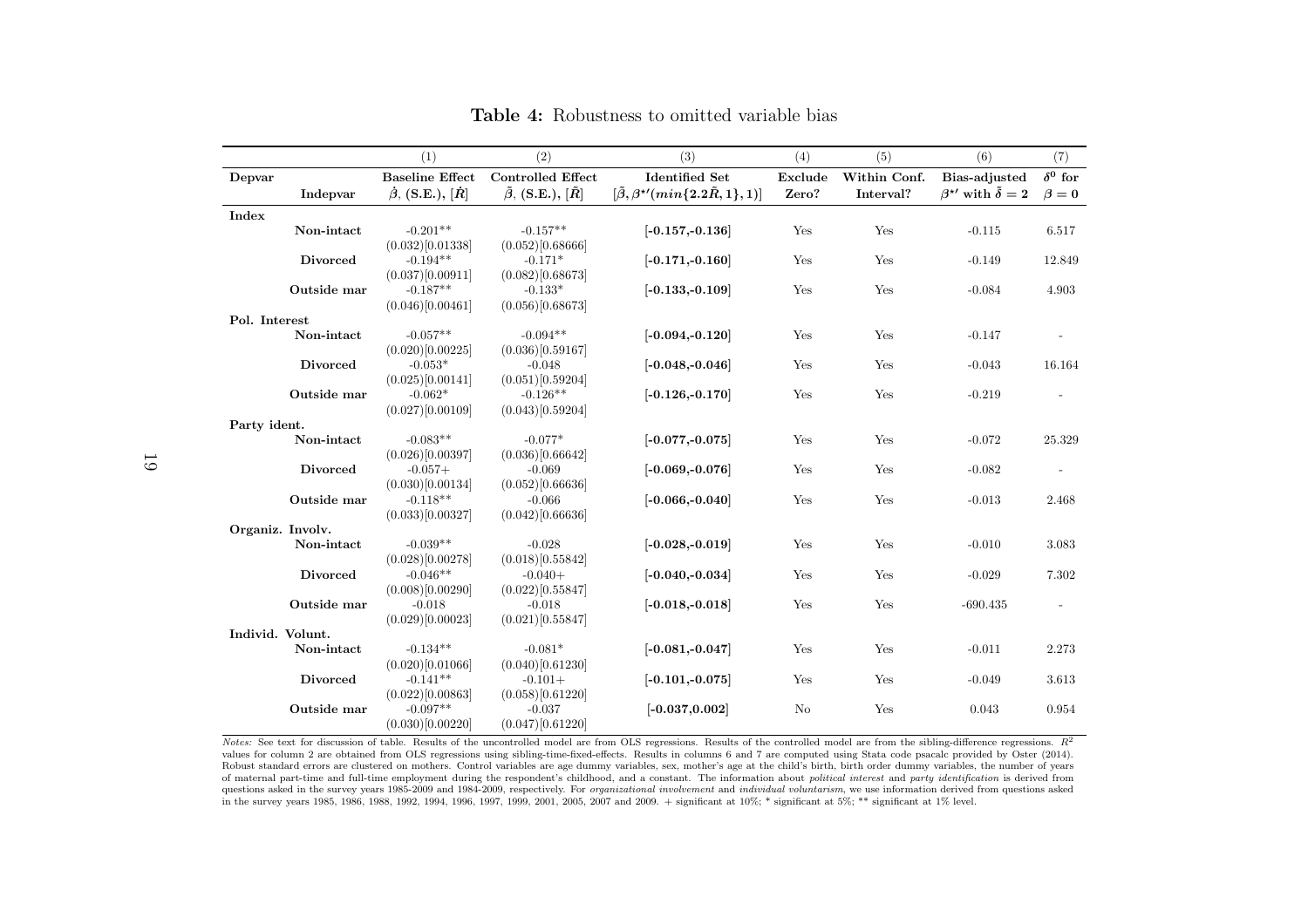during the respondent's childhood, and a constant. Column (3) reports the identified set  $[\tilde{\beta}, \beta^{\star\prime}(min\{2.2\tilde{R}, 1\}, 1)],$  column (4) shows whether the identified set excludes zero, and column (5) reports whether the estimated biased-adjusted coefficient is within the confidence interval of the estimated controlled effect.

The estimated baseline treatment effect of growing up in a non-intact family on the civic engagement index  $\dot{\beta}$  in the first row in Table 4 is -0.201, with an R-squared value  $(\dot{R})$  of 0.013. The corresponding estimate in the controlled model  $\beta$  is -0.157, with an R-squared  $(R)$  of 0.687. These findings point to a relative small movement in coefficients along with a large movement in the R-squared values. Importantly, the identified set for the treatment of growing up in a non-intact family on civic engagement does not include zero [-0.157,- 0.136]. The bias-adjusted coefficient (-0.136) is only slightly smaller in magnitude than the controlled effect (-0.157). According to Oster (2014), this estimate can be considered as robust against omitted variable bias. To further test robustness, we increase the proportional selection assumption to  $\delta = 2$  and report the corresponding treatment effect in column (6). The result is quite stable with an estimate of -0.115. Hence, even if the impact of unobservables on the outcome is twice as large as the influence of the observables, the identified set would still not include zero. In fact, the hypothetical  $\delta^0$  suggests a treatment effect of  $\beta = 0$  only if omitted variables are six times as important for the outcome than the included control variables.

The bias-adjusted coefficient of the treatment effect of experiencing parental divorce during childhood on the civic engagement index is -0.160, compared to -0.171 from the controlled regression. Thus, the identified set excludes zero, which is indicative of robustness against omitted variable bias. Increasing  $\delta$  to two has only little effect on the bias-adjusted coefficient which turns out to be -0.149. The corresponding  $\delta^0$  is larger than 12, indicating that it is very unlikely that unobservables explain the whole treatment effect. Being born outside marriage yields an identified set of [-0.133,-0.109] which also excludes zero, and the bias-adjusted coefficient with  $\delta = 2$  is far away from zero (-0.084). With an estimated ratio  $(\delta^0)$  of 4.9 the findings can also be considered as robust against omitted variable bias.

When looking at the results for the other outcome measures in Table 4, one can see that virtually all identified sets exclude zero. The only exception is the identified set for the effect of being born outside marriage on the outcome individual voluntarism at the bottom of the table. In four of the estimations the treatment effects move away from zero rather than towards zero when including control variables. This is indicative of robust treatment effects as similarly correlated unobserved factors do not imply confounding variation. In these cases, we do not report the negative multipliers in column (7). Negative multipliers imply that the unobservables would have to be  $\delta^0$  times stronger correlated than observables but with reversed sign. Further, the identified sets from all regressions are within the confidence intervals of the controlled effect and omitted variables are therefore unlikely to drive the results. It is also important to point out that the calculated  $R_{max} = min\{2.2R, 1\}$  is always one. This is because  $\hat{R}$  is relatively large, varying between 0.56 and 0.69. These large  $R^2$ values are not very surprising since we control for family (mother) fixed effects, and therefore many unobservable factors at the family level are controlled for. Using a  $R_{max} = 1$  is a strict criteria and a lower value might be even more appropriate.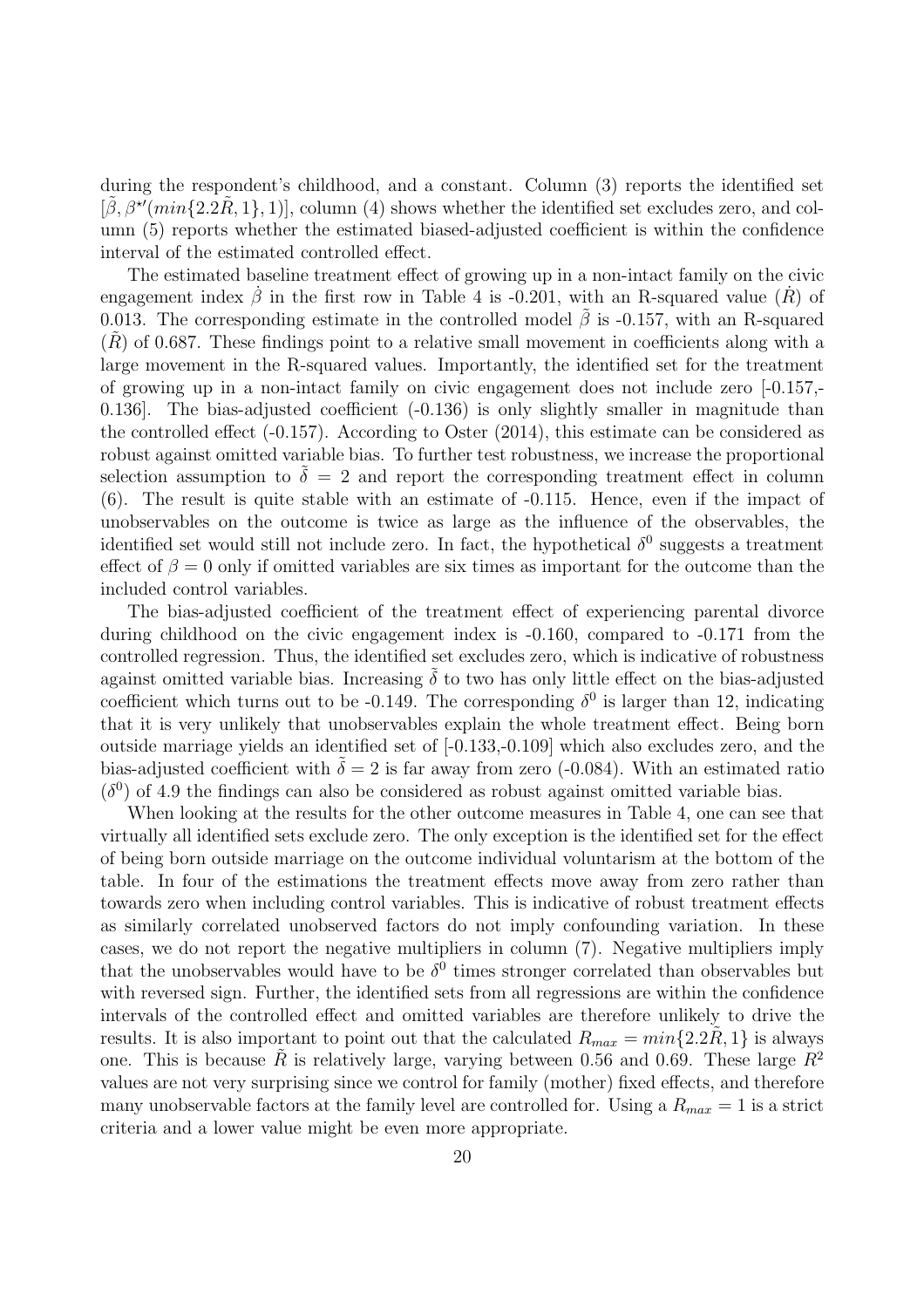In summary, the findings in Table 4 suggest that it is very unlikely that the sibling difference estimations are severely biased by unobserved time-varying confounders. Because the overwhelming majority of identified sets exclude zero, the treatment effects can be interpreted as being as robust as if treatment were randomized.

#### 5.4. Sensitivity Analysis

As discussed earlier, there are plausible reasons to also control for household income. Table A.5 in the Appendix presents sibling difference estimates, conditional on household income during childhood years. Consistent with the estimates in Table A.4, we find that growing up in a non-intact family leads to a decrease in civic engagement as adults. The point estimates in Panel A, Table A.5 are precisely estimated for the index of civic engagement, political interest, party identification and individual voluntarism. Overall, the sibling difference estimates are robust to controlling for average household income during childhood years. The results in Table A.5 therefore provide further support to the validity of our sibling differences estimates.

In order to assess our measure of family non-intactness we compare the results with estimations using a different specification of the explanatory variable. A smaller sample of new respondents from 2000 to 2009 is asked how many years they have lived with both their biological parents during ages 0 through 15. We construct a measure of non-intactness during childhood by setting it equal to zero if respondents lived with both parents until the age of 15, and one if they lived less than 15 years with both parents. Results from sibling difference in Table A.6 show comparable results for the index, political interest and organizational involvement in terms of sign and magnitude. However, standard errors increase and only one of the estimates is statistically significant. Estimates for party identification and individual voluntarism are virtually zero. Note that the sample we can use is considerably smaller than in the previous sections. The similarity in results points towards the conclusion that our measure of family non-intactness is primarily mirroring the situation of not growing up with both parents.

Robustness—Age difference. Comparison of siblings who both experienced a very similar family background during childhood may raise some concerns. On the one hand, it is a prerequisite for our identification strategy to have siblings with very similar background characteristics. This is essential to be able to exclude family omitted variable bias in the sibling difference regressions. On the other hand, if siblings are born within a very small time span, small differences in age between the siblings will likely result in an attenuation bias, because both siblings will be affected almost identically. This might result in underestimating the negative effect of family non-intactness on adult children's civic outcomes. As additional evidence, we estimate the intergenerational effects for a smaller sample of siblings who are born more than two years apart. In fact, the estimated coefficients on the variable family non-intactness from this new sample are more negative and more precisely estimated than the corresponding sibling difference estimates in Table 3. As depicted in Table 5, growing up in a non-intact family leads to a decline in civic engagement of 20.0 percent in standard deviations (1 percent significance) compared to 15.7 percent in the baseline sibling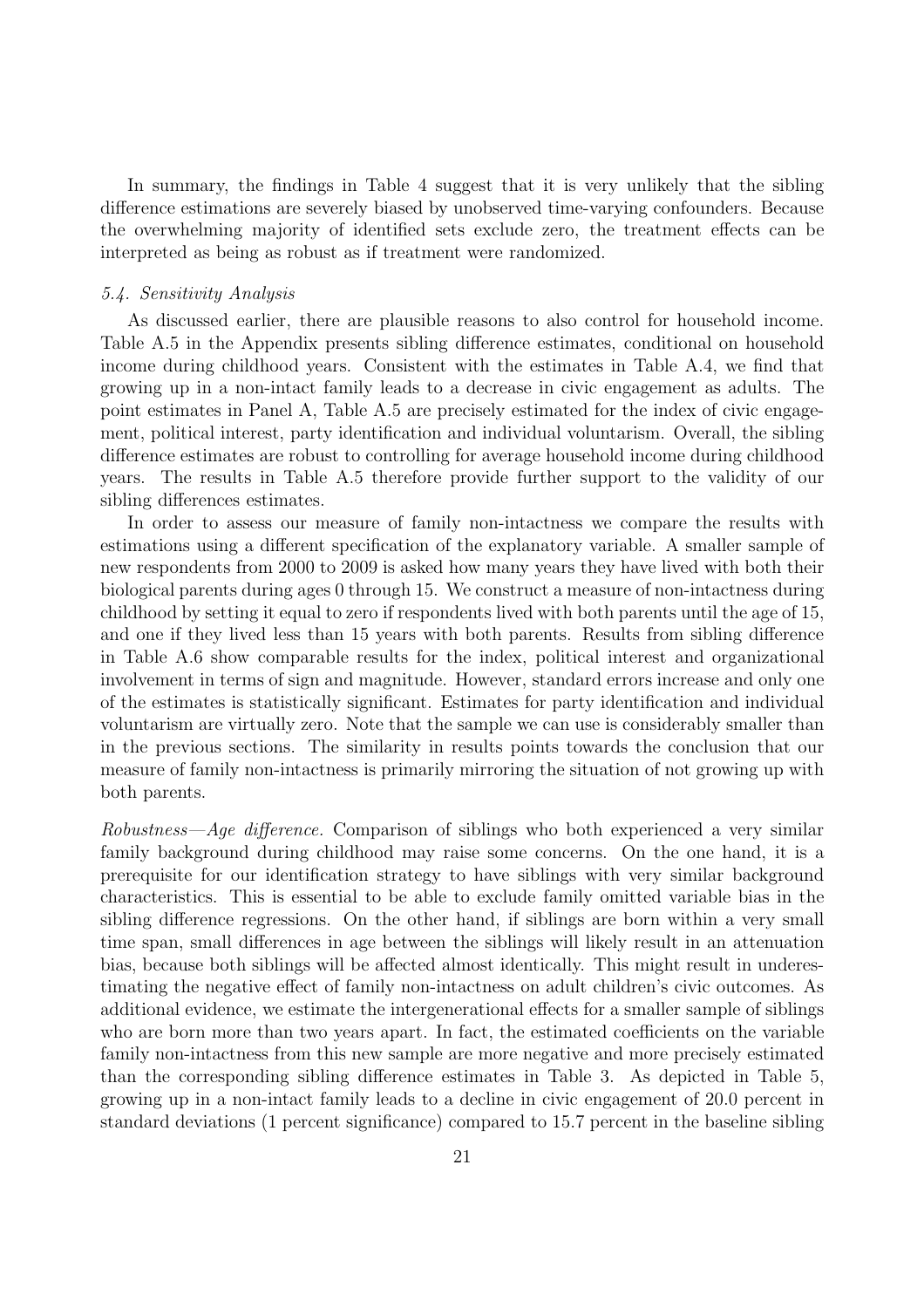|                                          | (1)                          | (2)                   | (3)                     | $\left( 4\right)$             | (5)                       |
|------------------------------------------|------------------------------|-----------------------|-------------------------|-------------------------------|---------------------------|
| Dependent variable:                      | Index of civic<br>engagement | Political<br>interest | Party<br>identification | Organizational<br>involvement | Individual<br>voluntarism |
| Panel A                                  |                              |                       |                         |                               |                           |
| Ever lived in a non-intact family        | $-0.200**$                   | $-0.092*$             | $-0.131**$              | $-0.033+$                     | $-0.102*$                 |
|                                          | (0.060)                      | (0.042)               | (0.034)                 | (0.020)                       | (0.044)                   |
| Panel B                                  |                              |                       |                         |                               |                           |
| Parents divorced                         | $-0.236**$                   | $-0.054$              | $-0.123*$               | $-0.058*$                     | $-0.140*$                 |
|                                          | (0.086)                      | (0.060)               | (0.053)                 | (0.026)                       | (0.057)                   |
| Born outside marriage                    | $-0.153*$                    | $-0.138**$            | $-0.113**$              | $-0.010$                      | $-0.028$                  |
|                                          | (0.070)                      | (0.049)               | (0.037)                 | (0.023)                       | (0.057)                   |
| Equality of coefficients $(p-value)^{1}$ | 0.45                         | 0.29                  | 0.88                    | 0.18                          | 0.17                      |
| Person-year observations                 | 5708                         | 13233                 | 12676                   | 6039                          | 6042                      |
| Number of sibling-year pairs             | 2702                         | 5984                  | 5941                    | 2729                          | 2729                      |
| Birth order FE                           | Yes                          | Yes                   | Yes                     | Yes                           | Yes                       |

### Table 5: Robustness—Siblings more than two years apart (Sibling difference estimates)

Notes: Each column in each panel reports the results of a regression for the outcome listed in that column. Results are sibling difference estimates at same survey time. Estimates from linear fixed-effects models. Standard errors are clustered on mother's identification number, as there are multiple observations for sibling pairs. Other explanatory variables are age dummy variables, sex, mother's age at the child's birth, birth order dummy variables, the number of years of maternal part-time and full-time employment during the respondent's childhood, and a constant. The information about political interest and party identification is derived from questions asked in the survey years 1985-2009 and 1984-2009, respectively. For organizational involvement and individual voluntarism, we use information derived from questions asked in the survey years 1985, 1986, 1988, 1992, 1994, 1996. 1997, 1999, 2001, 2005, 2007 and 2009. + significant at 10%; \* significant at 5%; \*\* significant at 1% level.

<sup>1)</sup>Test for equality of coefficients tests whether the coefficients for *parents divorced* and *born outside marriage* from the same regression can be distinguished statistically in a Chow test. We report p-values for the null hypothesis of equal coefficients.

difference estimation. Furthermore, the estimates indicate that growing up in a non-intact family decreases the likelihood to feel close to a democratic party by 13 percentage points (1 percent significance), and the likelihood to engage in volunteer work by 10.2 percentage points (5 percent significance). Also, estimates for having experienced a divorce during childhood are more precisely estimated. For all outcome variables, with the exception of political interest, we find negative effects that are statistically significant at least at the 5 percent level. These results support our main finding that growing up in a non-intact family seems to have negative and long-lasting influences on children's civic engagement.

Robustness–Long-Term Effects. Throughout the study, we present cross-sectional and sibling difference estimates using multiple observations per individual. Since the political outcomes are elicited in the SOEP in most panel years, this 'pooling' approach leads to relatively large sample sizes and precise estimates in the majority of regressions. A potential problem might be that individuals with a lower risk of dropping out of the panel get a larger weight in the regressions, as we observe their civic engagement over more years compared to those with higher attrition rates. If the likelihood to drop out is related to respondents' childhood experiences and their civic behavior, or varies across siblings due to unobserved time-varying factors, the estimates might suffer from attrition bias. To probe the robustness of our results, Tables A.7 and A.8 in the Appendix present cross-sectional and sibling difference estimates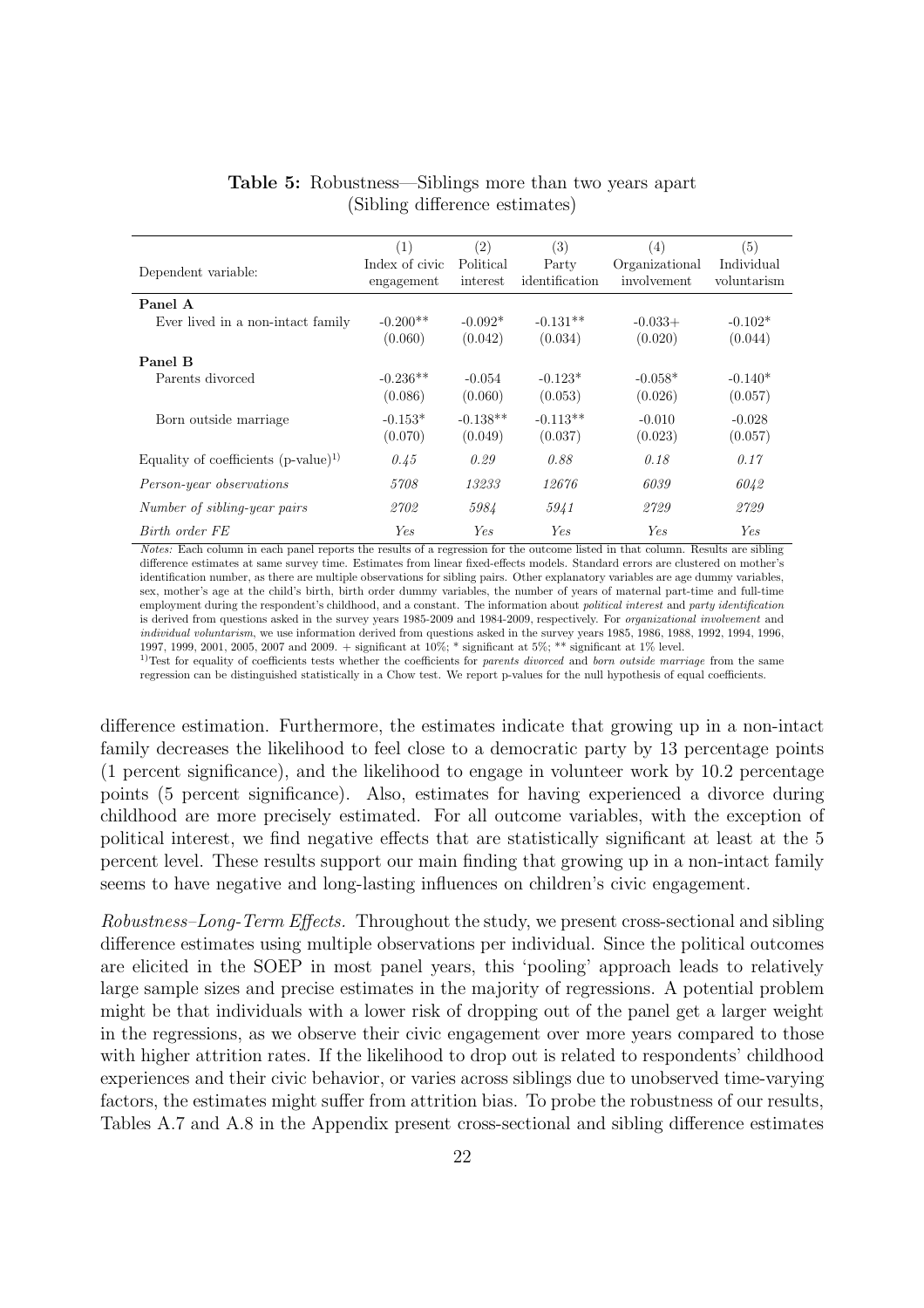of childhood family structure and civic engagement using one observation per individual only. Since we are interested in the long-term effects, we measure adult children's political behavior in the last year they are observed in the panel. The estimates in both tables are consistent with the results in Tables 2 and 3. Note, however, that some of the marginal effects are slightly lower in magnitude (less negative) and less precisely estimated.

#### 5.5. Effect heterogeneity

We have seen substantial effects of family non-intactness on civic engagement later in life. These effects may not be universally relevant for different groups of the population, and effect heterogeneity may arise for a variety of reasons. For instance, when thinking about the effect of family non-intactness during childhood on civic engagement, we have in mind certain modes of nurturing that might have adverse consequences for children's development. In the majority of families, non-intactness implies an absent father, and daughters and sons might therefore be affected differently by growing up in a non-intact family. Note that we cannot actually distinguish effects of missing fathers and missing mothers as there are too few observed lone fathers in the data set. We did not find clear heterogeneous effects of non-intactness by gender. However, in the sibling difference estimations, we found negative and statistically significant effects for men only, and the magnitude of the effects of growing up in a non-intact family was larger for men than for women in most regressions.

Nurturing capacity or the effectiveness of parenting may as well produce heterogeneous effects of family non-intactness. In the case of missing fathers, mothers with higher capacity should be more able to compensate for the potential loss of paternal involvement in their children's development. On the other hand, highly educated women are likely to be married to highly educated men, and the absence of highly educated fathers might be more harmful for children. We therefore distinguish between adult children with highly educated mothers (completed upper secondary school or have an university degree), and those with lower educated mothers. Overall, the results did not point to substantial differences in the effects of family non-intactness by mother's education.

Putnam (2000) notes that social connectedness among inhabitants of densely populated urban areas is weaker than in smaller communities. Indeed, considerable differences in the levels of civic engagement and organizational involvement exist between individuals who grew up in rural or urban areas (e.g., 26 percent of respondents who lived in a city report being interested in politics, compared to 18 percent who come from a rural area), and these differences may also produce heterogeneous effects of family non-intactness. However, distinguishing between individuals who grew up in urban and rural areas did not point to heterogeneous effects. We also examined another potential source of heterogeneity: the age of the child at the time of parents' divorce. Again, our results did not point to important heterogeneous effects.

In sum, the effect of family non-intactness on civic engagement later in life is not restricted to either males or females, children of low or highly educated mothers, or rural or urban residential areas. We find some indication of more severe effects for boys and slightly weaker effects for girls. However, due to the low precision of some estimates, there remains some uncertainty about the nature of heterogeneity. The overall phenomenon of adverse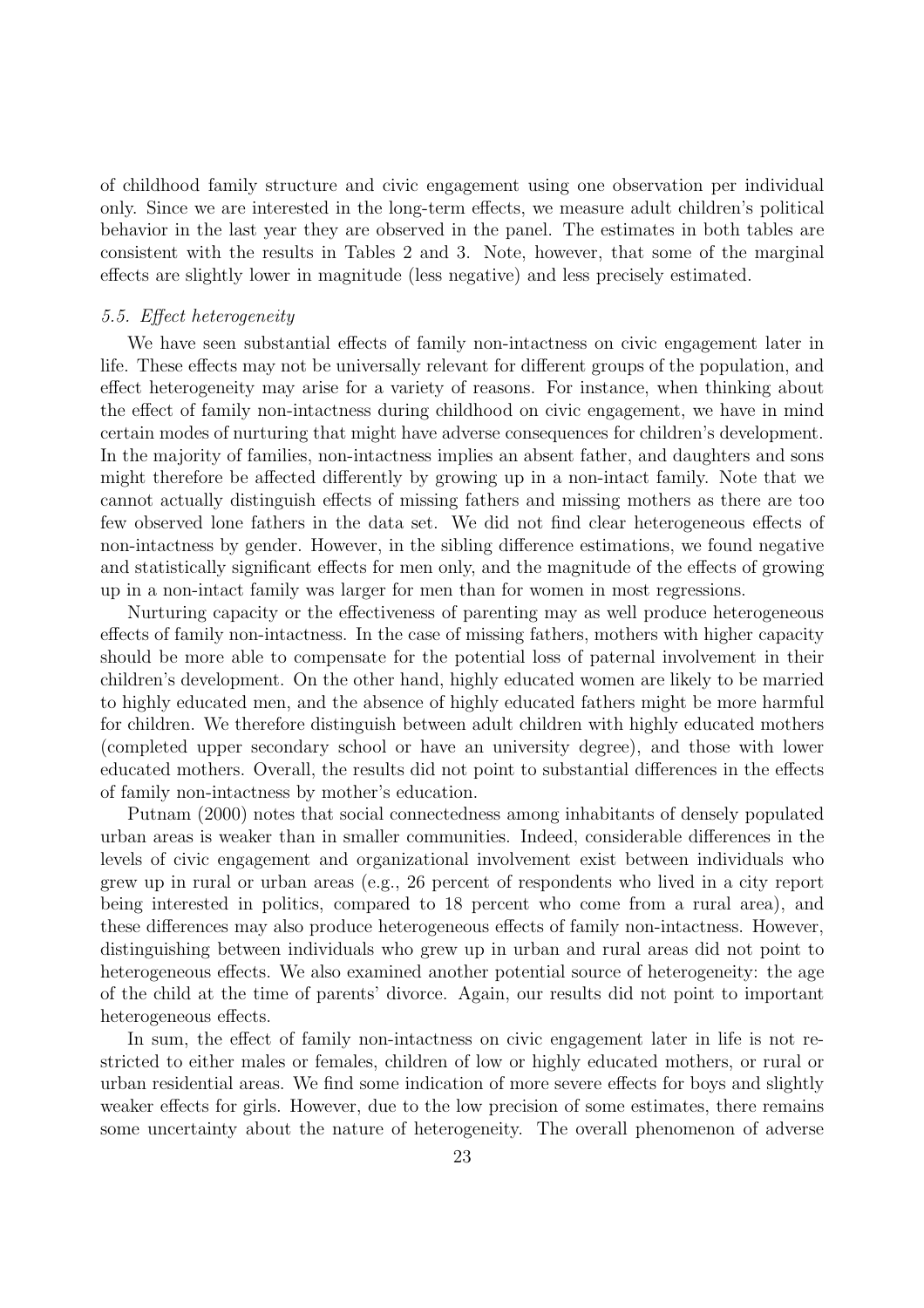effects of non-intact families during childhood on civic engagement seems to be strikingly universal. The results of the heterogeneity analyses can be found in Appendix A in Tables A.9, A.10 and A.11.

#### 6. Final remarks

Well functioning democracies depend on active and informed citizens. Understanding the forces that shape civic engagement is therefore a significant challenge to the social sciences. This paper has focused on one very specific aspect of this challenge, examining empirically the effects of childhood family structure on adult civic engagement. The line of thinking behind our analysis comes from sociologists arguing that family non-intactness during childhood disrupts the production process through which social capital and civic engagement is created within the family. The empirical results from our cross-sectional and sibling difference estimates do lend support to this idea. In particular, we find a significant negative relationship between growing up in a non-intact family and various measures of civic engagement, from individual voluntarism to organizational involvement to partisan commitment. The core methodological contribution of this paper is to evaluate the robustness of results to omitted variable bias by accounting for both coefficient movements and movements in R-squared values after inclusion of controls. To the best of our knowledge, this full adjustment—based on recent work by Oster (2014)—has previously not been implemented in the literature on the effects of childhood family structure on children's later-life socio-economic outcomes. The results from this exercise suggest that our results are not severely biased by unobserved confounders.

As we have emphasized throughout, our results complement others in the literature, in particular those which have singled out family structure as of special importance for the intellectual development of children, and have conjectured that family non-intactness is a phenomenon which has broad implications for social capital and civic engagement (see, for example, Coleman's (1988) extensive discussion of social capital in the family). Despite this, there have been few previous attempts and little evidence to show that family non-intactness during childhood actually causes adult civic disengagement. From a practical standpoint, our findings suggest that schools or community organizations, which reach children across socioeconomic strata, might need to offer more opportunities for civic and political learning to counteract some of the negative effects on civic engagement stemming from the break-up of families.

#### References

- ADDA, J., BJÖRKLUND, A. and HOLMLUND, H. (2011). The role of mothers and fathers in providing skills: Evidence from parental deaths. IZA Discussion Paper No. 5425. IZA Bonn.
- ALESINA, A. and GIULIANO, P. (2011). Family ties and political participation. Journal of the European Economic Association, 9 (5), 817–839.
- Altonji, J., Elder, T. and Taber, C. (2005). Selection on observed and unobserved variables: Assessing the effectiveness of catholic schools. Journal of Political Economy, 113 (1), 151–184.
- ANDERSON, P., BUTCHER, K. and LEVINE, P. (2003). Maternal employment and overweight children. Journal of Health Economics, 22 (3), 477–504.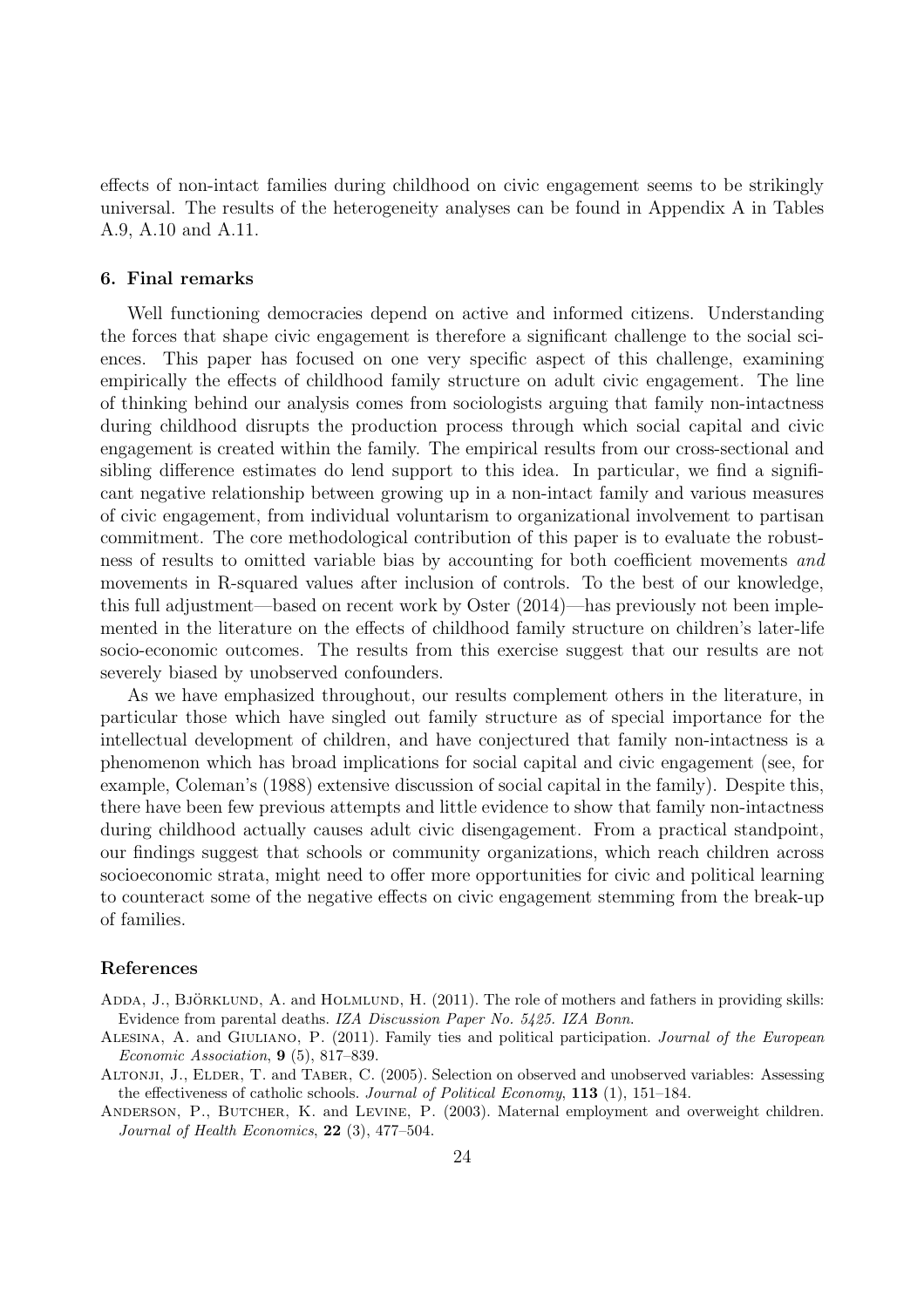- Andersson, G. (2002). Children's experience of family disruption and family formation: Evidence from 16 FFS countries. Demographic Research, 7 (7), 343–364.
- ARROW, K. J. (1974). The limits of organization. New York: Norton.
- BECKER, G., LANDES, E. and MICHAEL, R. (1977). An economic analysis of marital instability. The Journal of Political Economy, 85 (6), 1141–1187.
- Bedard, K. and Deschenes, O. (2005). Sex preferences, marital dissolution, and the economic status of women. Journal of Human Resources, 40 (2), 411-434.
- Bekkers, R. (2005). Participation in voluntary associations: Relations with resources, personality, and political values. Political Psychology, 26 (3), 439–454.
- Bumpass, L. and Hu, H. (2000). Trends in cohabitation and implications for children's family contexts in the U.S. Population Studies, 54, 29–41.
- CASE, A., LIN, I. and MCLANAHAN, S. (2001). Educational attainment of siblings in stepfamilies. Evolution and Human Behavior,  $22(4)$ ,  $269-289$ .
- COLEMAN, J. S. (1988). Social capital in the creation of human capital. American Journal of Sociology, **94**, 95–120.
- Currie, J., Stabile, M., Manivong, P. and Roos, L. (2010). Child health and young adult outcomes. Journal of Human Resources,  $45$  (3),  $517-548$ .
- Dalton, R. J. (2002). The decline of party identifications. In R. J. Dalton and M. P. Wattenberg (eds.), Parties without Partisans, Oxford: Oxford University Press, pp. 19–36.
- ERMISCH, J. and FRANCESCONI, M. (2001). Family structure and children's achievements. Journal of Population Economics, 14, 249–270.
- and (2012). The effect of parental employment on child schooling. Journal of Applied Econometrics, doi: 10.1002/jae.2260.
- $\sim$ ,  $\sim$  and PEVALIN, D. (2004). Parental partnership and joblessness in childhood and their influence on young people's outcomes. Journal of the Royal Statistical Society: Series A (Statistics in Society), 167 $(1), 69-101.$
- FRANCESCONI, M., JENKINS, S. P. and SIEDLER, T. (2010a). Childhood family structure and schooling outcomes: evidence for Germany. Journal of Population Economics, 23 (4), 1201–1231.
- $\sim$ ,  $\sim$  and  $\sim$  (2010b). The effect of lone moterhood on the smoking behavior of young adults. Health Economics, 19, 1377–1384.
- Franklin, M. N. (2004). Voter turnout and the dynamics of electoral competition in established democracies since 1945. Cambridge: Cambridge University Press.
- Fukuyama, F. (1995). Trust. New York: Free Press.
- Glass, J., Bengtson, V. and Dunham, C. (1986). Attitude similarity in three-generation families: Socialization, status inheritance, or reciprocal influence? American Sociological Review, pp. 685–698.
- Gruber, J. (2004). Is making divorce easier bad for children? The long-run implications of unilateral divorce. Journal of Labor Economics, 22 (4), 799–833.
- HAGENAARS, A. J., DE VOS, K. and ZAIDI, M. A. (1996). Poverty statistics in the late 1980s: Research based on micro-data. Office for official publications of the European Communities.
- HAY, C. (2007). Why we hate politics. Cambridge: Polity Press.
- Hyman, H. (1959). Political socialization. New York: Free Press of Glencoe.
- Jennings, M., Stoker, L. and Bowers, J. (2009). Politics across generations: Family transmission reexamined. Journal of Politics, 71 (3), 782–799.
- Kiernan, K. and Mensah, F. (2010). Unmarried parenthood, family trajectories, parent and child wellbeing. In K. Hansen, H. Joshi and S. Dex (eds.), Children of the 21st Century: From Birth to Age 5, Policy Press, pp. 77–94.
- KLING, J. R., LIEBMAN, J. B. and KATZ, L. F. (2007). Experimental analysis of neighborhood effects on youth. Econometrica, 75 (1), 83–119.
- Knack, S. and Keefer, P. (1997). Does social capital have an economic payoff? A cross-country investigation. The Quarterly Journal of Economics,  $112$  (4),  $1251-1281$ .
- MCLANAHAN, S. and SANDEFUR, G. (1994). Growing up with a single parent. Cambridge, Mass.: Harvard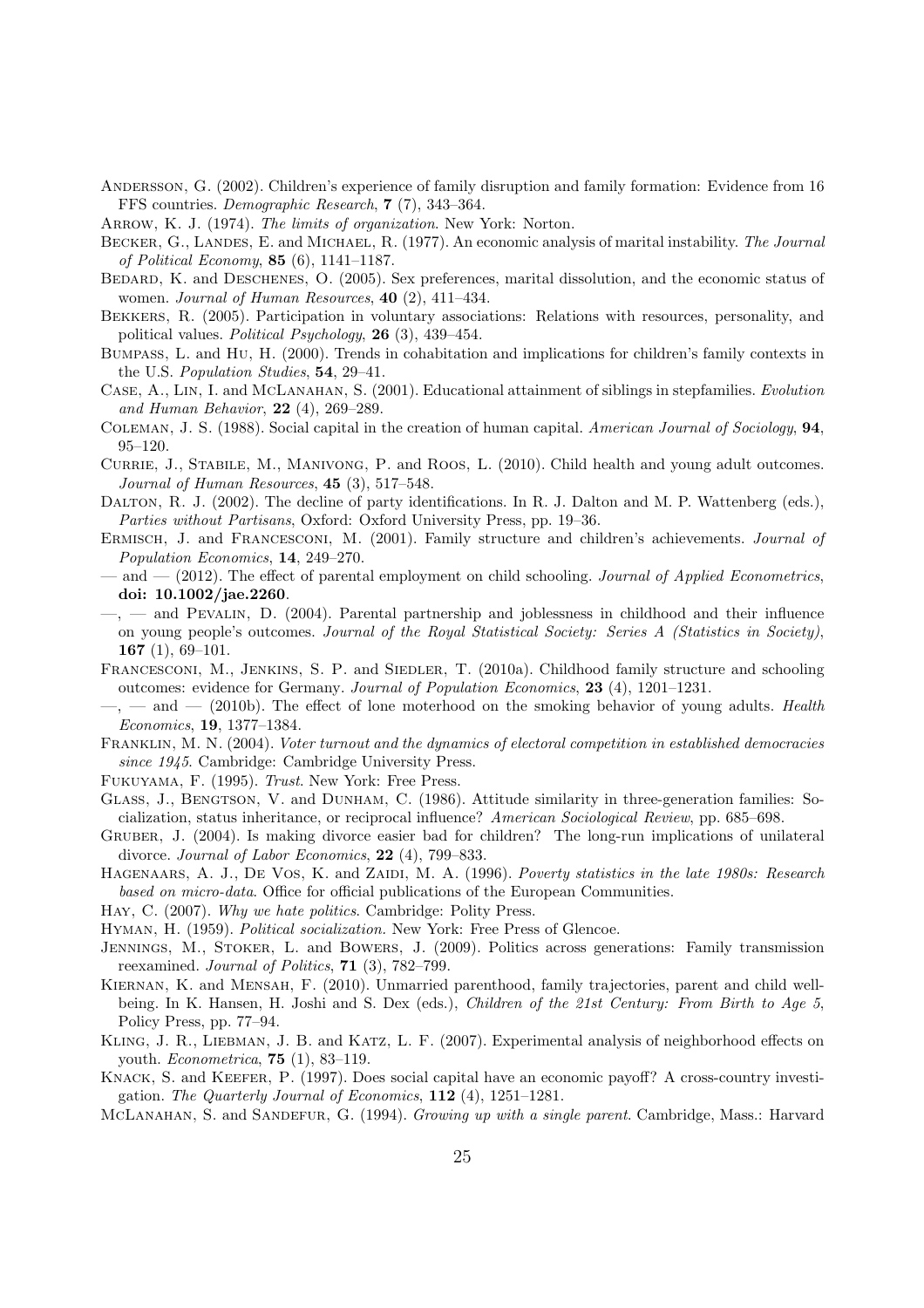University Press.

- NORRIS, P. (2002). *Democratic phoenix: Reinventing political activism*. Cambridge: Cambridge University Press.
- OECD (2011). Doing Better for Families. OECD Publishing, www.oecd.org/social/family/doingbetter.
- $-(2012)$ . The Future of Families to 2030. OECD Publishing, http://dx.doi.org/10.1787/9789264168367-en.
- OSTER, E. (2014). Unobservable Selection and Coefficient Stability: Theory and Evidence. Tech. rep., Brown University and NBER.
- Putnam, R. D. (1993). Making Democracy Work. Princeton, NJ: Princeton University Press.
- (2000). Bowling alone: the collapse and revival of American community. New York: Simon and Schuster. — (2002). Conclusion. In R. D. Putnam (ed.), Democracies in flux, Oxford: Oxford University Press, pp.
- 393–416. Ruhm, C. J. (2004). Parental employment and child cognitive development. Journal of Human Resources, 39 (1), 155–192.
- SIEDLER, T. (2011). Parental unemployment and young people's extreme right-wing party affinity: evidence from panel data. Journal of the Royal Statistical Society: Series A (Statistics in Society), 174 (3), 737– 758.

USLANER, E. M. (2002). The Moral Foundations of Trust. Cambridge: Cambridge University Press.

WEISS, Y. and WILLIS, R. (1985). Children as collective goods and divorce settlements. *Journal of Labor* Economics, 3 (3), 268–292.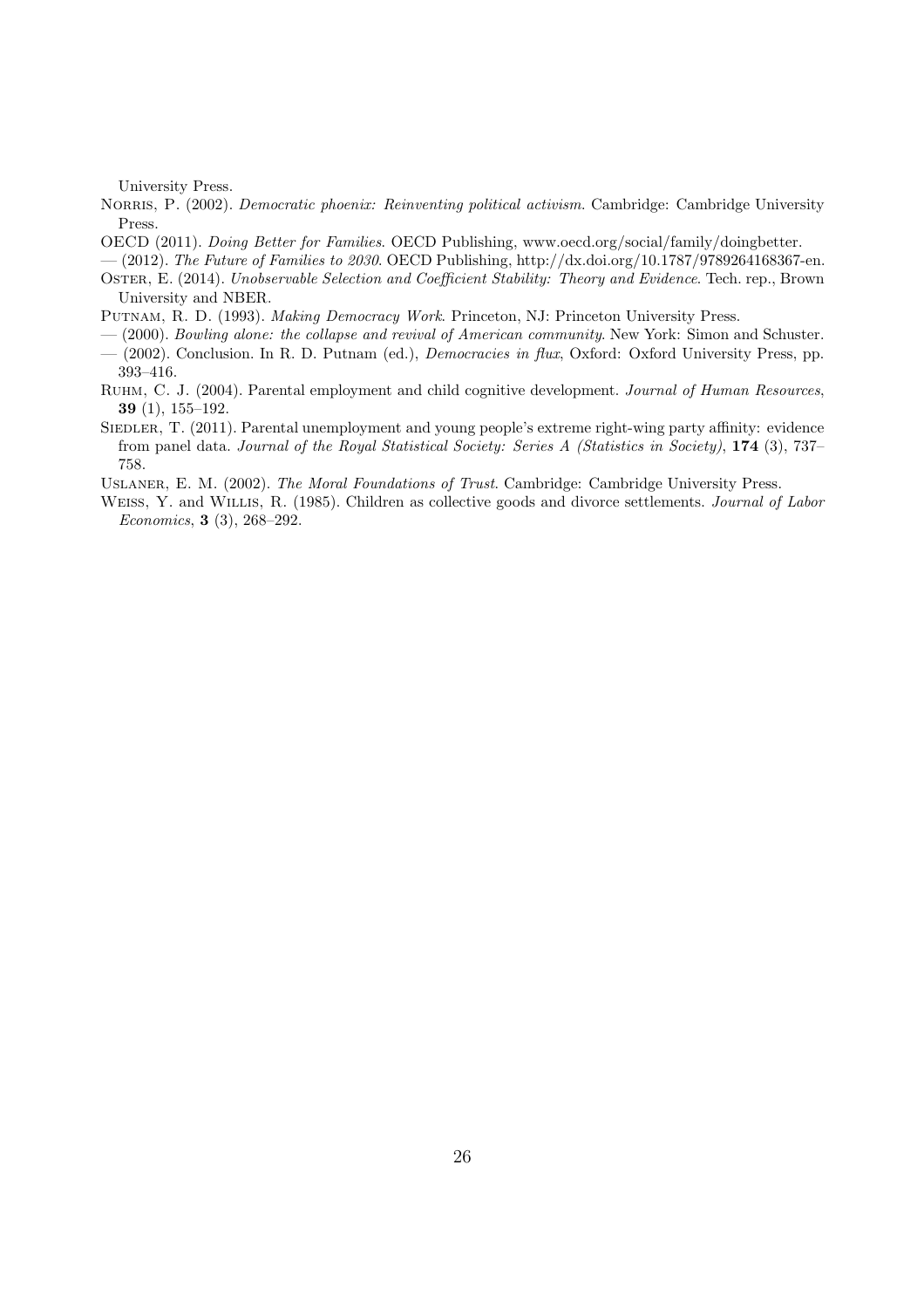Appendix A. Supplementary Tables (intended as Online Appendix)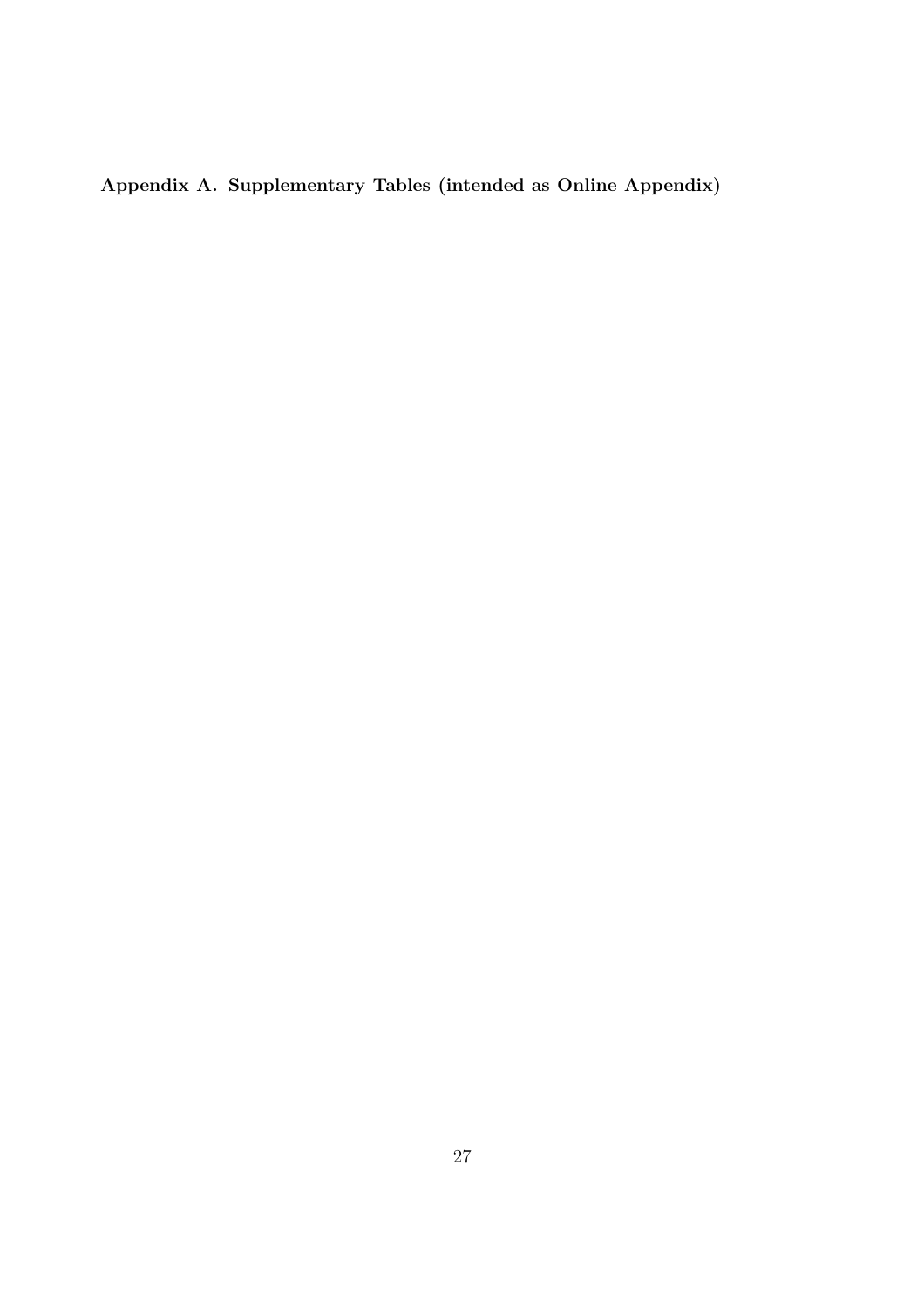| Dependent variable:                                                                 | (1)              | (2)              | (3)              | (4)              | (5)              |
|-------------------------------------------------------------------------------------|------------------|------------------|------------------|------------------|------------------|
|                                                                                     | Index of civic   | Political        | Party            | Organizational   | Individual       |
|                                                                                     | engagement       | interest         | identification   | involvement      | voluntarism      |
| Female                                                                              | $-0.196**$       | $-0.164**$       | $-0.071**$       | $-0.026**$       | $-0.060**$       |
|                                                                                     | (0.016)          | (0.010)          | (0.010)          | (0.005)          | (0.011)          |
| Mother's highest educational attainment                                             | $0.150**$        | $0.117**$        | $0.077**$        | $0.009**$        | $0.050**$        |
| Intermediate school                                                                 | (0.020)          | (0.033)          | (0.015)          | (0.006)          | (0.013)          |
| High School                                                                         | $0.222**$        | $0.127**$        | $0.122**$        | $0.032*$         | $0.015**$        |
|                                                                                     | (0.048)          | (0.033)          | (0.033)          | (0.019)          | (0.035)          |
| Technical college or                                                                | $0.314**$        | $0.214**$        | $0.205**$        | $0.042**$        | $0.106**$        |
| university degree                                                                   | (0.026)          | (0.020)          | (0.019)          | (0.010)          | (0.019)          |
| Mother's age at birth                                                               | $0.008**$        | $0.005**$        | $0.005**$        | 0.001            | 0.001            |
|                                                                                     | (0.002)          | (0.001)          | (0.001)          | (0.001)          | (0.001)          |
| Only child                                                                          | $-0.044$         | $-0.004$         | $-0.028$         | $-0.007$         | $-0.050**$       |
|                                                                                     | (0.028)          | (0.018)          | (0.019)          | (0.009)          | (0.018)          |
| Birth order                                                                         | $-0.087**$       | $-0.050**$       | $-0.044**$       | $-0.000$         | $-0.022$         |
| Second child                                                                        | (0.020)          | (0.012)          | (0.014)          | (0.006)          | (0.013)          |
| Third child                                                                         | $-0.122**$       | $-0.062**$       | $-0.072**$       | 0.004            | $-0.041*$        |
|                                                                                     | (0.030)          | (0.017)          | (0.020)          | (0.009)          | (0.019)          |
| East Germany                                                                        | 0.006            | 0.035            | 0.048            | $-0.050*$        | $-0.006$         |
|                                                                                     | (0.073)          | (0.046)          | (0.054)          | (0.020)          | (0.054)          |
| Mother's employment during childhood years<br>Number of years<br>part-time employed | 0.003<br>(0.002) | 0.001<br>(0.001) | 0.002<br>(0.001) | 0.001<br>(0.001) | 0.001<br>(0.001) |
| Number of years                                                                     | $-0.003*$        | $-0.002$         | $-0.000$         | $-0.000$         | $-0.004**$       |
| full-time employed                                                                  | (0.002)          | (0.001)          | (0.001)          | (0.000)          | (0.001)          |
| Ever lived in a                                                                     | $0.104**$        | $-0.013$         | $-0.041**$       | $-0.027**$       | $-0.088**$       |
| non-intact family                                                                   | (0.019)          | (0.013)          | (0.014)          | (0.005)          | (0.013)          |
| Person-year obs.                                                                    | 18503            | 42913            | 40947            | 19738            | 19754            |

Table A.1: Baseline full estimation table (Cross-sectional estimates)

Notes: Each column in each panel reports the results of a regression for the outcome listed in that column. Figures are marginal effects from OLS  $[(1)]$  or probit  $[(2),(3),(4),(5)]$  regressions. Probit effects are evaluated at the mean of all covariates. Standard errors are clustered on individuals' identification numbers, as there are multiple observations per person over time. Other explanatory variables are years of age dummy variables, sex, mother's highest educational attainment, mother's age at the child's birth, whether the respondent is an only child, birth order dummy variables, the number of years of maternal part-time and full-time employment during the respondent's childhood, regional dummy variables, survey years dummy variables, east Germany, indicators of SOEP-samples, and a constant. The information about political interest and party identification is derived from questions asked in the survey years 1985-2009 and 1984-2009, respectively. For *organizational involvement* and individual voluntarism, we use information derived from questions asked in the survey years 1985, 1986, 1988, 1992, 1994, 1996, 1997, 1999, 2001, 2005, 2007 and 2009. + significant at 10%; \* significant at 5%; \*\* significant at 1% level.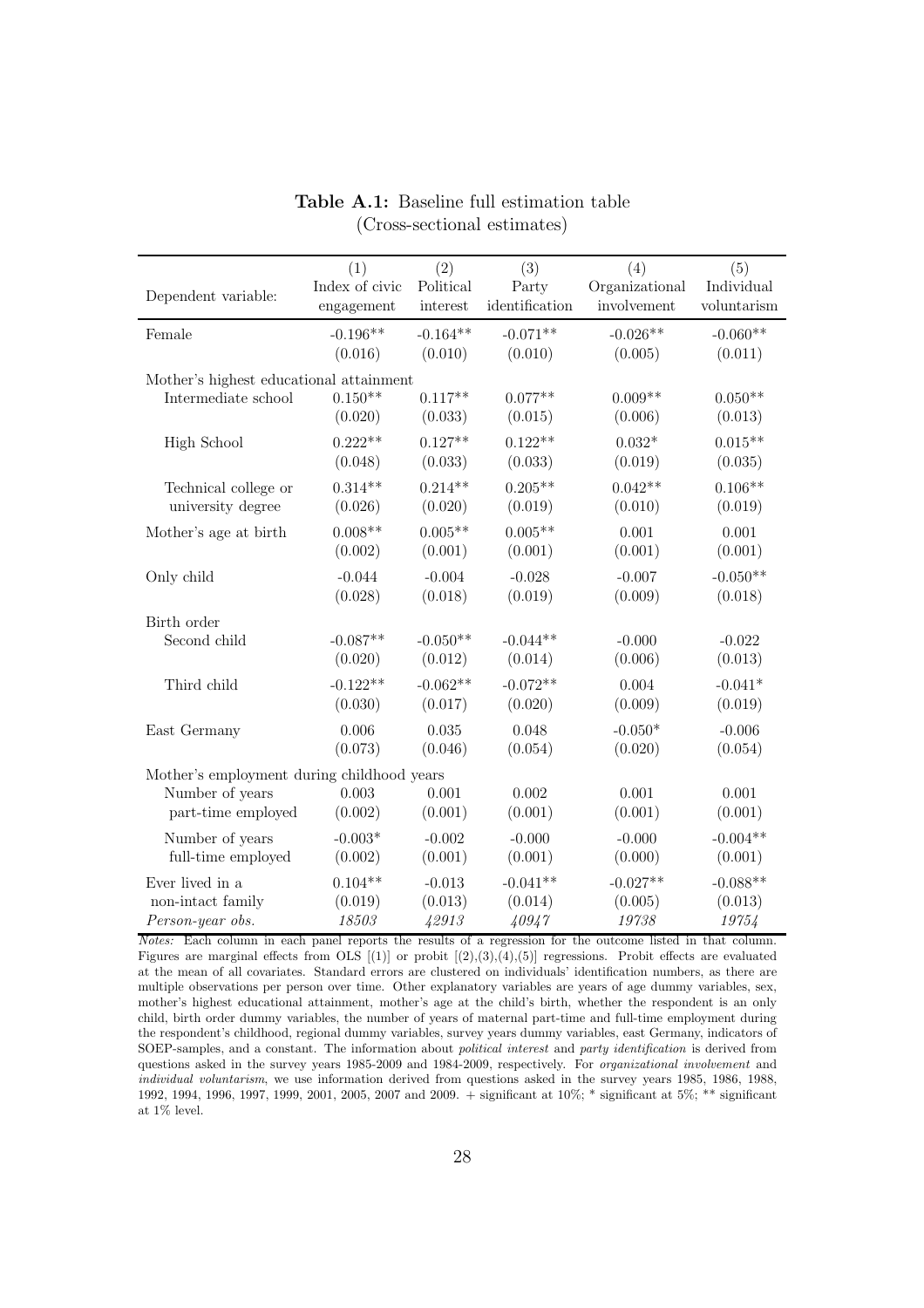| Table A.2: Childhood family structure and civic engagement    |  |
|---------------------------------------------------------------|--|
| (Cross-sectional estimates, controlling for household income) |  |

| Dependent variable:                      | (1)<br>Index of civic<br>engagement | (2)<br>Political<br>interest | (3)<br>Party<br>identification | (4)<br>Organizational<br>involvement | (5)<br>Individual<br>voluntarism |
|------------------------------------------|-------------------------------------|------------------------------|--------------------------------|--------------------------------------|----------------------------------|
| Panel A                                  |                                     |                              |                                |                                      |                                  |
| Ever lived in a non-intact family        | $-0.091**$                          | $-0.008$                     | $-0.028+$                      | $-0.025**$                           | $-0.088**$                       |
|                                          | (0.020)                             | (0.014)                      | (0.016)                        | (0.005)                              | (0.013)                          |
| Panel B                                  |                                     |                              |                                |                                      |                                  |
| Parents divorced                         | $-0.103**$                          | $-0.011$                     | $-0.013$                       | $-0.030**$                           | $-0.102**$                       |
|                                          | (0.021)                             | (0.015)                      | (0.018)                        | (0.005)                              | (0.014)                          |
| Born outside marriage                    | $-0.060+$                           | $-0.007$                     | $-0.049*$                      | $-0.010$                             | $-0.046*$                        |
|                                          | (0.032)                             | (0.020)                      | (0.022)                        | (0.010)                              | (0.021)                          |
| Equality of coefficients $(p-value)^{1}$ | 0.265                               | 0.858                        | 0.199                          | 0.057                                | 0.023                            |
| Person-year observations                 | 17161                               | 39433                        | 37605                          | 18306                                | 18355                            |

Notes: Each column in each panel reports the results of a regression for the outcome listed in that column. Figures are estimated coefficients from OLS regressions  $[(1)]$  or marginal effects from probit models  $[(2),(3),(4),(5)]$ . Probit effects are evaluated at the mean of all covariates. Standard errors are clustered on individuals' identification numbers, as there are multiple observations per person over time. Other explanatory variables are age dummy variables, sex, mother's highest educational attainment, mother's age at the child's birth, whether the respondent is an only child, birth order dummy variables, the number of years of maternal part-time and full-time employment as well as equivalent household income during the respondent's childhood, regional dummy variables, survey years dummy variables, a dummy variable for East Germany, indicators of SOEP-samples, and a constant. The information about *political interest* and *party identification* is derived from questions asked in the survey years 1985-2009 and 1984-2009, respectively. For organizational involvement and individual voluntarism, we use information derived from questions asked in the survey years 1985, 1986, 1988, 1992, 1994, 1996, 1997, 1999, 2001, 2005, 2007 and 2009. + significant at 10%; \*

significant at 5%; \*\* significant at 1% level.<br><sup>1)</sup>Test for equality of coefficients tests whether the coefficients for *parents divorced* and *born outside marriage* from the same regression can be distinguished statistically in a Chow test. We report p-values for the null hypothesis of equal coefficients.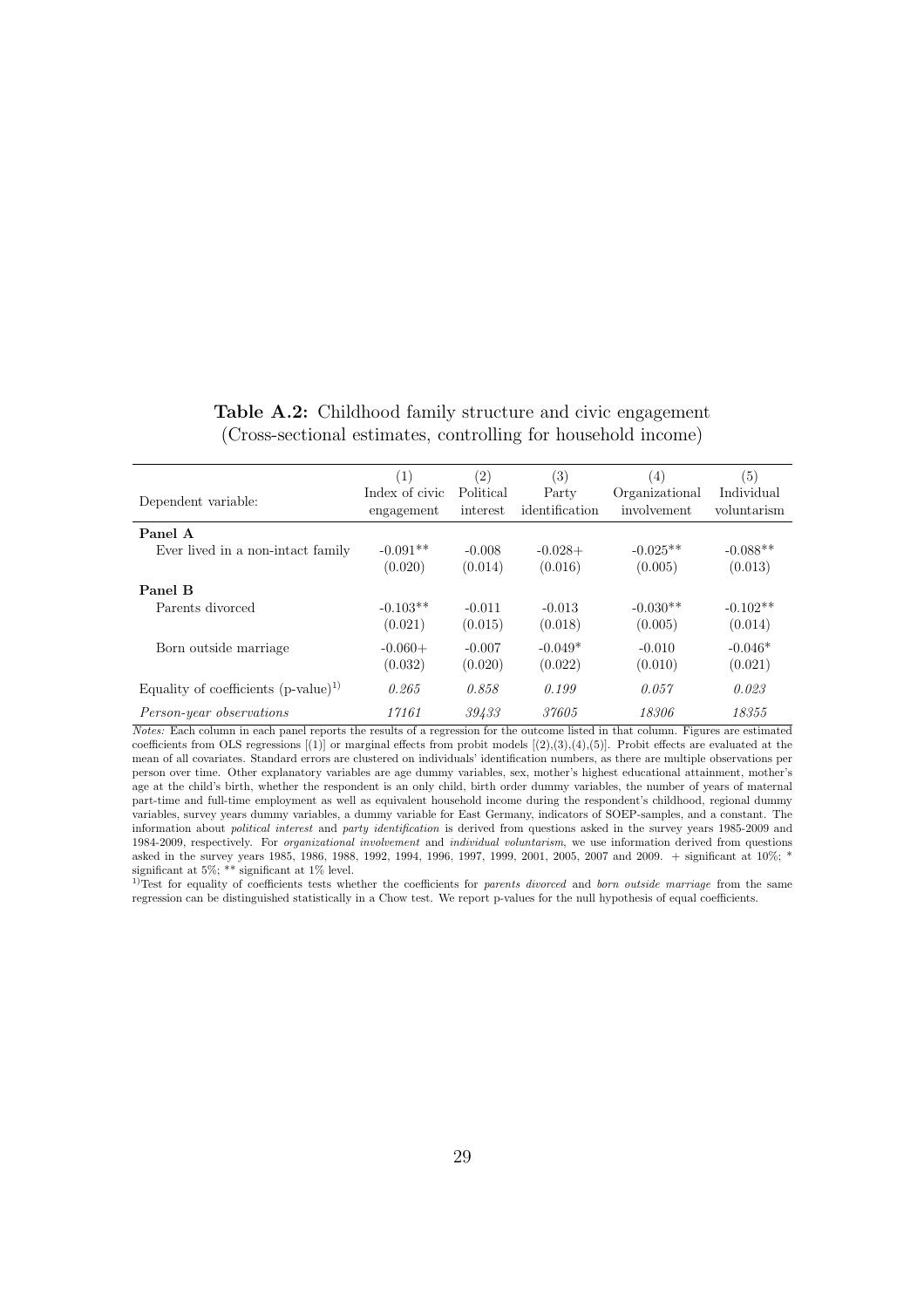|                                     |                                                 |                                     | Political interest<br>Party identification |                                                 |                                     |                      | Organizational involvement                      |                        |                      | Individual voluntarism                          |                        |                      |
|-------------------------------------|-------------------------------------------------|-------------------------------------|--------------------------------------------|-------------------------------------------------|-------------------------------------|----------------------|-------------------------------------------------|------------------------|----------------------|-------------------------------------------------|------------------------|----------------------|
|                                     | Number of sibling pairs<br>with differences in: |                                     |                                            | Number of sibling pairs<br>with differences in: |                                     |                      | Number of sibling pairs<br>with differences in: |                        |                      | Number of sibling pairs<br>with differences in: |                        |                      |
|                                     |                                                 | Family                              |                                            |                                                 | Family                              |                      |                                                 | Family                 |                      |                                                 | Family                 |                      |
|                                     | Mean                                            | structure <sup><math>a</math></sup> | $\mathrm{Outcome}^b$                       | Mean                                            | structure <sup><math>a</math></sup> | $\mathrm{Outcome}^b$ | Mean                                            | structure <sup>a</sup> | $\mathrm{Outcome}^b$ | Mean                                            | structure <sup>a</sup> | $\mathrm{Outcome}^b$ |
| All                                 | 0.25                                            | 1027                                | 3574                                       | 0.35                                            | 948                                 | 3330                 | 0.08                                            | 481                    | 654                  | 0.33                                            | 480                    | 1762                 |
| By gender <sup><math>c</math></sup> |                                                 |                                     |                                            |                                                 |                                     |                      |                                                 |                        |                      |                                                 |                        |                      |
| Women                               | 0.17                                            | 239                                 | 708                                        | 0.32                                            | 220                                 | 759                  | 0.07                                            | 114                    | 136                  | 0.31                                            | 114                    | 434                  |
| Men                                 | 0.32                                            | 310                                 | 1080                                       | 0.38                                            | 300                                 | 975                  | 0.09                                            | 152                    | 198                  | 0.36                                            | 151                    | 518                  |
| By mothers education                |                                                 |                                     |                                            |                                                 |                                     |                      |                                                 |                        |                      |                                                 |                        |                      |
| Less than high<br>school degree     | 0.23                                            | 832                                 | 2822                                       | 0.34                                            | 777                                 | 2732                 | 0.07                                            | 393                    | 532                  | 0.33                                            | 392                    | 1466                 |
| High school or<br>university degree | 0.31                                            | 165                                 | 740                                        | 0.40                                            | 158                                 | 590                  | 0.08                                            | 83                     | 122                  | 0.36                                            | 83                     | 292                  |
| By residential area:                |                                                 |                                     |                                            |                                                 |                                     |                      |                                                 |                        |                      |                                                 |                        |                      |
| Rural                               | 0.20                                            | 249                                 | 768                                        | 0.30                                            | 241                                 | 792                  | 0.09                                            | 117                    | 164                  | 0.38                                            | 118                    | 463                  |
| Urban                               | 0.26                                            | 529                                 | 1586                                       | 0.20                                            | 506                                 | 1420                 | 0.07                                            | 253                    | 265                  | 0.30                                            | 252                    | 711                  |

Table A.3: Means of civic engagement measures and within-siblings variation

Notes: <sup>a</sup> The number of sibling pairs with differences in the experience of family structure during childhood, e.g. one sibling grew up in a non-intact family and the other sibling in an intact family.  $\bar{b}$  The number of sibling pairs with differences in the political outcome measure.  $\bar{c}$  Both siblings of the same sex.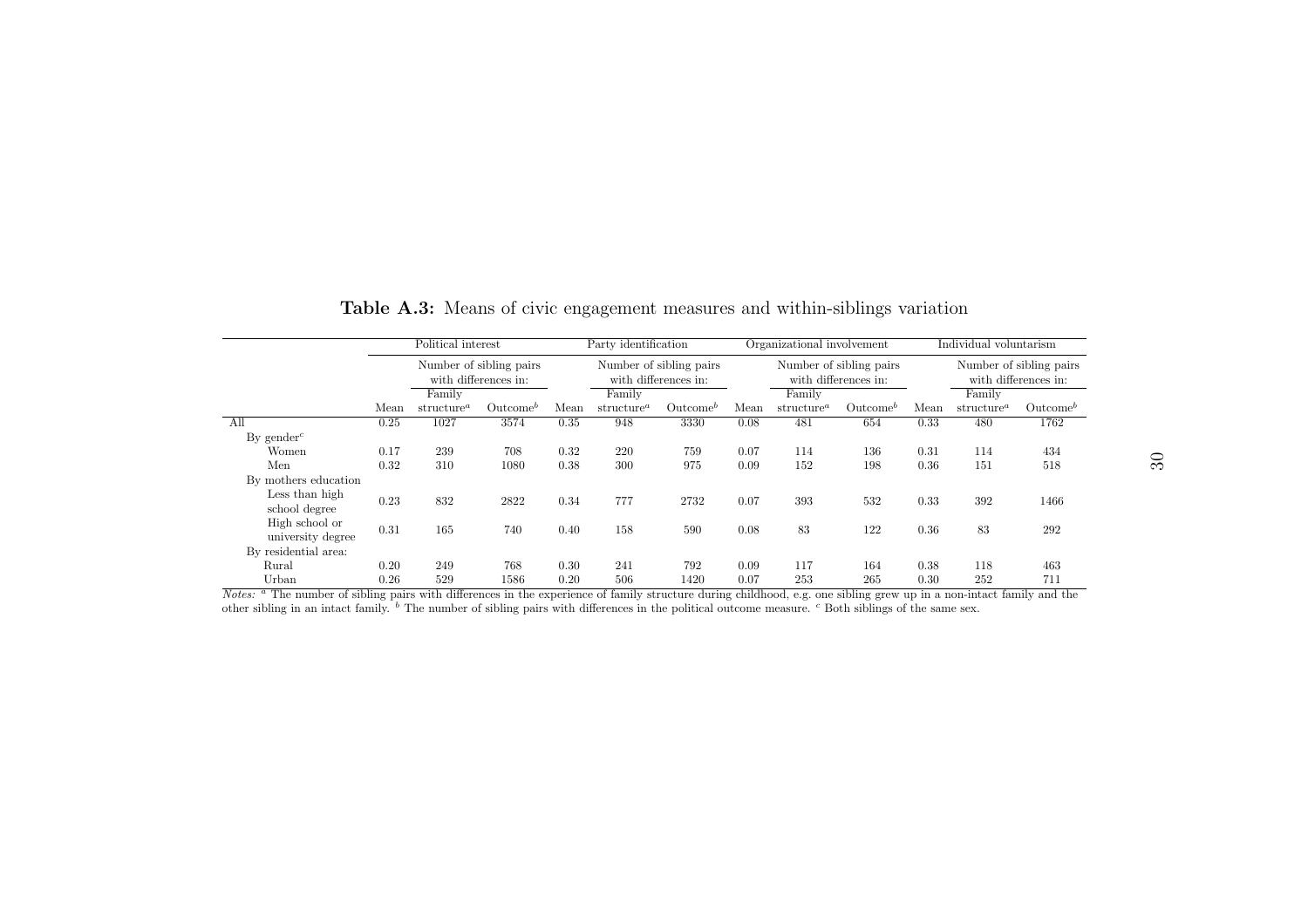| Dependent variable:                      | (1)<br>Index of civic<br>engagement | (2)<br>Political<br>interest | (3)<br>Party<br>identification | $^{(4)}$<br>Organizational<br>involvement | (5)<br>Individual<br>voluntarism |
|------------------------------------------|-------------------------------------|------------------------------|--------------------------------|-------------------------------------------|----------------------------------|
| Panel A                                  |                                     |                              |                                |                                           |                                  |
| Ever lived in a non-intact family        | $-0.157**$                          | $-0.052**$                   | $-0.067**$                     | $-0.038**$                                | $-0.121**$                       |
|                                          | (0.026)                             | (0.018)                      | (0.021)                        | (0.007)                                   | (0.019)                          |
| Panel B                                  |                                     |                              |                                |                                           |                                  |
| Parents divorced                         | $-0.150**$                          | $-0.036+$                    | $-0.037$                       | $-0.044**$                                | $-0.134**$                       |
|                                          | (0.029)                             | (0.021)                      | (0.025)                        | (0.007)                                   | (0.020)                          |
| Born outside marriage                    | $-0.134**$                          | $-0.074**$                   | $-0.102**$                     | $-0.014$                                  | $-0.060+$                        |
|                                          | (0.040)                             | (0.023)                      | (0.032)                        | (0.013)                                   | (0.032)                          |
| Equality of coefficients $(p-value)^{1}$ | 0.74                                | 0.22                         | 0.12                           | 0.02                                      | 0.05                             |
| Person-year observations                 | 8.873                               | 20,560                       | 19.612                         | 9,409                                     | 9,425                            |

## Table A.4: Family non-intactness and civic engagement (Cross-sectional estimates in sibling sample)

Notes: Results from the same sample used for the sibling difference approach. Observations with missing information in crosssectional control variables are dropped. Each column in each panel reports the results of a regression for the outcome listed in that column. Figures are coefficients from OLS  $[(1)]$  or marginal effects from probit  $[(2),(3),(4),(5)]$  regressions. Probit effects are evaluated at the mean of all covariates. Standard errors are clustered on individuals' identification numbers, as there are multiple observations per person over time. Other explanatory variables are age dummy variables, sex, mother's highest educational attainment, mother's age at the child's birth, whether the respondent is an only child, birth order dummy variables, the number of years of maternal part-time and full-time employment during the respondent's childhood, regional dummy variables, survey years dummy variables, a dummy for East Germany, indicators of SOEP-samples, and a constant. The information about political interest and party identification is derived from questions asked in the survey years 1985-2009 and 1984-2009, respectively. For organizational involvement and individual voluntarism, we use information derived from questions asked in the survey years 1985, 1986, 1988, 1992, 1994, 1996, 1997, 1999, 2001, 2005, 2007 and 2009. + significant at 10%; \* significant at 5%; \*\* significant at 1% level.

 $1)$ Test for equality of coefficients tests whether the coefficients for *parents divorced* and *born outside marriage* from the same regression can be distinguished statistically in a Chow test. We report p-values for the null hypothesis of equal coefficients.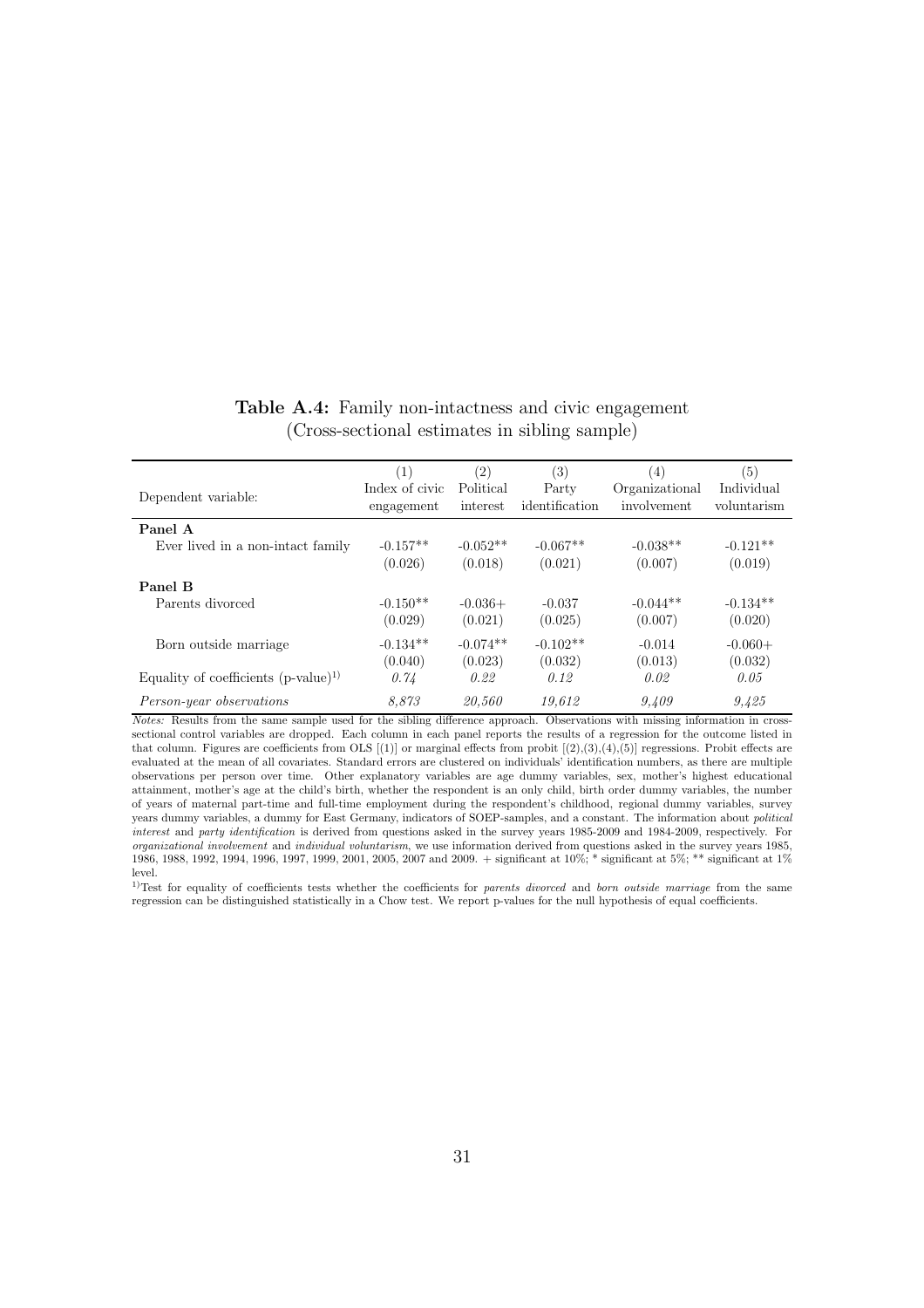|                                          | (1)            | (2)        | $\left( 3\right)$ | (4)            | (5)         |
|------------------------------------------|----------------|------------|-------------------|----------------|-------------|
| Dependent variable:                      | Index of civic | Political  | Party             | Organizational | Individual  |
|                                          | engagement     | interest   | identification    | involvement    | voluntarism |
| Panel A                                  |                |            |                   |                |             |
| Ever lived in a non-intact family        | $-0.170**$     | $-0.108**$ | $-0.080*$         | $-0.023$       | $-0.095*$   |
|                                          | (0.056)        | (0.039)    | (0.038)           | (0.020)        | (0.044)     |
| Panel B                                  |                |            |                   |                |             |
| Parents divorced                         | $-0.158+$      | $-0.036$   | $-0.084$          | $-0.027$       | $-0.107+$   |
|                                          | (0.089)        | (0.056)    | (0.053)           | (0.024)        | (0.065)     |
| Born outside marriage                    | $-0.164**$     | $-0.153**$ | $-0.069$          | $-0.019$       | $-0.060$    |
|                                          | (0.060)        | (0.046)    | (0.047)           | (0.024)        | (0.052)     |
| Equality of coefficients $(p-value)^{1}$ | 0.956          | 0.106      | 0.830             | 0.820          | 0.576       |
| <i>Person-year observations</i>          | 8423           | 19515      | <i>18600</i>      | 8866           | 8970        |
| Number of sibling-year pairs             | 4380           | 9676       | 9568              | 4448           | 4448        |
| Birth order FE                           | Ye.s           | <b>Yes</b> | Yes.              | <b>Yes</b>     | <b>Yes</b>  |

Table A.5: Childhood family structure and civic engagement (Sibling difference estimates, controlling for household income)

Notes: Each column in each panel reports the results of a regression for the outcome listed in that column. Results are siblingdifference estimates at same survey time. Estimates from linear fixed-effects models. Standard errors are clustered on mother's identification number, as there are multiple observations for sibling pairs. Other explanatory variables are age dummy variables, sex, mother's age at the child's birth, birth order dummy variables, the number of years of maternal part-time and full-time employment as well as equivalent household income during the respondent's childhood, and a constant. The information about political interest and party identification is derived from questions asked in the survey years 1985-2009 and 1984-2009, respectively. For *organizational involvement* and *individual voluntarism*, we use information derived from questions asked in the survey years 1985, 1986, 1988, 1992, 1994, 1996, 1997, 1999, 2001, 2005, 2007 and 2009. + significant at 10%; \* significant at 5%; \*\* significant at  $1\%$  level.

<sup>1)</sup>Test for equality of coefficients tests whether the coefficients for parents divorced and born outside marriage from the same regression can be distinguished statistically in a Chow test. We report p-values for the null hypothesis of equal coefficients.

| Dependent variable:                    | (1)<br>Index of civic<br>engagement | (2)<br>Political<br>interest | (3)<br>Party<br>identification | $\left(4\right)$<br>Organizational<br>involvement | (5)<br>Individual<br>voluntarism |
|----------------------------------------|-------------------------------------|------------------------------|--------------------------------|---------------------------------------------------|----------------------------------|
| Panel A<br>Not lived with both parents | $-0.096$<br>(0.086)                 | $-0.098*$<br>(0.048)         | 0.005<br>(0.061)               | $-0.055$<br>(0.038)                               | 0.014<br>(0.082)                 |
| Person-year observations               | 2707                                | 5937                         | 5935                           | 2726                                              | 2729                             |
| Number of sibling-year pairs           | 1567                                | 3543                         | 3540                           | 1568                                              | 1570                             |
| Birth order FE                         | <b>Yes</b>                          | <b>Yes</b>                   | <b>Yes</b>                     | Ye.s                                              | <b>Yes</b>                       |

### Table A.6: Alternative childhood family structure and civic engagement (Sibling difference estimates)

Notes: The explanatory variable is derived from survey question whether respondent lived together with both parents until the age of 15. Each column in each panel reports the results of a regression for the outcome listed in that column. Results are sibling-difference estimates at same survey time. Estimates from linear fixed-effects models. Standard errors are clustered on mother's identification number, as there are multiple observations for sibling pairs. Other explanatory variables are years of age dummy variables, sex, mother's age at the child's birth, birth order dummy variables, the number of years of maternal part-time and full-time employment during the respondent's childhood, and a constant. The information about political interest and party identification is derived from questions asked in the survey years 2000-2009. For organizational involvement and individual voluntarism, we use information derived from questions asked in the survey years 2001, 2005, 2007 and 2009.  $+$  significant at 10%;  $*$  significant at 5%;  $**$  significant at 1% level.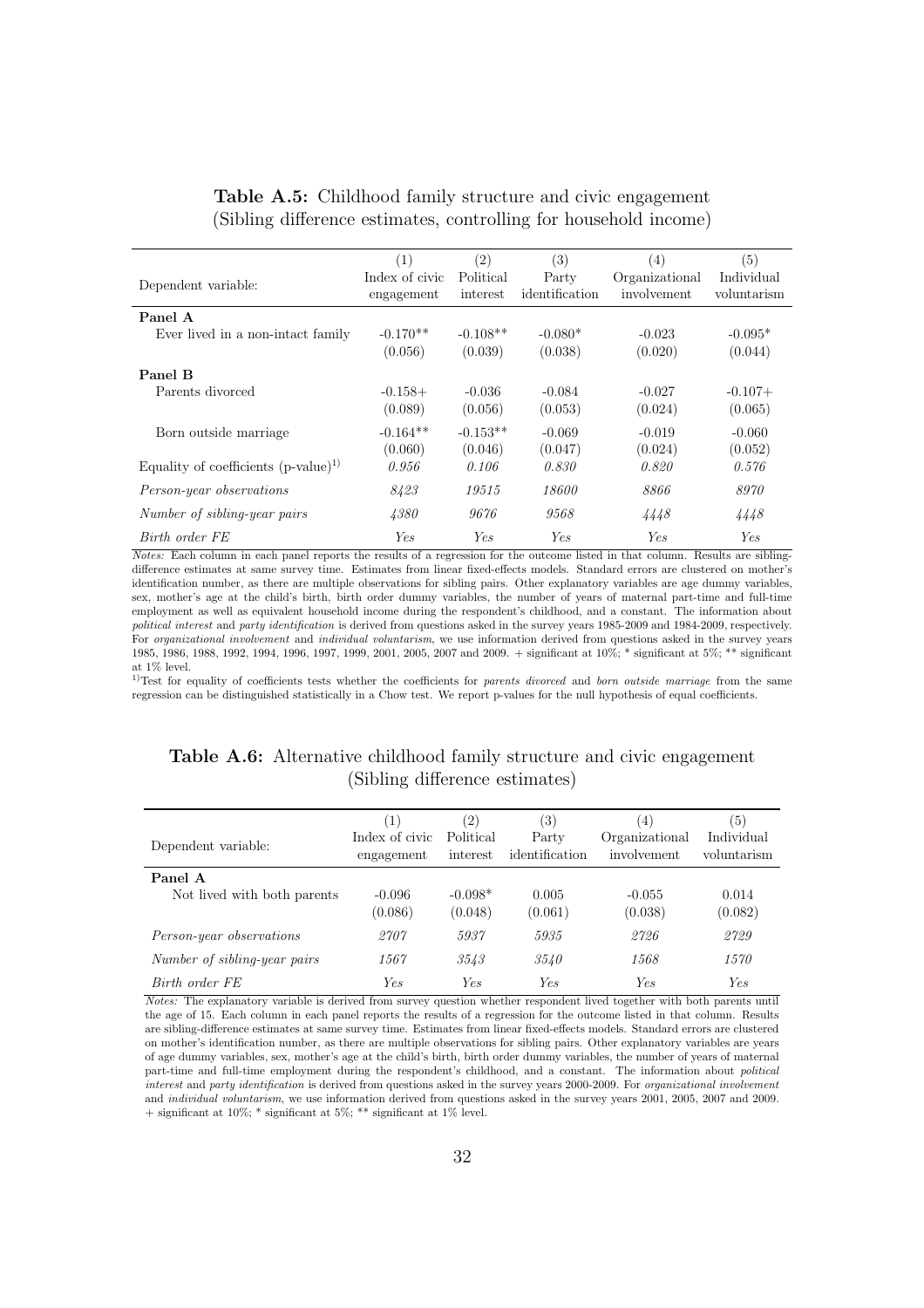| Table A.7: Robustness—Long-Term Effects |  |
|-----------------------------------------|--|
| (Cross-section)                         |  |

| Dependent variable:                      | (1)<br>Index of civic<br>engagement | (2)<br>Political<br>interest | (3)<br>Party<br>identification | $^{(4)}$<br>Organizational<br>involvement | (5)<br>Individual<br>voluntarism |
|------------------------------------------|-------------------------------------|------------------------------|--------------------------------|-------------------------------------------|----------------------------------|
| Panel A                                  |                                     |                              |                                |                                           |                                  |
| Ever lived in a non-intact family        | $-0.092**$                          | $-0.016$                     | $-0.024$                       | $-0.018*$                                 | $-0.085**$                       |
|                                          | (0.021)                             | (0.015)                      | (0.016)                        | (0.008)                                   | (0.016)                          |
| Panel B                                  |                                     |                              |                                |                                           |                                  |
| Parents divorced                         | $-0.115**$                          | $-0.033*$                    | $-0.022$                       | $-0.017*$                                 | $-0.110**$                       |
|                                          | (0.022)                             | (0.016)                      | (0.018)                        | (0.008)                                   | (0.017)                          |
| Born outside marriage                    | $-0.040$                            | 0.010                        | $-0.030$                       | $-0.017$                                  | $-0.029$                         |
|                                          | (0.032)                             | (0.022)                      | (0.024)                        | (0.011)                                   | (0.024)                          |
| Equality of coefficients $(p-value)^{1}$ | 0.047                               | 0.117                        | 0.800                          | 0.983                                     | 0.006                            |
| Number of individuals                    | 5369                                | 5369                         | 5369                           | 5369                                      | 5369                             |

Notes: Each column in each panel reports the results of a regression for the outcome listed in that column. Figures are estimated coefficients from OLS regressions  $[(1)]$  or marginal effects from probit models  $[(2),(3),(4),(5)]$ . Probit effects are evaluated at the mean of all covariates. Standard errors are clustered on individuals' identification numbers. Other explanatory variables are age dummy variables, sex, mother's highest educational attainment, mother's age at the child's birth, whether the respondent is an only child, birth order dummy variables, the number of years of maternal part-time and full-time employment during the respondent's childhood, regional dummy variables, survey years dummy variables, a dummy variable for East Germany, indicators of SOEPsamples, and a constant. The information about *political interest* and *party identification* is derived from questions asked in the survey years 1985-2009 and 1984-2009, respectively. For organizational involvement and individual voluntarism, we use information derived from questions asked in the survey years 1985, 1986, 1988, 1992, 1994, 1996, 1997, 1999, 2001, 2005, 2007 and 2009. + significant at  $10\%$ ; \* significant at  $5\%$ ; \*\* significant at  $1\%$  level.

<sup>1)</sup>Test for equality of coefficients tests whether the coefficients for *parents divorced* and *born outside marriage* from the same regression can be distinguished statistically in a Chow test. We report p-values for the null hypothesis of equal coefficients.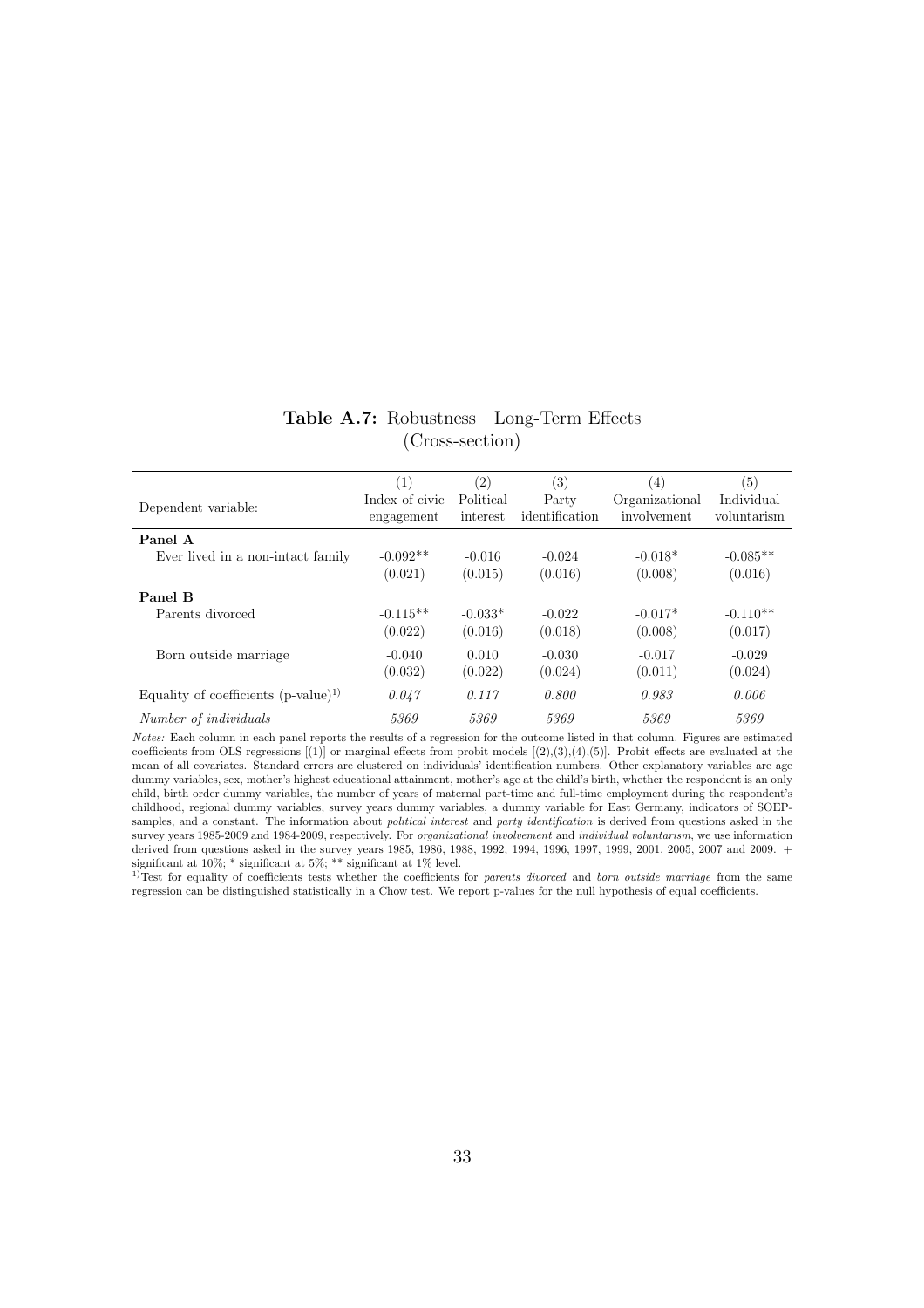### Table A.8: Robustness—Long-Term Effects (Sibling difference estimates)

|                                          | (1)                          | (2)                   | (3)                     | $\left(4\right)$              | (5)                       |
|------------------------------------------|------------------------------|-----------------------|-------------------------|-------------------------------|---------------------------|
| Dependent variable:                      | Index of civic<br>engagement | Political<br>interest | Party<br>identification | Organizational<br>involvement | Individual<br>voluntarism |
| Panel A                                  |                              |                       |                         |                               |                           |
| Ever lived in a non-intact family        | $-0.106+$                    | $-0.040$              | $-0.080+$               | $-0.007$                      | $-0.027$                  |
|                                          | (0.061)                      | (0.047)               | (0.043)                 | (0.028)                       | (0.049)                   |
| Panel B                                  |                              |                       |                         |                               |                           |
| Parents divorced                         | $-0.194*$                    | $-0.080$              | $-0.077$                | $-0.020$                      | $-0.080$                  |
|                                          | (0.084)                      | (0.069)               | (0.062)                 | (0.042)                       | (0.064)                   |
| Born outside marriage                    | $-0.024$                     | $-0.010$              | $-0.077+$               | 0.013                         | 0.050                     |
|                                          | (0.071)                      | (0.057)               | (0.046)                 | (0.029)                       | (0.059)                   |
| Equality of coefficients $(p-value)^{1}$ | 0.124                        | 0.453                 | 0.991                   | 0.511                         | 0.124                     |
| Number of <i>individuals</i>             | 2814                         | 2814                  | 2814                    | 2814                          | 2814                      |
| Number of sibling-pairs                  | 1321                         | 1321                  | 1321                    | 1321                          | 1321                      |
| Birth order FE                           | Yes.                         | <b>Yes</b>            | Yes.                    | Yes                           | Ye.s                      |

Notes: Each column in each panel reports the results of a regression for the outcome listed in that column. Results are siblingdifference estimates at same survey time. Estimates from linear fixed-effects models. Standard errors are clustered on mother's identification number. Other explanatory variables are age dummy variables, sex, mother's age at the child's birth, birth order dummy variables, the number of years of maternal part-time and full-time employment during the respondent's childhood, and a constant. The information about political interest and party identification is derived from questions asked in the survey years 1985-2009 and 1984-2009, respectively. For organizational involvement and individual voluntarism, we use information derived from questions asked in the survey years 1985, 1986, 1988, 1992, 1994, 1996, 1997, 1999, 2001, 2005, 2007 and 2009. + significant at 10%; \* significant at 5%; \*\* significant at 1% level.

1)Test for equality of coefficients tests whether the coefficients for parents divorced and born outside marriage from the same regression can be distinguished statistically in a Chow test. We report p-values for the null hypothesis of equal coefficients.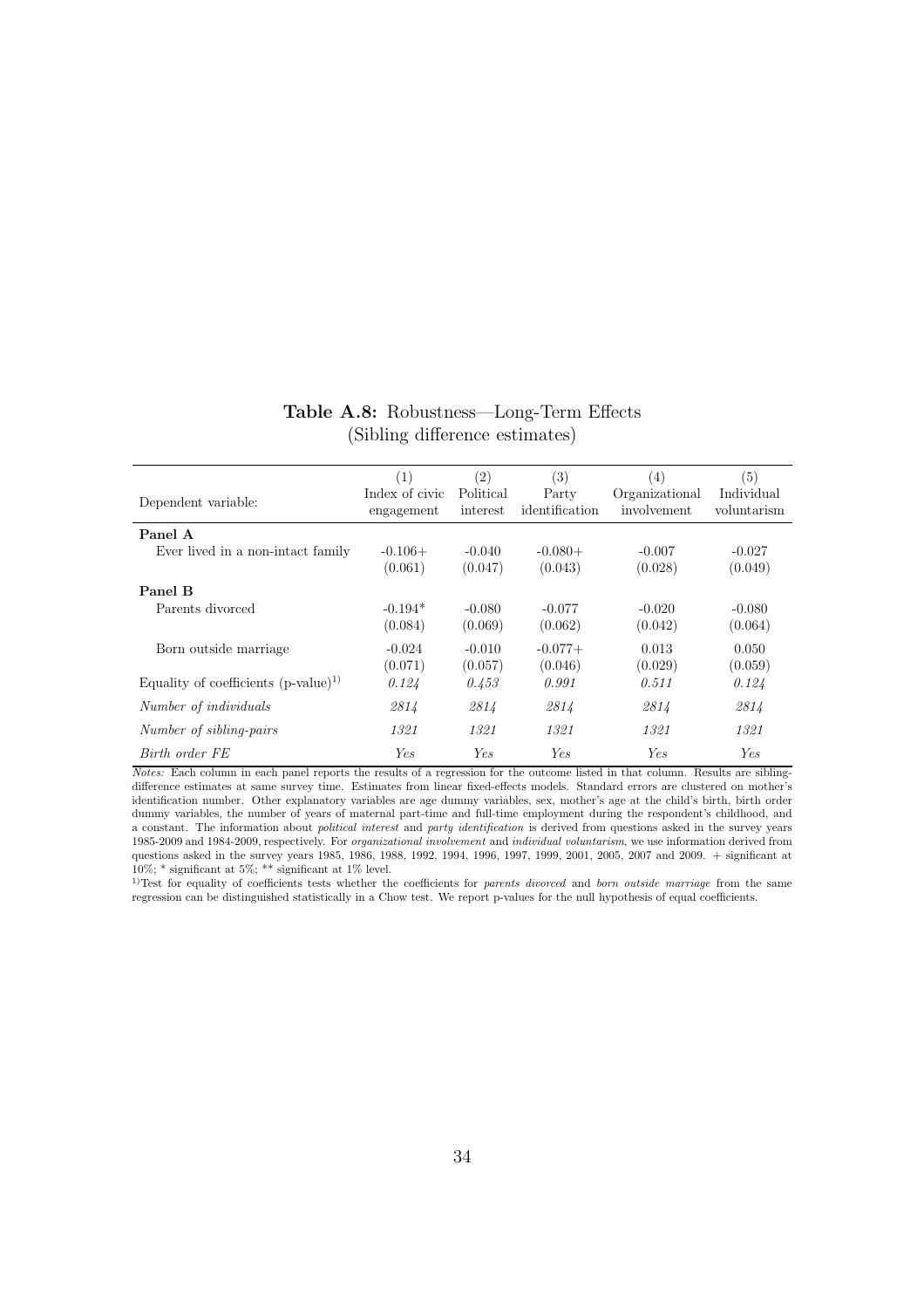|                                | (1)            | (2)       | (3)            | (4)            | (5)         |  |  |  |
|--------------------------------|----------------|-----------|----------------|----------------|-------------|--|--|--|
| Dependent variable:            | Index of civic | Political | Party          | Organizational | Individual  |  |  |  |
|                                | engagement     | interest  | identification | involvement    | voluntarism |  |  |  |
| Panel A: By gender             |                |           |                |                |             |  |  |  |
| Women                          | $-0.129**$     | $-0.012$  | $-0.058**$     | $-0.033**$     | $-0.079**$  |  |  |  |
|                                | (0.025)        | (0.014)   | (0.019)        | (0.005)        | (0.016)     |  |  |  |
| $\mathcal N$                   | 9117           | 21352     | 20211          | 9704           | 9811        |  |  |  |
| Men                            | $-0.083**$     | $-0.013$  | $-0.022$       | $-0.016+$      | $-0.096**$  |  |  |  |
|                                | $-0.028$       | (0.021)   | (0.021)        | (0.009)        | (0.019)     |  |  |  |
| $\mathcal N$                   | 9386           | 21563     | 20736          | 9893           | 9935        |  |  |  |
| Equality of coefficients       |                |           |                |                |             |  |  |  |
| $(p-value)^{1}$                | 0.44           | 0.87      | 0.15           | 0.01           | 0.71        |  |  |  |
| Panel B: By mother's education |                |           |                |                |             |  |  |  |
| Less than high                 | $-0.117**$     | $-0.013$  | $-0.039*$      | $-0.027**$     | $-0.101**$  |  |  |  |
| school degree                  | (0.021)        | (0.014)   | (0.016)        | (0.006)        | (0.014)     |  |  |  |
| N                              | 15274          | 35523     | 33863          | 16326          | 16341       |  |  |  |
| High school or                 | $-0.055$       | $-0.018$  | $-0.045$       | $-0.025*$      | $-0.037$    |  |  |  |
| university degree              | (0.041)        | (0.033)   | (0.032)        | (0.012)        | (0.029)     |  |  |  |
| N                              | 3229           | 7381      | 7070           | 3365           | 3412        |  |  |  |
| Equality of coefficients       |                |           |                |                |             |  |  |  |
| $(p-value)^{1}$                | 0.30           | 0.81      | 0.81           | 0.77           | 0.03        |  |  |  |
| Panel C: By residential area   |                |           |                |                |             |  |  |  |
| Rural                          | $-0.133**$     | $-0.002$  | $-0.044+$      | $-0.035**$     | $-0.133**$  |  |  |  |
|                                | (0.035)        | (0.022)   | (0.026)        | (0.010)        | (0.028)     |  |  |  |
| $\mathcal N$                   | 4595           | 10648     | 10260          | 4746           | 4899        |  |  |  |
| Urban                          | $-0.072**$     | $-0.017$  | $-0.032+$      | $-0.016*$      | $-0.048**$  |  |  |  |
|                                | (0.026)        | (0.018)   | (0.019)        | (0.007)        | (0.016)     |  |  |  |
| $\mathcal N$                   | 9328           | 21126     | 20457          | 9812           | 9841        |  |  |  |
| Equality of coefficients       |                |           |                |                |             |  |  |  |
| $(p-value)^{1}$                | 0.15           | 0.67      | 0.66           | 0.17           | 0.02        |  |  |  |

### Table A.9: Heterogeneity analysis (Cross-sectional estimates)

Notes: Each estimate represents a regression result for the outcome listed in that column on ever lived in a non-intact family. Rows denote different samples. Figures are estimated coefficients from OLS [(1)] or marginal effects from probit [(2),(3),(4),(5)] regressions. Probit effects are evaluated at the mean of all covariates.<br>Standard errors are clustered on individuals' identification numbers, as there are multiple observatio over time. Other explanatory variables are age dummy variables, sex, mother's highest educational attainment, mother's age at the child's birth, whether the respondent is an only child, birth order dummy variables, the number of years of maternal part-time and full-time employment during the respondent's childhood, regional dummy variables, survey years dummy variables, a dummy for East Germany, indicators of SOEP-samples, and a constant. The information about *political interest* and *party identification* is derived from questions asked in the survey years 1985-2009 and 1984-2009, respectively. For *organizational involvement* and *individual*<br>voluntarism, we use information derived from questions asked in the survey years 1985, 1986, 1988, 1992, 19 level.

<sup>1)</sup> Test for equality of coefficients tests whether the coefficients between the two samples can be distinguished statistically in a Chow test. Equality of coefficients, not marginal effects, means that the effect would be of equal size had the two sample populations equal characteristics.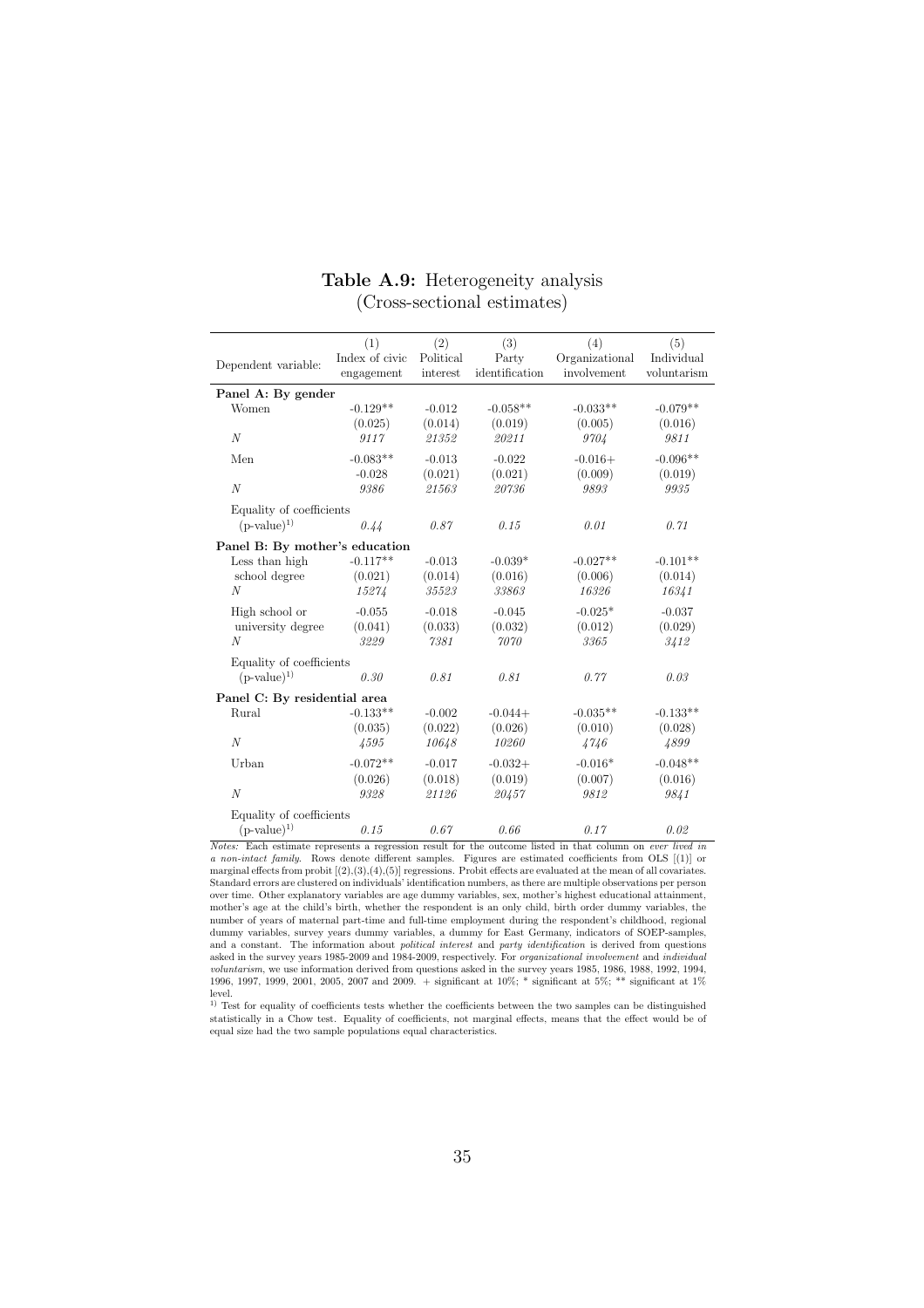|                                | (1)            | (2)       | (3)            | (4)            | (5)         |  |
|--------------------------------|----------------|-----------|----------------|----------------|-------------|--|
| Dependent variable:            | Index of civic | Political | Party          | Organizational | Individual  |  |
|                                | engagement     | interest  | identification | involvement    | voluntarism |  |
| Panel A: By gender             |                |           |                |                |             |  |
| Women                          | $-0.034$       | $-0.074$  | 0.022          | $-0.021$       | 0.001       |  |
|                                | (0.082)        | (0.060)   | (0.084)        | (0.033)        | (0.077)     |  |
| N                              | 4378           | 10230     | 9704           | 4685           | 4685        |  |
| Men                            | $-0.293**$     | $-0.070$  | $-0.153**$     | $-0.054+$      | $-0.202*$   |  |
|                                | (0.091)        | (0.052)   | (0.052)        | (0.028)        | (0.080)     |  |
| N                              | 4514           | 10383     | 9975           | 4760           | 4763        |  |
| Equality of coefficients       |                |           |                |                |             |  |
| $(p-value)^{1}$                | 0.03           | 0.96      | 0.08           | 0.44           | 0.07        |  |
| Panel B: By mother's education |                |           |                |                |             |  |
| Less than high                 | $-0.134*$      | $-0.068+$ | $-0.060$       | $-0.026$       | $-0.065$    |  |
| school degree                  | (0.056)        | (0.039)   | (0.042)        | (0.021)        | (0.045)     |  |
| N                              | 7348           | 17120     | 16298          | 7822           | 7825        |  |
| High school or                 | $-0.319+$      | $-0.270*$ | $-0.174+$      | $-0.058$       | $-0.166$    |  |
| university degree              | (0.194)        | (0.128)   | (0.102)        | (0.050)        | (0.134)     |  |
| N                              | 1525           | 3442      | 3334           | 1601           | 1601        |  |
| Equality of coefficients       |                |           |                |                |             |  |
| $(p-value)^{1}$                | 0.30           | 0.08      | 0.27           | 0.54           | 0.47        |  |
| Panel C: By residential area   |                |           |                |                |             |  |
| Rural                          | $-0.173$       | $-0.080$  | $-0.112$       | $-0.037$       | $-0.114$    |  |
|                                | (0.108)        | (0.074)   | (0.074)        | (0.037)        | (0.085)     |  |
| $\boldsymbol{N}$               | 2245           | 5234      | 5027           | 2380           | 2387        |  |
| Urban                          | $-0.088$       | $-0.040$  | $-0.062$       | $-0.024$       | $-0.068$    |  |
|                                | (0.077)        | (0.052)   | (0.065)        | (0.025)        | (0.061)     |  |
| $\cal N$                       | 4143           | 9375      | 9121           | 4338           | 4333        |  |
| Equality of coefficients       |                |           |                |                |             |  |
| $(p-value)^{1}$                | 0.55           | 0.75      | 0.63           | 0.76           | 0.66        |  |

## Table A.10: Heterogeneity analysis (Sibling difference estimates)

Notes: Each estimate represents a regression result for the outcome listed in that column on ever lived in a non-intact family. Rows denote different samples. Results are sibling difference estimates at same survey time.<br>Estimates from linear fixed-effects models. Standard errors are clustered on mother's identification number, as there are multiple observations for sibling pairs. Other explanatory variables are age dummy variables, sex, mother's age at the child's birth, birth order dummy variables, the number of years of maternal parttime and full-time employment during the respondent's childhood, and a constant. The information about political interest and party identification is derived from questions asked in the survey years 1985-2009 and 1984-2009, respectively. For *organizational involuement* and *individual voluntarism*, we use information derived from questions asked in the survey years 1985, 1986, 1988, 1992, 1994, 1996, 1997, 1999, 2001, 2005, 2007

in a regression of a fully interacted model. We report p-values of the interactions with the variable of interest.